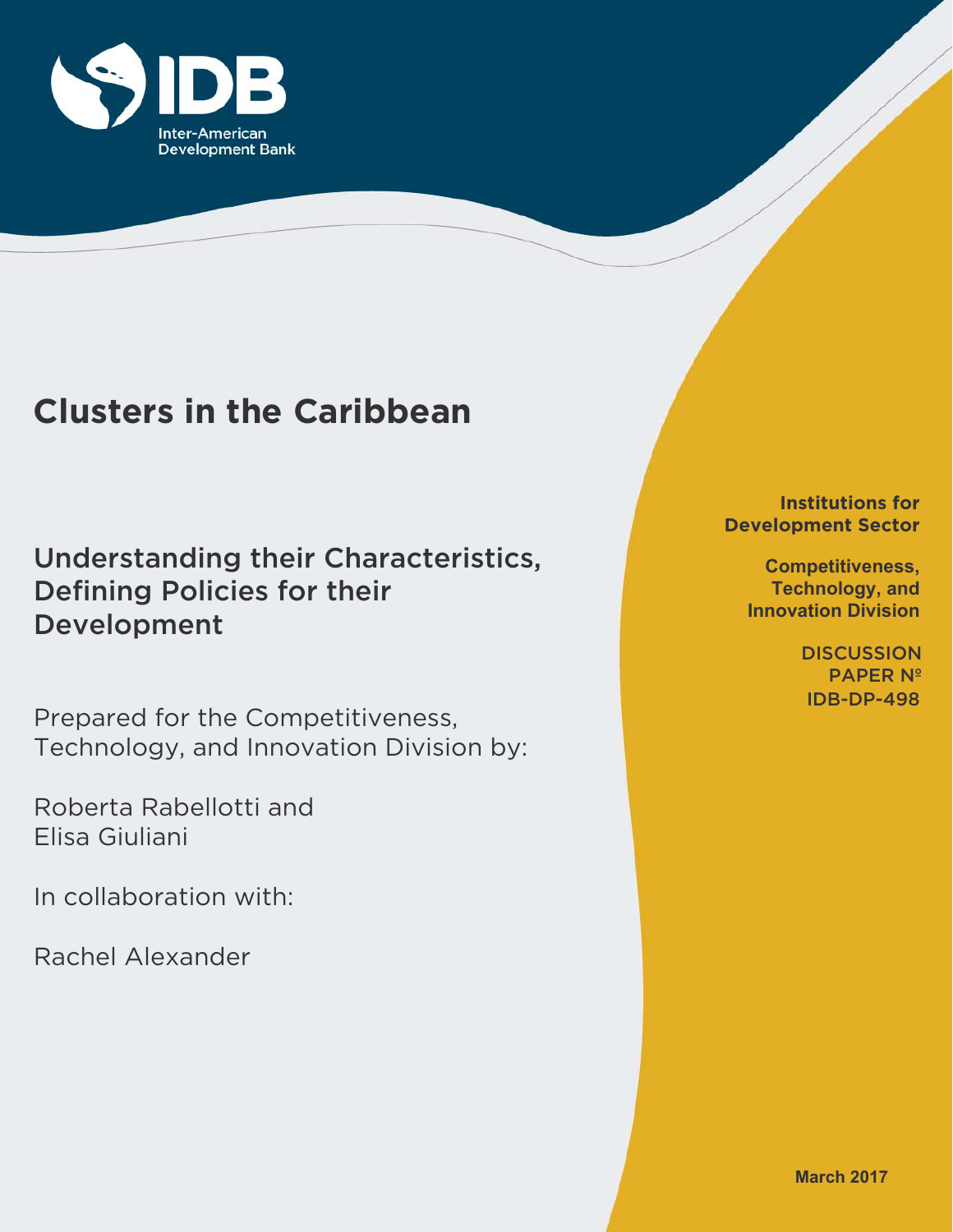# **Clusters in the Caribbean**

# Understanding their Characteristics, Defining Policies for their Development

Prepared for the Competitiveness, Technology, and Innovation Division by:

Roberta Rabellotti and Elisa Giuliani

In collaboration with:

Rachel Alexander

Inter-American **Development Bank** 

**March 2017**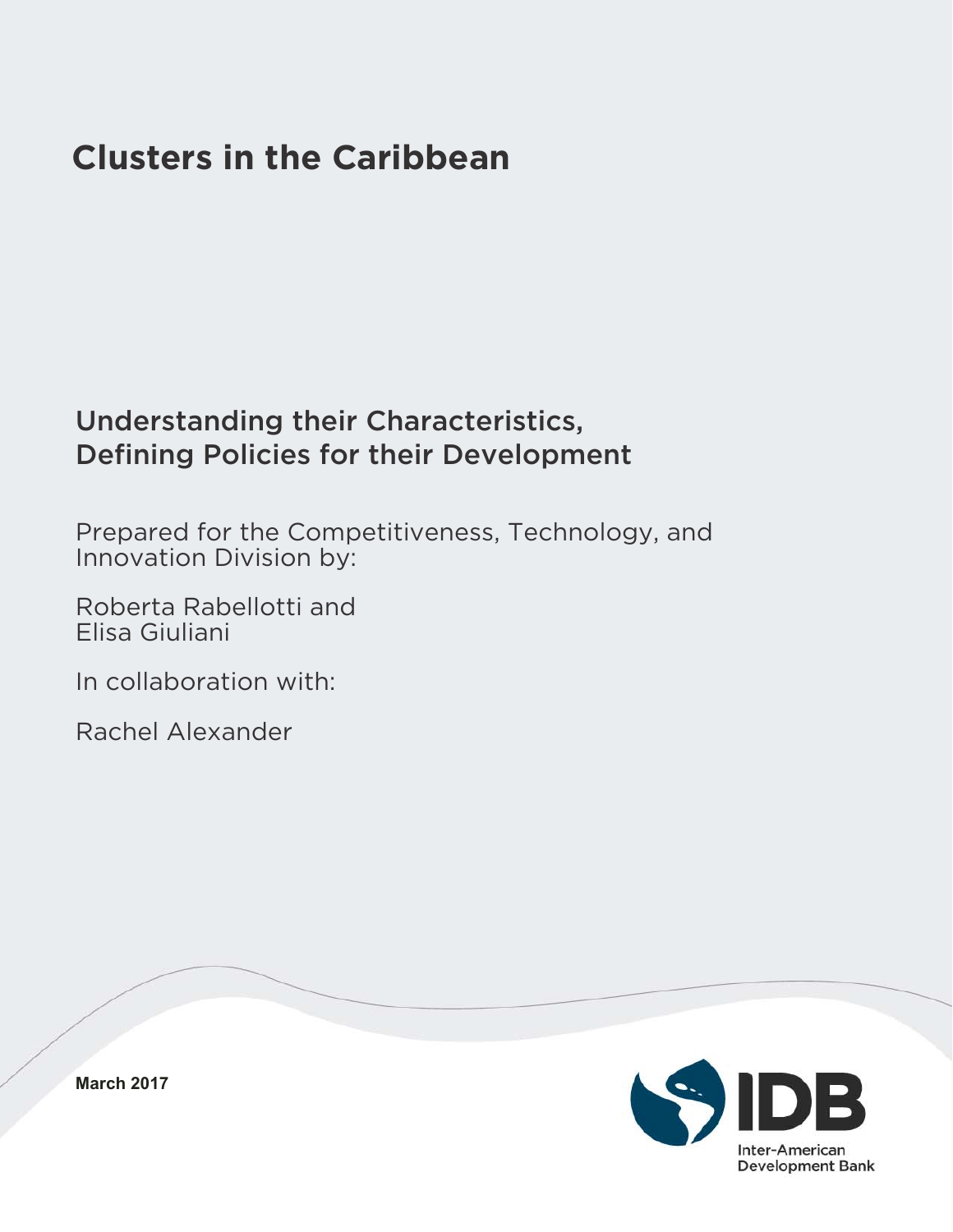#### http://www.iadb.org

Copyright © 2017 Inter-American Development Bank. This work is licensed under a Creative Commons IGO 3.0 Attribution-NonCommercial-NoDerivatives (CC-IGO BY-NC-ND 3.0 IGO) license (http://creativecommons.org/ licenses/by-nc-nd/3.0/igo/legalcode) and may be reproduced with attribution to the IDB and for any noncommercial purpose. No derivative work is allowed.

Any dispute related to the use of the works of the IDB that cannot be settled amicably shall be submitted to arbitration pursuant to the UNCITRAL rules. The use of the IDB's name for any purpose other than for attribution, and the use of IDB's logo shall be subject to a separate written license agreement between the IDB and the user and is not authorized as part of this CC-IGO license.

Note that link provided above includes additional terms and conditions of the license.

The opinions expressed in this publication are those of the authors and do not necessarily reflect the views of the Inter-American Development Bank, its Board of Directors, or the countries they represent.



Contact: Kayla Grant, kaylag@iadb.org.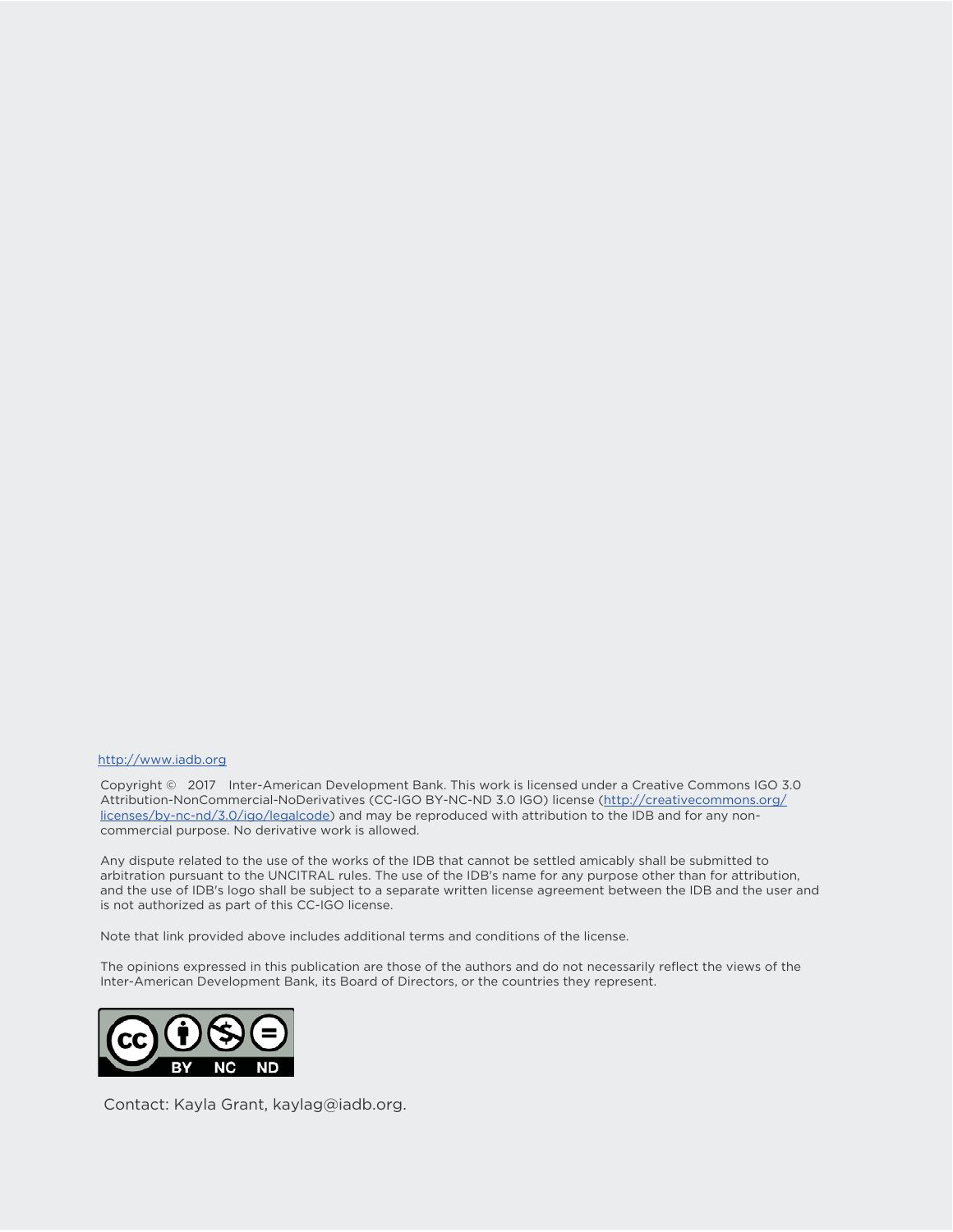### **Abstract\***

The aim of this paper is to map Caribbean clusters and identify their specific characteristics based on existing literature and available empirical evidence. A desk review of 32 clusters distributed across the Caribbean looks at natural resources (agriculture, agro-processing, forestry, aquaculture, and energy), manufacturing, and services (tourism, creative industries, and business services) industries. Three groups of clusters are identified: *rising*, *innovative*, and *sluggish*. Based on this classification, policy recommendations are provided considering the diverse characteristics of the investigated clusters.

**Keywords:** Caribbean, clusters, collective efficiency, industrial policy **JEL codes:** O54; O25; O14

 $\overline{a}$ 

<sup>\*</sup> Authors' affiliations: Roberta Rabellotti, Università di Pavia, Italy and Aalborg University, Denmark; Elisa Giuliani, Università di Pisa, Italy; Rachel Alexander, London School of Economics, United Kingdom. We would like to thank Sylvia Donhert for her useful comments on a previous draft of this paper.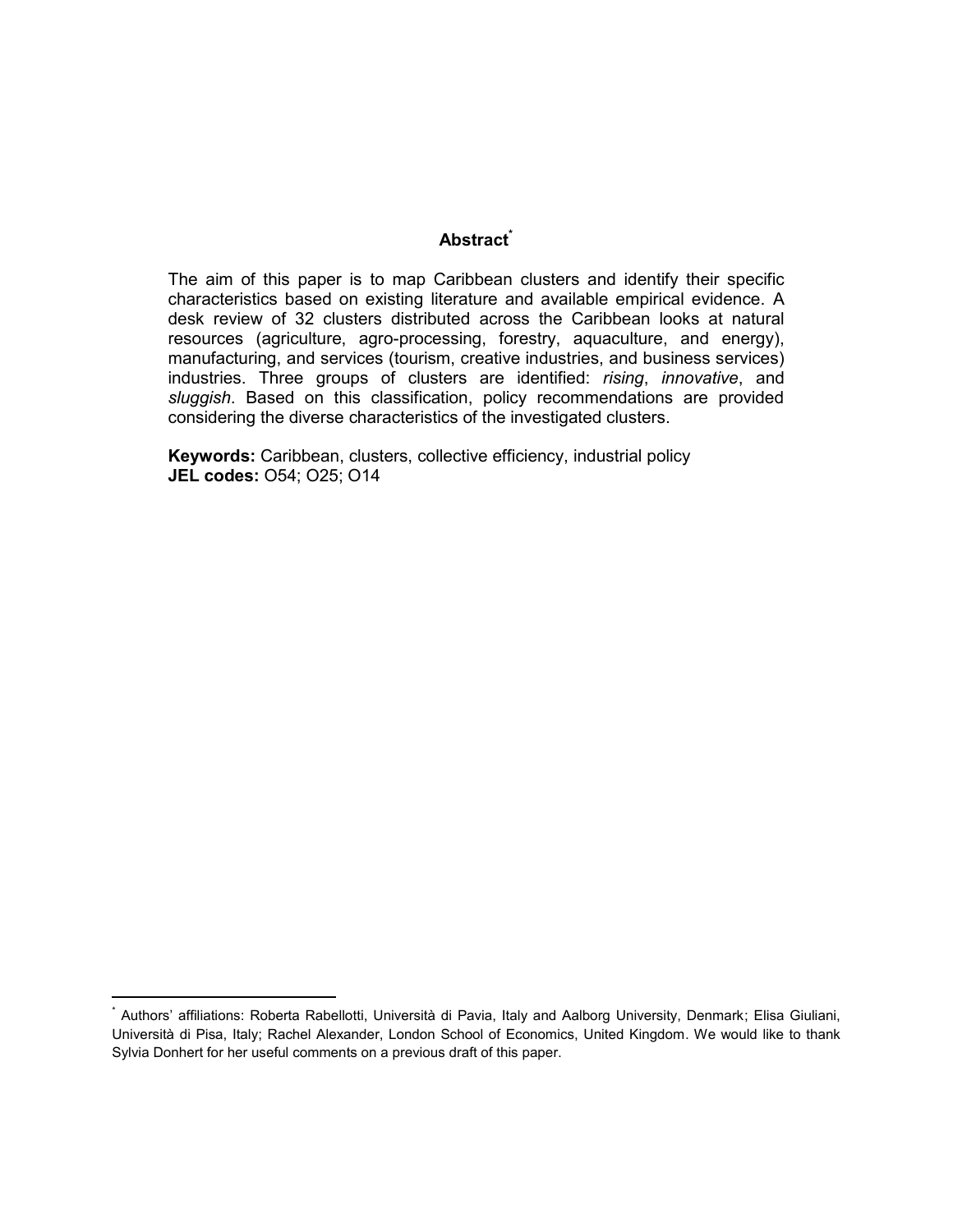## **Table of Contents**

| $1_{\cdot}$ |                                      |  |
|-------------|--------------------------------------|--|
| 2.          |                                      |  |
|             | 2.1. Baseline Definition of Cluster: |  |
|             |                                      |  |
|             |                                      |  |
|             |                                      |  |
|             |                                      |  |
|             |                                      |  |
|             |                                      |  |
|             |                                      |  |
|             |                                      |  |
|             |                                      |  |
|             |                                      |  |
|             |                                      |  |
|             |                                      |  |
|             |                                      |  |
|             |                                      |  |
|             |                                      |  |
|             |                                      |  |
|             |                                      |  |
|             |                                      |  |
|             |                                      |  |
|             |                                      |  |
|             |                                      |  |
|             |                                      |  |
|             |                                      |  |
|             |                                      |  |
|             |                                      |  |
|             |                                      |  |
|             |                                      |  |
|             |                                      |  |
|             |                                      |  |
|             |                                      |  |
|             |                                      |  |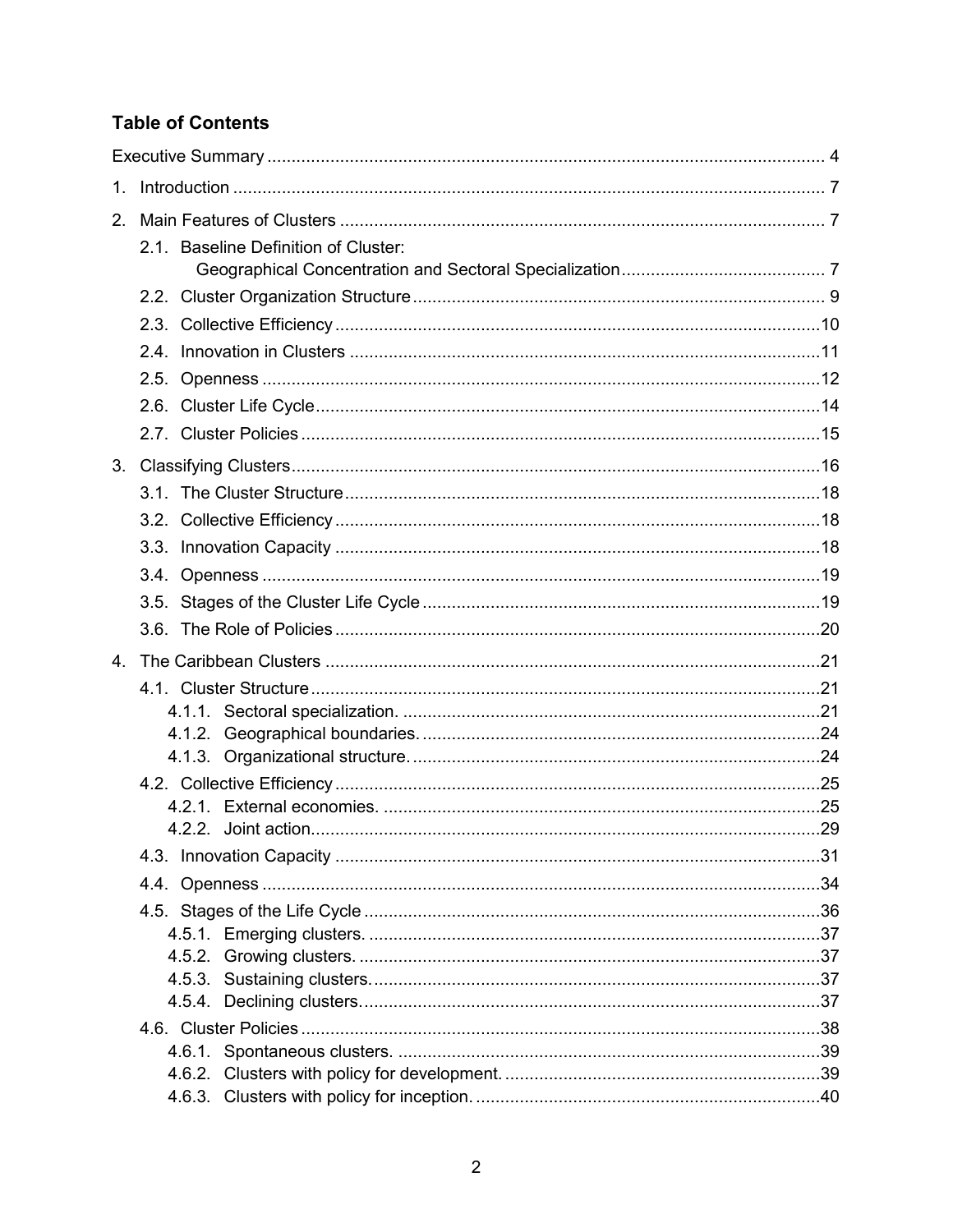| 5.2. Characteristics of Rising, Innovative, and Sluggish Clusters and Appropriate Policies 45 |  |
|-----------------------------------------------------------------------------------------------|--|
| 6. Concluding Remarks on the Future Prospects of Clusters in the Caribbean48                  |  |
|                                                                                               |  |
|                                                                                               |  |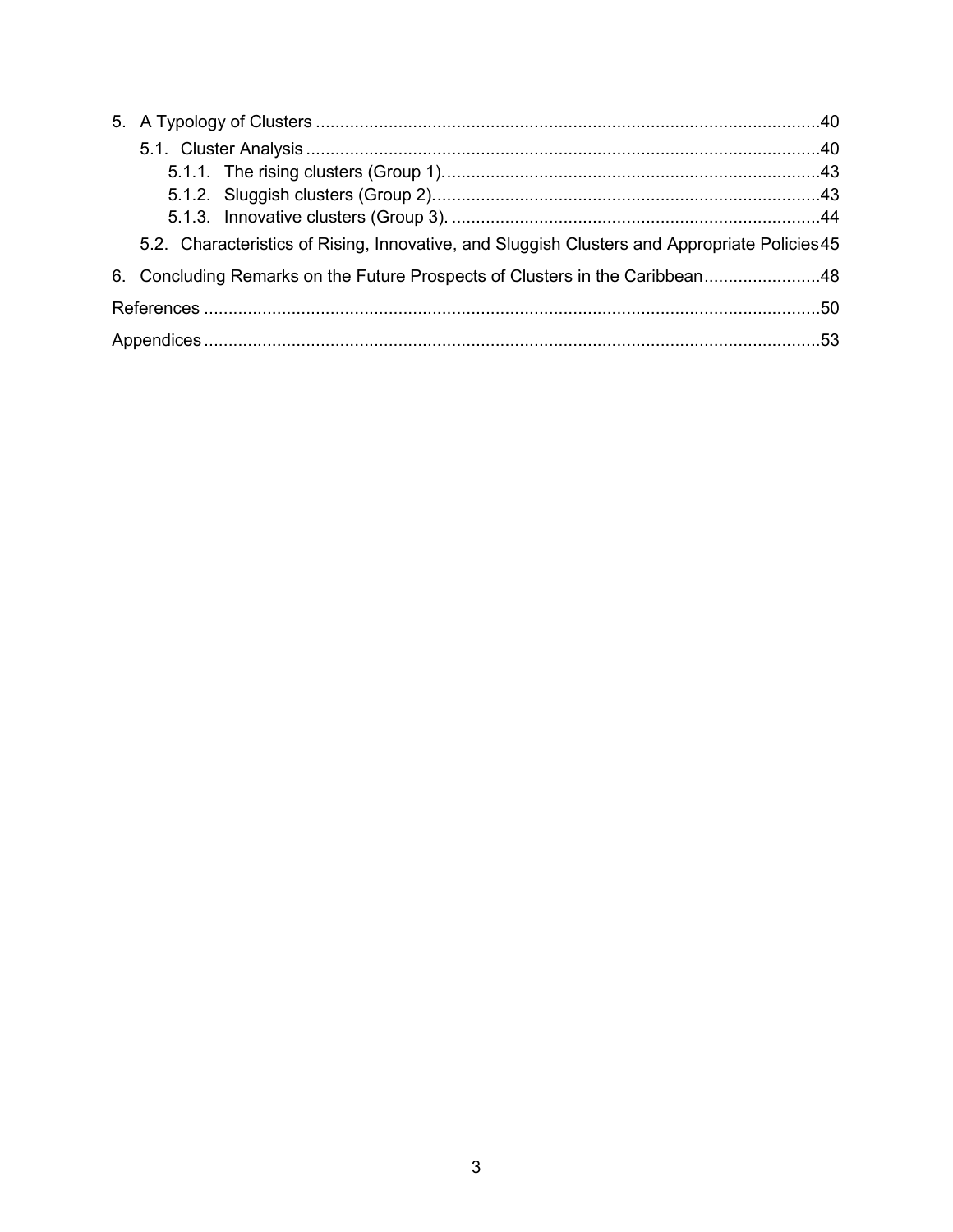### <span id="page-6-0"></span>**Executive Summary**

During the past two decades, industrial clusters have successfully driven growth in developed countries in Europe (e.g., Italy, Germany, and the United Kingdom), the United States, and Japan. These success stories have attracted interest from scholars in development studies and policymakers at international organizations such as the United Nations Industrial Development Organization (UNIDO), the United Nations Conference on Trade and Development (UNCTAD), the Inter-American Development Bank (IDB), and The World Bank.

Caribbean economies face challenges such as climate change, low productivity, high emigration rates, high public debt, poor regional linkages, narrow scope to build economies of scale due to the small size of their domestic markets, and high susceptibility to exogenous shocks due to their openness. An approach that focuses on clusters and their characteristics—such as collective efficiency, information and knowledge sharing, division of labor, sharing of specialized inputs, and collective access to market—suits the Caribbean countries. Clusters are an opportunity for Caribbean economies and their enterprises, in particular small and medium enterprises (SMEs), to access larger and more sophisticated markets, improve knowledge and technologies, train specialized human capital, and lobby governments for infrastructure and specific policy support that would be unavailable to individual companies.

The aim of this paper is to map Caribbean clusters and identify their specific characteristics based on existing literature and available empirical evidence. A desk review of 32 clusters distributed across the Caribbean looks at natural resources (agriculture, agro-processing, forestry, aquaculture, and energy), manufacturing, and services (tourism, creative industries, and business services) industries.

On the basis of prior academic work, the empirical evidence was carefully analyzed along six cluster dimensions considered to influence their competitiveness. Each dimension is assessed on quali-quantitative grounds, meaning they are based on a very detailed analysis of available documents, with each dimension measured quantitatively, typically using Likert scales or other categorical classifications. The six dimensions are the following:

- 1. Cluster Structure
	- Sectoral specialization
	- Geographical boundaries
	- Organizational structure (survival, Marshallian, or hub-and-spoke)
- 2. Collective Efficiency: The sum of:
	- *external economies*: specialized labor market, availability of inputs, access to information, and market access, and
	- *joint action*: backward and forward linkages, horizontal bilateral linkages (i.e., cooperation between firms working at the same stage of the value chain), and multilateral linkages (i.e., cooperation among firms, public, public–private organizations at the local level, local associations, chambers of commerce, nongovernmental organizations [NGOs], or any other local actor, including universities and research centers).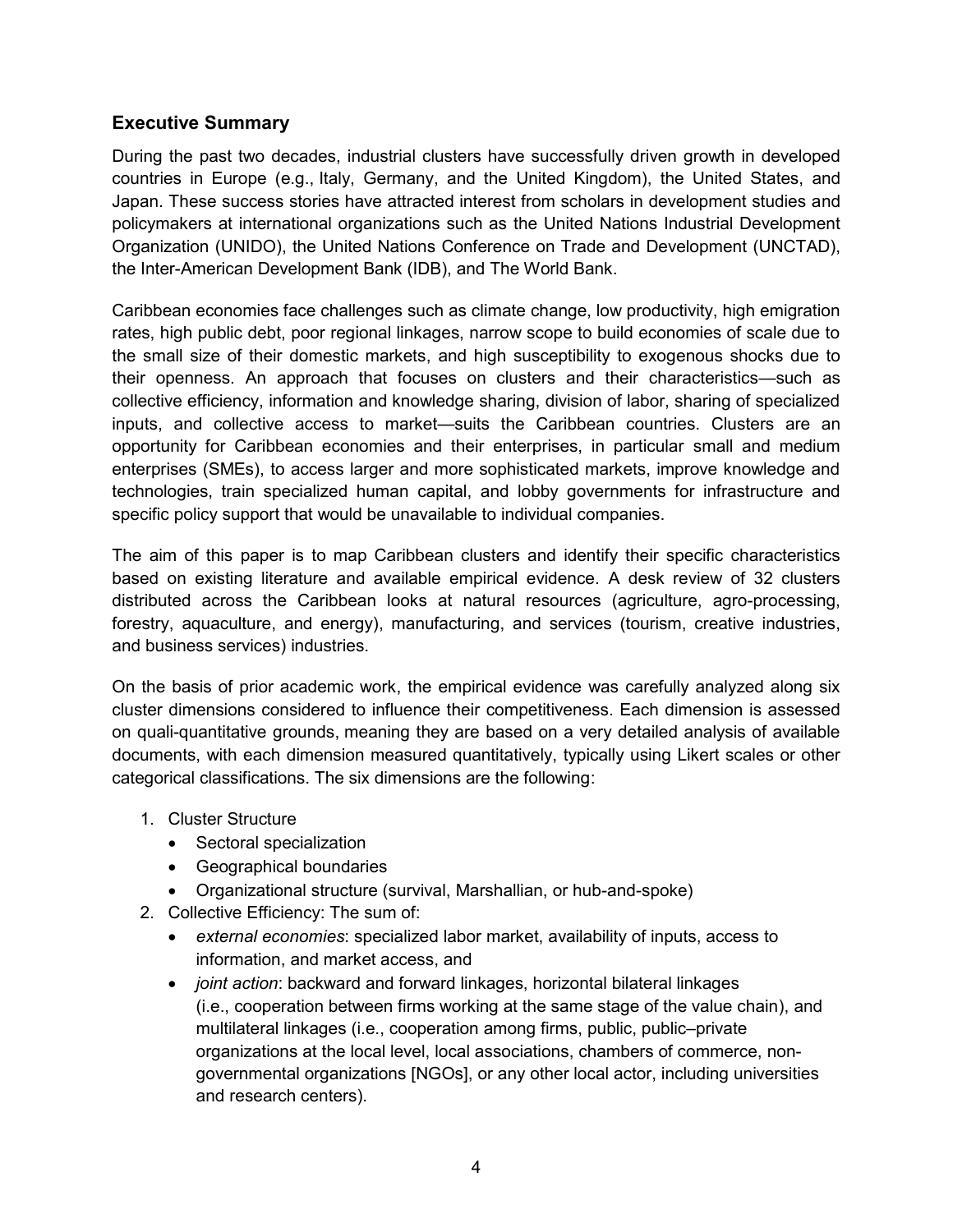- 3. *Innovation Capacity:* Taking into account:
	- the knowledge and technological base of the cluster firms,
	- the intra-cluster knowledge system,
	- the extra-cluster knowledge system, and
	- the innovation system.
- 4. *Openness:* Classifying clusters on the basis of how open they are based on:
	- export orientation,
	- presence of multinational corporations (MNCs) in the cluster (foreign and local), and
	- cluster firm participation in global value chains (GVCs).
- 5. Stages of the Cluster Life Cycle
	- *Emerging*: A small number of actors and low or low/medium joint action and semiopen knowledge networks.
	- *Growing*: The number of actors is increasing and there is medium or high joint action and open knowledge networks.
	- *Sustaining*: A large number of actors and medium or high joint action and open or semi-open knowledge networks.
	- *Declining*: A large number of actors and low or low/medium joint action and closed knowledge networks.
- 6. *The Role of Policies:* Whether cluster formation or development has been promoted by policy interventions:
	- Spontaneous clusters with no sign of policies for establishment or development.
	- Clusters with policy from inception, when clusters have been founded through policy interventions.
	- Clusters with policy for development, with the cluster development process being supported by policies.

Based on these key cluster dimensions, through cluster analysis—a multivariate statistical technique that serves to identify different groups of similar actors—we found three groups of clusters. Two—*rising* and *innovative—*are fairly similar and markedly different from *sluggish*  clusters.

*Rising* clusters include mainly emerging and growing clusters at the early stages of their life cycle. In this group, clusters specialize in industries relatively new to the Caribbean, such the animation and multimedia, or they exploit new market segments, such as eco-tourism in Grenada, Guyana, and Suriname. Moreover, they tend to be very open to external actors, partially because they are populated with hub firms. In fact, this group includes all of the huband-spoke clusters identified in this study. This organizational structure facilitates external connections for cluster-based firms because it allows access to knowledge and markets. Two examples from Guyana are the coconut water cluster, which is organized around a processing firm from Trinidad and Tobago, and the non-traditional agricultural products cluster, which is led by an Israeli MNC. In spite of being open and growing, these clusters do not display outstanding records in terms of collective efficiency or innovative capacity, which we classified as medium. Hence these clusters deserve policy attention to further sustain cluster development.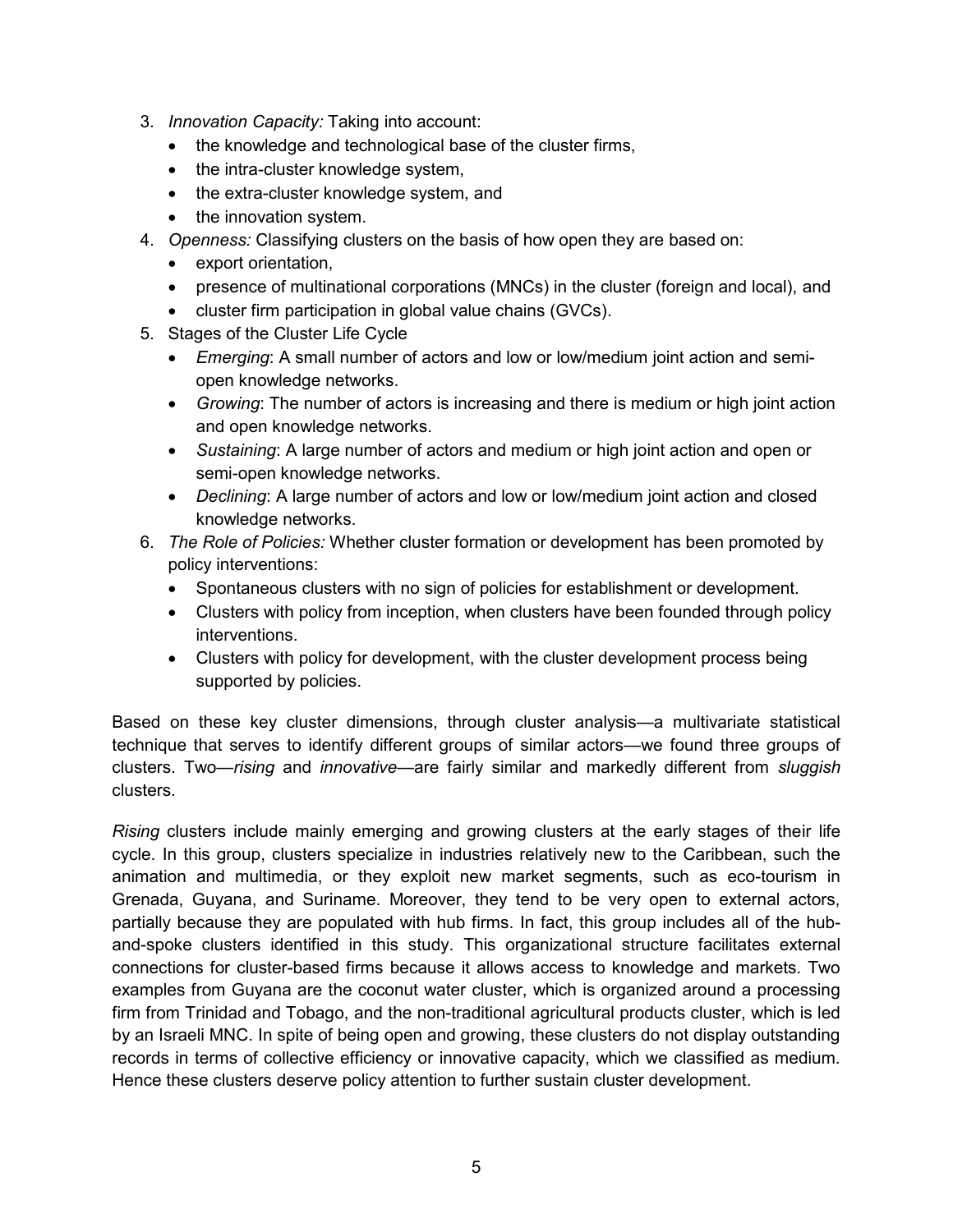*Innovative* clusters share some similarities with *rising* clusters (i.e., high openness), but, as clear from the name, are more innovative. This group is composed of Marshallian clusters displaying high collective efficiency and innovation capacity. The sectors of specialization include some of the traditional industries in the region, such as the oil sector and business, financial, and maritime services, as well as the very dynamic aquaculture clusters in Guyana and Belize. This group appears to include the most successful clusters in the region, and most have been assisted by cluster policies.

*Sluggish* clusters differ significantly from the other two groups. They are far less active and dynamic, with, on average, low to medium collective efficiency, very weak innovation capacity, and a low degree of openness. They are organized as Marshallian clusters, meaning mainly small local enterprises that interact at subnational, urban, or national levels populate them. In some cases, the firms only target the local market, which clearly constrains further growth, such as the pottery and retail clusters in Trinidad and Tobago, and the gold jewellery cluster in Guyana. *Sluggish* clusters include several spontaneous clusters that have not received any policy treatment, and many would benefit from cluster policies.

To conclude, *rising* and *innovative* clusters are the most dynamic, innovative, open, and collaborative in the Caribbean region, with differences in terms of innovation capacity, cluster life cycle, and organizational structure. In contrast, *sluggish* clusters are the most passive and backwards in the region.

Based on this classification, we recommend diverse policies for the different groups of clusters. Policies for *rising* clusters should focus on (i) fostering innovation, (ii) helping emerging clusters transition to a growing phase, and (iii) supporting consolidation of the leading actors. *Innovative*  clusters are the most successful in the region. Policies for these clusters should very selectively promote promising projects. Since these clusters are already dynamic, such dynamism should be enhanced and sustained by targeting projects that are likely to further push these clusters to the frontier of knowledge or to allow them to serve highly demanding markets or market niches. Finally, priorities for *sluggish* clusters should be (i) strengethening local joint action, (ii) enhancing openness to valuable resources like knowledge and technologies, and (iii) building innovative capabilities. It is necessary to systematically monitor and evaluate whether measures targeted at clusters deliver the expected results in terms of enhanced local inter-firm coordination; networking with extra-cluster actors; and economic, social, and environmental performance. Monitoring and evaluation should become part of the standard practice to foster necessary and continuous processes of experimentation and policy learning.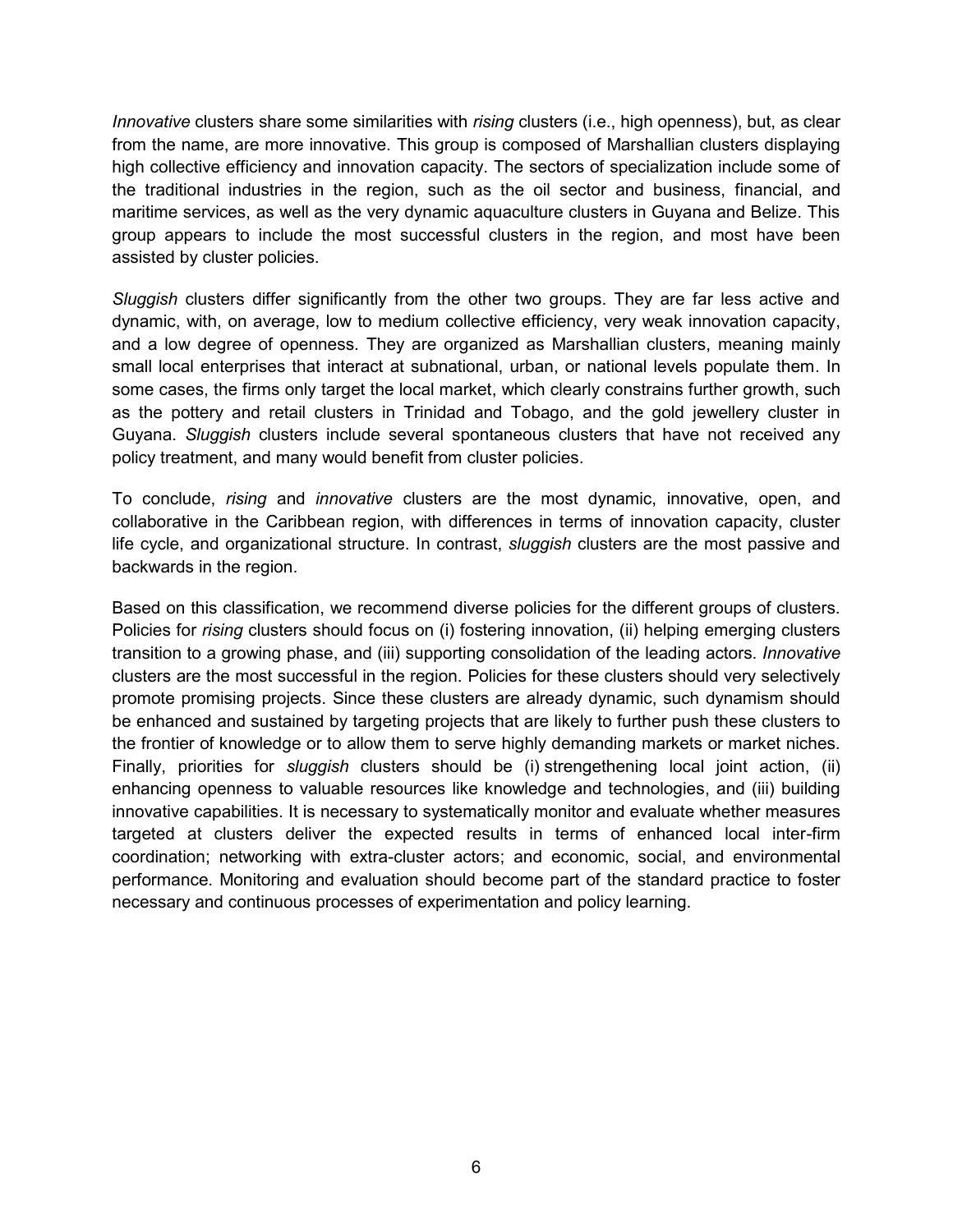### <span id="page-9-0"></span>**1. Introduction**

During the past two decades, industrial clusters have successfully driven growth in developed countries in Europe (e.g., Italy, Germany, and the United Kingdom), the United States, and Japan. These success stories have attracted interest from scholars in development studies (e.g., Schmitz, 1995; Rabellotti, 1999) and policymakers at international organizations, such as UNIDO, UNCTAD, the IDB, and The World Bank. An important question has been the experience of clustering in other geographic regions.

Caribbean economies<sup>1</sup> face challenges such as climate change, low productivity, high emigration rates, high public debt, poor regional linkages, and narrow scope to build economies of scale due to the small size of their domestic markets, and high susceptibility to exogenous shocks due to their openness. An approach that focuses on clusters and their characteristics such as collective efficiency, information and knowledge sharing, division of labor, sharing of specialized inputs, and collective access to market—suits the Caribbean countries. Clusters are an opportunity for Caribbean economies and their enterprises, in particular their SMEs, to access larger and more sophisticated markets, improve knowledge and technologies, train specialized human capital, and lobby governments for infrastructure and specific policy supports that would be unavailable to individual companies.

The aim of this paper is to map Caribbean clusters and identify their specific characteristics based on existing literature and available empirical evidence. A desk review of 32 clusters distributed across the Caribbean looks at a variety of industries.

The next section of this paper provides a definition of the cluster concept and reviews the relevant academic literature. The following section presents the criteria for classifying the cluster cases. The empirical cases from the Caribbean region are then classified. Finally, some conclusions and policy implications are discussed.

### <span id="page-9-1"></span>**2. Main Features of Clusters**

 $\overline{a}$ 

In this section, we selectively review the literature on clusters, focusing on the main characteristics adopted as classification criteria in the mapping exercise of the Caribbean clusters.

### <span id="page-9-2"></span>*2.1. Baseline Definition of Cluster: Geographical Concentration and Sectoral Specialization*

The baseline definition of a cluster considers the co-existence of two main characteristics: the concentration of firms in a spatially bounded area and their specialization in the same or related industries. There are clusters with both of these characteristics in many developing countries, with a wide range of well-documented cases in Latin America (e.g., Pietrobelli and Rabellotti,

<sup>&</sup>lt;sup>1</sup> This paper focuses on the beneficiaries of the Compete Caribbean program: Antigua and Barbuda, The Bahamas, Barbados, Belize, Dominica Republic, Dominica, Grenada, Guyana, Haiti, Jamaica, Saint Lucia, St. Kitts and Nevis, St. Vincent and the Grenadines, Suriname, and Trinidad and Tobago.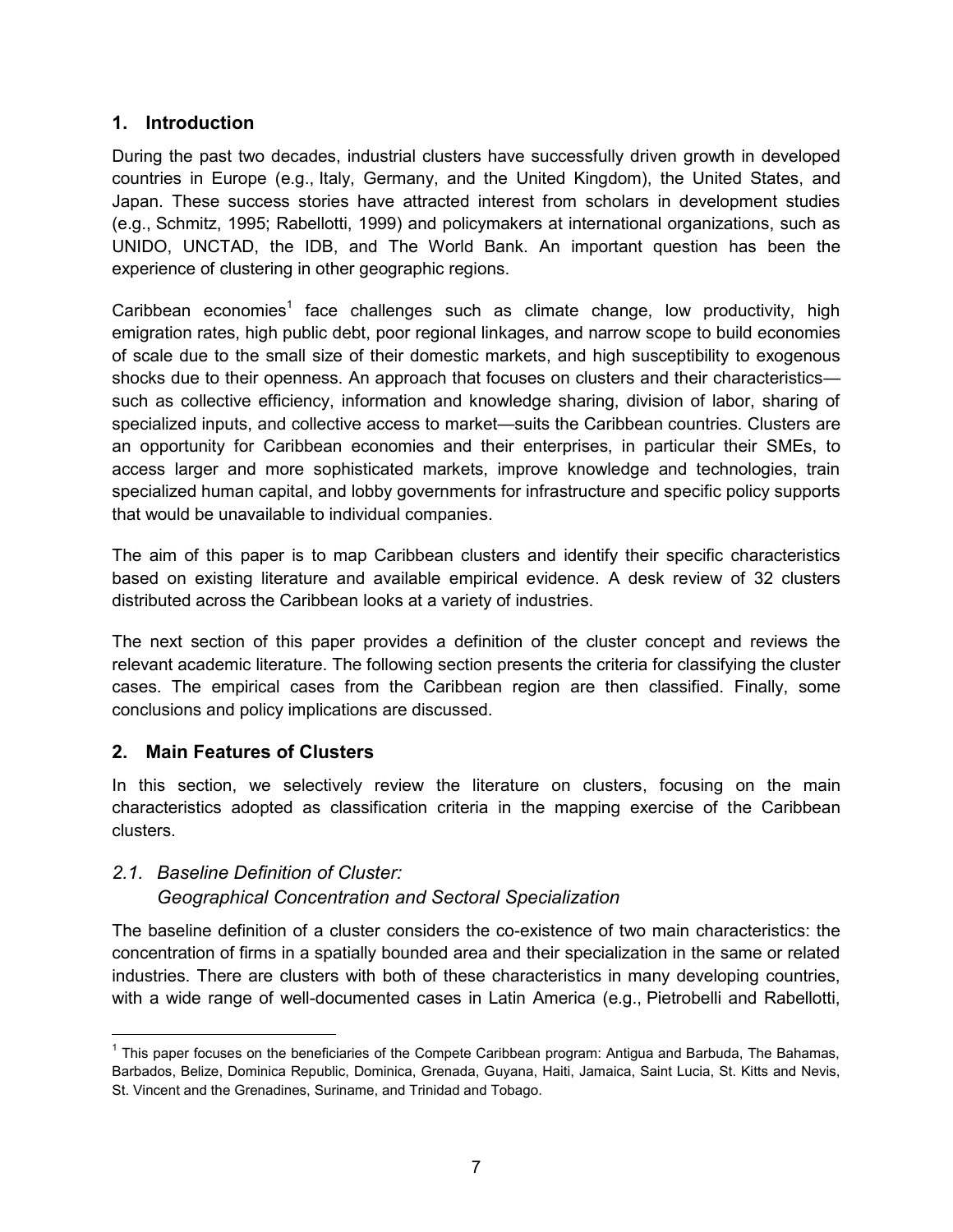2007). One of the key drivers that generates clusters is their proximity to a natural resource or market. This explains, for instance, why tourist activities are co-located near natural attractions and why producers of consumer goods set up shop near large urban areas to reduce transport costs.

The spatial extension of clusters can vary a great deal. We distinguish between local, urban, national, and inter-country clusters. The firms in *local* clusters operate in a geographically bounded area that is rural or industrial outside the main cities—*not* urban. This includes clusters with regional boundaries (as in the European Union sense of territorial subdivisions of countries) or even smaller areas (e.g., an agglomeration of a few small cities or villages). Examples of subnational clusters are the Italian industrial districts, often centered on middle-size cities such as Prato in Tuscany or Biella in Piedmont (Becattini, 1990) and the Silicon Valley in the United States (Saxenian, 1996). *Urban* clusters coincide with large cities*.* Creative, cultural, and service industries are often clustered in such a way, such as the financial sector in London, the Bollywood film cluster in Mumbai, or the software production cluster in Bangalore (Lorenzen and Mudambi, 2013). While local and urban clusters have tended to be the most conventional form of clusters, in some cases, scholars have loosely interpreted their geographical boundaries (e.g., Porter, 1998) and introduced a type of cluster whose boundaries are set by national borders—*national* clusters. According to Porter, clusters are geographical concentrations of interconnected companies and institutions in a particular field, with a geographic scope ranging from a single city to a state, a country, or even a network of neighboring countries. Whole states, such as California, or countries, such as Sweden are among Porter's examples. Finally, clusters may transcend national borders and extend to other countries—*inter-country* clusters such as the Danish-Swedish Öresund biotech cluster (Andersson, Schwaag-Serger, Sörvik, et al., 2004). *Inter-country* clusters are particularly relevant in the Caribbean given the very small size of many of its island countries.

The sectoral specialization of clusters is another important dimension, and it usually implies that cluster firms operate in sectors that are related to each other. As pointed out by Giuliani, Pietrobelli, and Rabellotti (2005), the organization of production, the relevance of firms' economies of scale, the technological complexity, and the modes and sources of innovation differ across sectors, and these differences may impact their growth trajectories. As remarked earlier, clustering economic activities is a widespread phenomenon around the globe and many industries tend to concentrate spatially. For instance, many Italian industrial districts<sup>2</sup> have specialized in low tech, labor intensive manufacturing industries, such as the so called 'Made in Italy' sectors like clothing and textiles, footwear and leather, furniture and tiles. In many developing countries there are also many clusters specialized in these industries. But clusters are also present in medium- and high-tech industries, such as automotive, consumer electronics, machinery and mechanical, information and communications technologies (ICT), biotech, and green technologies. Firms operating in natural resource industries also cluster geographically because they set up their activities to directly exploit localized resources

 $2$  In Italy, clusters are usually called industrial districts, referring to the Marshallian concept used to describe textileproducing areas of Great Britain during the Industrial Revolution (Marshall, 1920).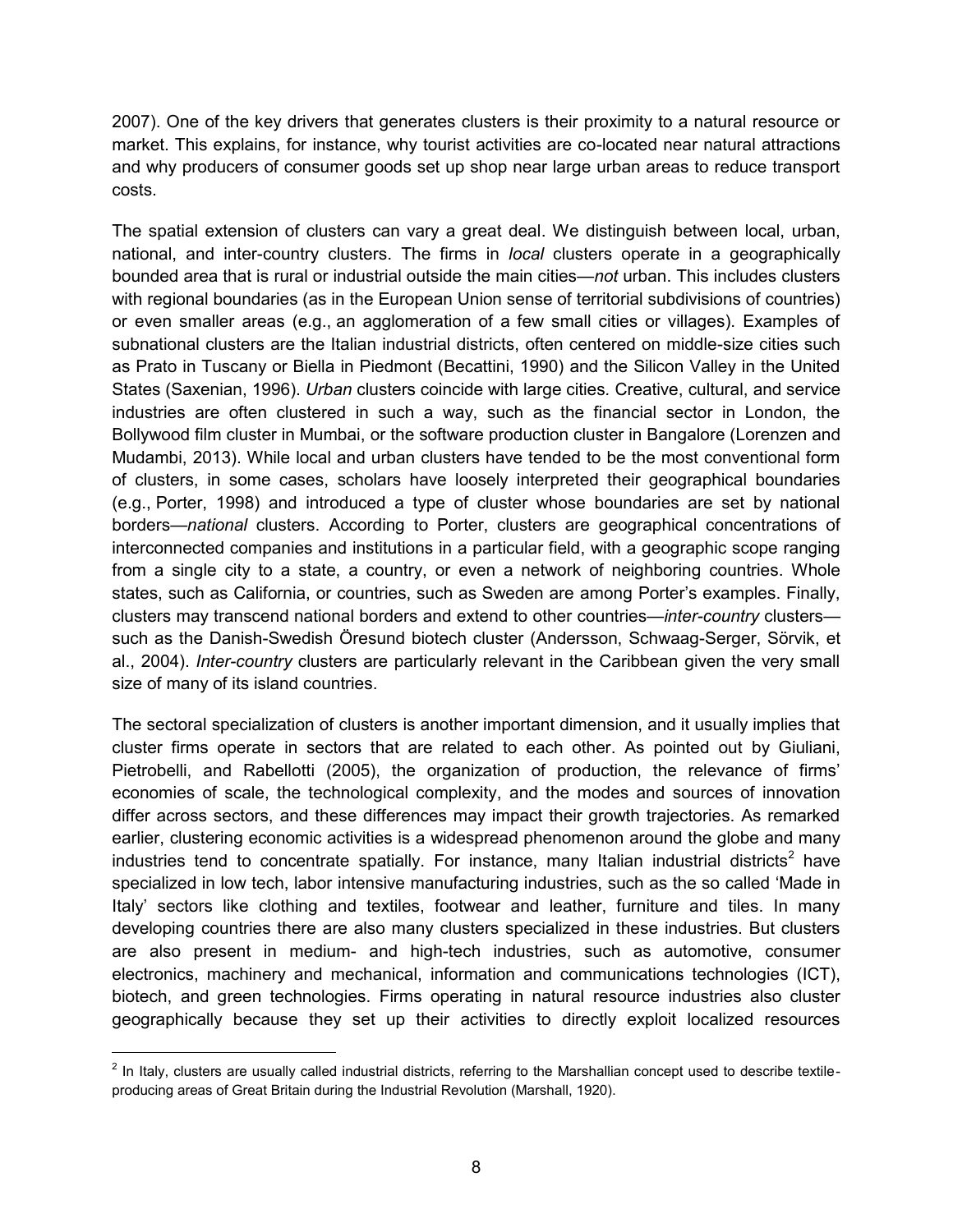(e.g., copper, oil, fruit and fish, which are widespread in developing countries). Moreover, natural and cultural attractions represent a source of agglomeration for clusters specialized in the tourism sector. Finally, economic activities are also geographically clustered in the tertiary industry. There are clusters specialized in creative industries, including advertising, film and video, music, performing arts, publishing, and fashion, as well as in the financial sector. As described above, these industries are *urban* in nature, as they tend to cluster in the largest urban agglomerations, where they can play an important role in local economics (Lazzaretti, Domenech, and Capone, 2008; Scott and Ellis, 2000).

### <span id="page-11-0"></span>*2.2. Cluster Organization Structure*

The internal organization of clusters varies widely, even within the same industry. Although real world clusters are very complex, cluster analysts and scholars have proposed classifying clusters according to a number of organizational dimensions, including the size of firms, the nature and characteristics of their relationships, and the degree to which they depend on external organizations. On these grounds, and drawing on Markusen (1996) and Altenburg and Meyer-Stamer (1999), we classify clusters as follows.

*Marshallian* clusters, which are directly related to the concept of Italian industrial districts proposed by Becattini (1990), are characterized by the spatial concentration of small and locally owned firms and a high division of labor, with firms specialized in different phases of the local productive chain and strongly interacting with each other. This kind of cluster often includes a strong social dimension and is therefore considered to be a place where entrepreneurs are well embedded in a local community of people, characterized by a relatively homogenous system of values and norms, a strong local identity, and well-developed supporting institutions that facilitate the development of trustful interactions. Obviously, Marshallian clusters are not restricted to Italy; there are examples of this kind of cluster with identifying features that vary a great deal in other developed and developing countries (Rabellotti, 1995). Pietrobelli and Rabellotti (2007) showed that in Latin America and the Caribbean (LAC) the division of labor within a cluster, the degree of trust, and the intensity of collaboration can be very diverse. On the basis of these empirical results, we adopted a loose definition of Marshallian clusters, including a critical mass of specialized SMEs and some backward and forward providers. We expect to find a large diversity of clusters in this category.

*Hub-and-Spoke* clusters include one or more firms (sometimes MNCs) that act as anchors or hubs to the local economy and orchestrate the local network of suppliers and related activities (Markusen, 1996). The large hub firms often have substantial links to suppliers, competitors, and customers outside the district. These external connections are an interesting dynamic feature of this model because they can recognize when innovation and creative activities are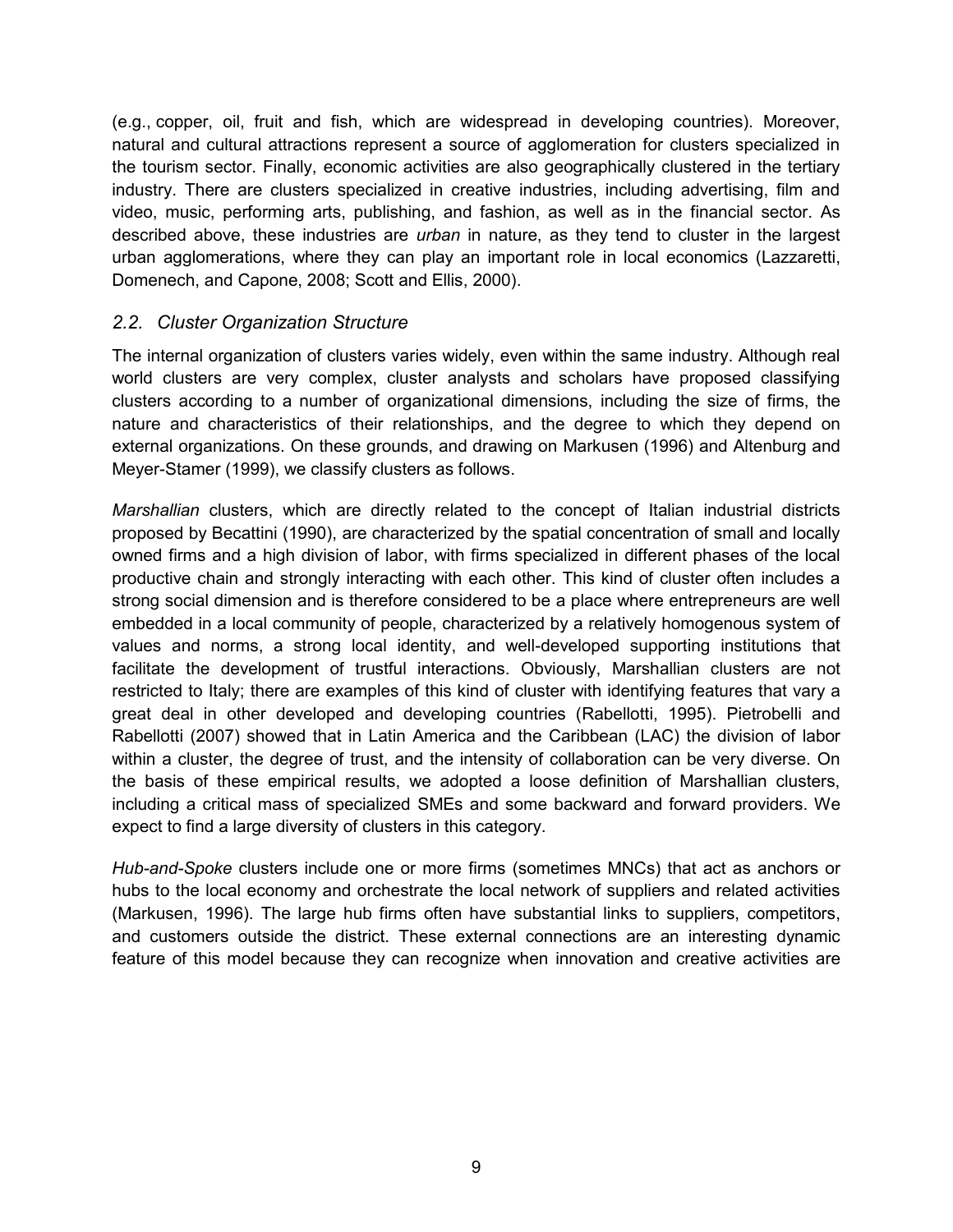taking place in other locations and enable the transfer of new ideas and technologies to the cluster.<sup>3</sup>

*Survival* clusters include (mainly informal) micro and small-scale enterprises that produce lowquality goods for local markets, mainly in activities where barriers to entry are low. These clusters are particularly relevant in less developed countries. Firms in these clusters display many characteristics of the informal sector, with poor productivity records and wages far below the national average. The degree of inter-firm specialization and cooperation is also rather limited, reflecting the lack of qualified and skilled employees in the local labor market, as well as a fragile social fabric (Altenburg and Meyer-Stamer, 1999). There are many survival clusters documented in LAC. They often specialize in traditional industries such as clothing, footwear, furniture, auto repair, and food processing.

It is important to notice that real-world clusters may be a mix of one or more of the abovementioned types and that clusters are dynamic systems, changing over time, both in absolute terms—consistent with the evolution of their member firms, workers, and institutions—and in relative terms, that is, compared to other clusters. Hence, classification may evolve through time.

### <span id="page-12-0"></span>*2.3. Collective Efficiency*

 $\overline{a}$ 

The simple fact of being located in clusters (i.e., geographical agglomerations of firms operating in the same or in interconnected sectors) does not make firms more successful. The heighted economic performance of cluster firms is often due to the co-occurrence of other factors (e.g., inter-firm division of labor and wide networks of suppliers and business associations) that are common in clusters in advanced countries and that are often considered to manifest themselves within clusters in developing countries. To account for these factors, Schmitz (1995) introduced the concept of *collective efficiency*, defined as the competitive advantage derived from local incidental external economies and consciously pursued joint action.

In *Principles of Economics*, Marshall (1920) first introduced the concept of *external economies*  (EEs). He defined EEs as the unpaid, positive or negative, side effects of the economic activity of one economic agent on other agents. In clusters, the most common external economies are generated by the following conditions:

- Pooling specialized skilled labor, which increases the likelihood of hiring already trained workers.
- Creating a local market for inputs, machinery, and specialized services to facilitate increased availability, and competition on price, quality, and service.
- Easily accessing specialized knowledge and rapidly disseminating information.
- Attracting customers to the market as a result of the concentration of producers.

<sup>3</sup> Markusen (1996) refers to *satellite* clusters, which consist of a congregation of branches of externally based multiplant firms that are often MNCs. Their localization is often the result of national or local policies and takes the form of export processing zones. We do not consider this type of cluster in this study.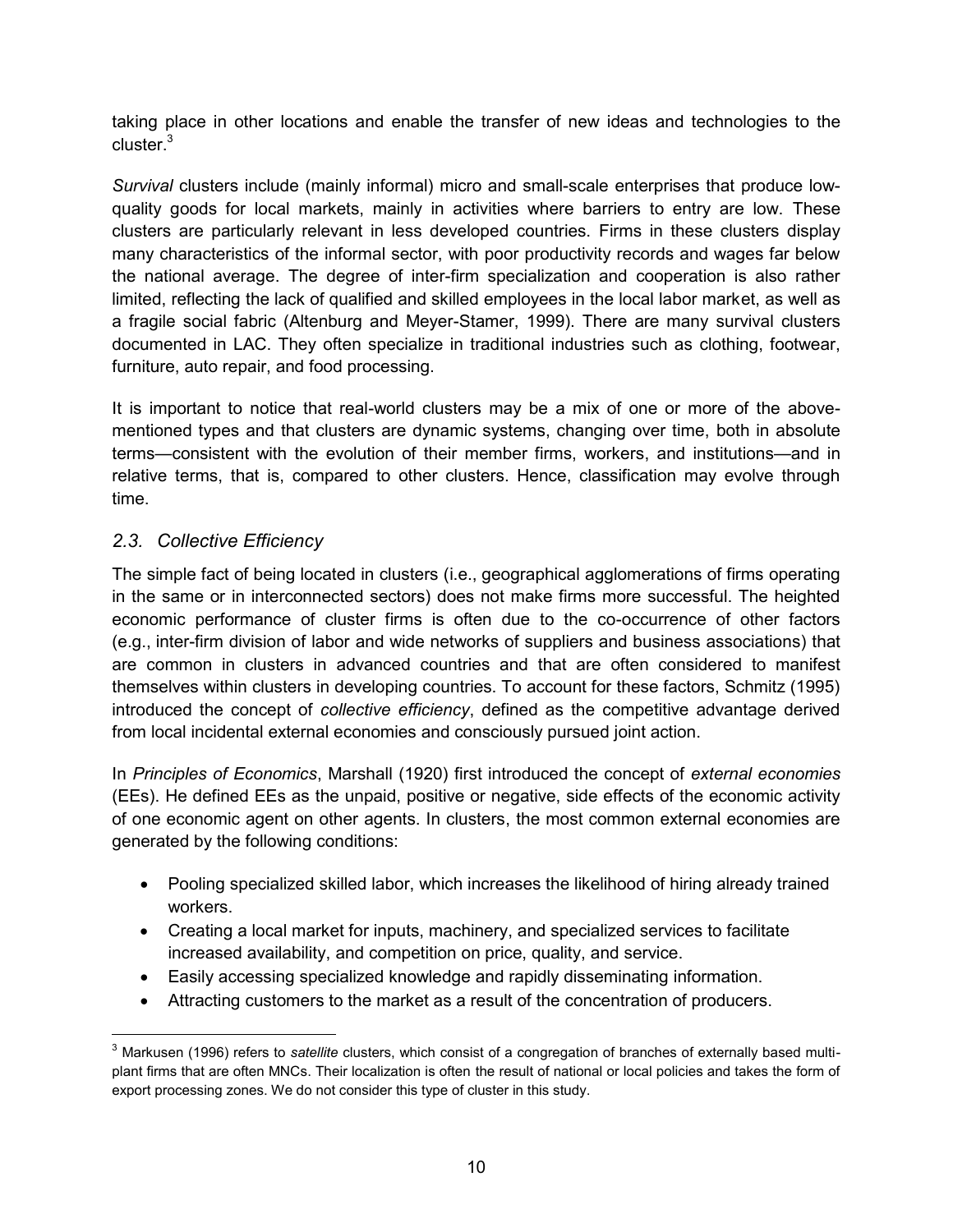Schmitz (1995) found that clustered firms benefited from external economies just by being there and thus he considered them to be passive forces. According to Schmitz (1999), spontaneous external economies are important in explaining the competitiveness of clusters, but he also suggested that consciously pursued *joint action* by local firms and/or other organizations are an important driver of clusters' competiveness. Joint action is in turn facilitated by strong social ties and high levels of trust among co-located firms and entrepreneurs (Nadvi, 1999). Schmitz (1999) identified three forms of joint action:

- 1. *Bilateral vertical*: Collaboration along the value chain (e.g., between client and supplier firms).
- 2. *Bilateral horizontal*: Collaboration between two or more cluster enterprises specialized in the same industry, including jointly marketing products, jointly purchasing inputs, sharing orders, sharing specialized equipment, jointly developing products, and exchanging expertise and market information.
- 3. *Multilateral*: Collaboration between a wide variety of actors, particularly between firms and cluster-wide organizations such as business associations and business development service centers. Multilateral joint action includes cooperation among complementary cluster firms and supporting institutions and business associations.

The combination of incidental external economies and joint action determine the degree of cluster collective efficiency. The presence of both forces is crucial for competitiveness: passive external economies may not suffice without joint action, and joint action hardly ever develops in the absence of external economies.

### <span id="page-13-0"></span>*2.4. Innovation in Clusters*

Scholars have long recognized that innovative activities are spatially concentrated (Audretsch and Feldman, 2004). This is mostly ascribed to the fact that the innovation process involves sharing tacit knowledge, which requires face-to-face interactions and geographical proximity. The conventional understanding of innovation in clusters considers it to be due to localized knowledge spillovers—a form of externality that is generated by the interaction of geographically concentrated and specialized firms, as well as by imitation and demonstration effects. In that context, the innovative processes of clusters are seen as the result of a collective learning process, involving local entrepreneurs and employees who contribute to and benefit from a pool of local knowledge fairly homogeneously (Capello and Faggian, 2005).

Against this background, more recent studies show that knowledge in clusters may not circulate as smoothly as previously described and propose that firms' own knowledge bases (or innovation capabilities) influence both their capacity to generate local spillovers, as well as to benefit from these spillovers by absorbing local knowledge (Giuliani and Bell, 2005). Moreover, scholars have highlighted the importance of extra-cluster networking as a way to rejuvenate the cluster knowledge base and avoid processes of negative lock-in (Bell and Albu, 1999; Bathelt, Malmberg, and Maskell, 2004). In this respect, a growing number of studies focus on the role leading firms play in clusters. Leading firms are typically large and technologically advanced and act as a bridge between non-local knowledge and the majority of small firms (Bell and Albu,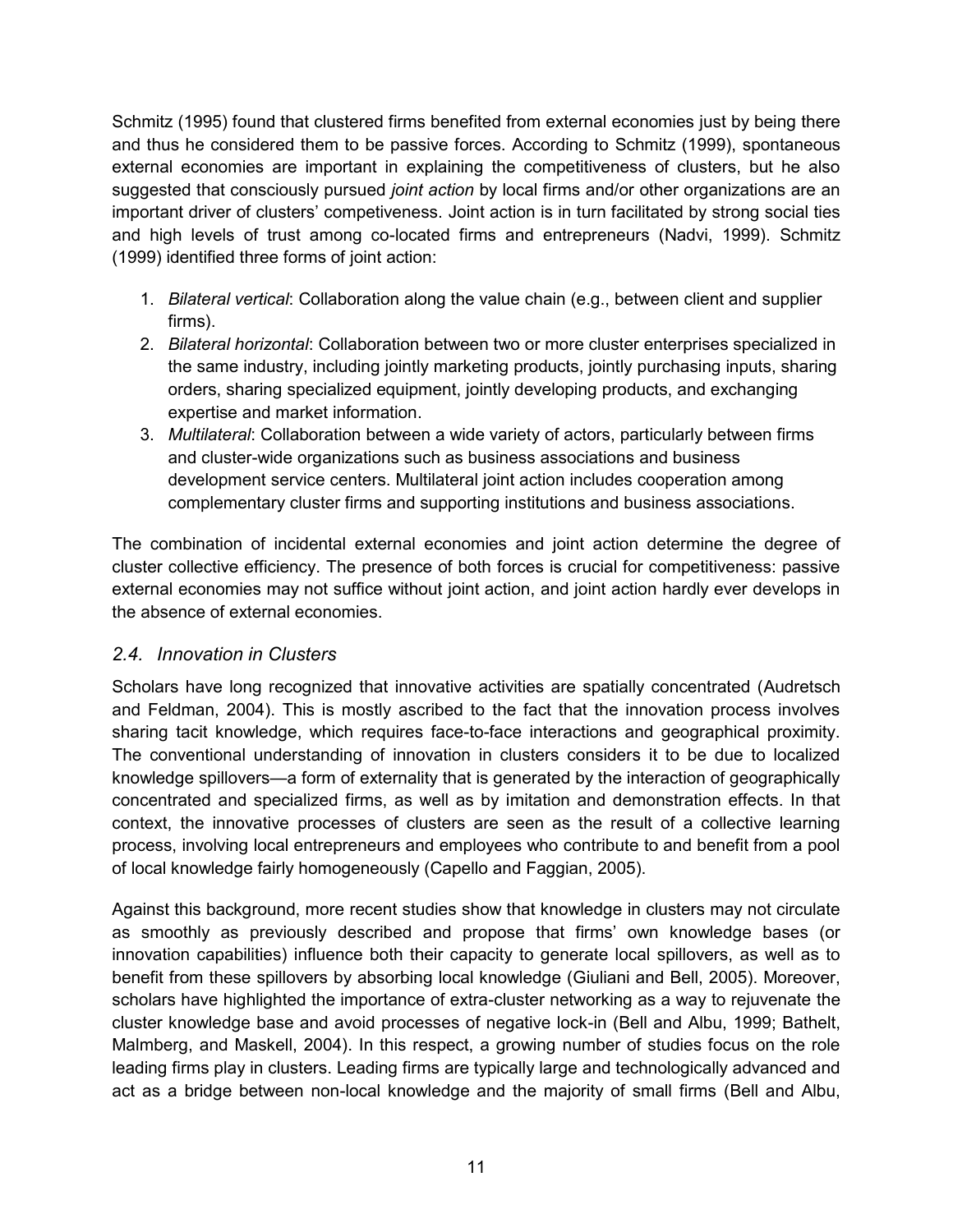1999; Giuliani and Bell, 2005). These firms have been defined as technological gatekeepers and are key actors in channeling extra-cluster knowledge into the local intra-cluster knowledge system (Giuliani, 2011; Morrison, 2008).

External connections to actors in the innovation system are also important. Thus knowledge linkages with different types of organizations—such as universities, vocational schools, technology agencies, research and development (R&D) centers, and other economic and political institutions—can affect technology and knowledge diffusion in clusters (Lundvall, Joseph, Chaminade, et al., 2009). The location of these organizations may vary from local to national levels, meaning they may be part of the local, regional, or national innovation system.

Based on the above considerations, the innovation capacity of clusters is related to four interrelated factors: (i) the knowledge base of the cluster firms, (ii) the intra-cluster knowledge system, (iii) the formation of linkages with extra-cluster sources of knowledge (i.e., the extracluster knowledge system), and (iv) the degree of development of the (local, regional, national) innovation system in which the cluster is embedded. Adapting from Giuliani (2005), cluster innovation capacity can thus be defined as:

- Low
	- − Cluster firms have weak knowledge<sup>4</sup> and technological bases far from the technological frontier, with low-skilled human resources and very limited in-house capacity to generate knowledge,
	- − The cluster has very limited and weak knowledge linkages between firms.
	- − The cluster has no links with extra-cluster sources and there are no technological gatekeepers.
	- − The innovation system is weak, with a very underdeveloped knowledge infrastructure.
- Medium
	- − Some firms in the cluster have good knowledge and technological bases and can adopt and adapt knowledge and technologies generated in other places (e.g., international knowledge) to their local needs, but their knowledge-generating potential is limited and generally oriented at improving products on an incremental and adaptive basis.
	- − The cluster has a more connected intra-cluster knowledge system.
	- − The cluster has some interconnections with extra-cluster sources of knowledge and there are a few local technological gatekeepers.
	- − There are some knowledge institutions within the cluster, such as vocational schools, universities and technological centers supporting the innovation process.
- High

− Most firms in the cluster have very good knowledge and technological bases and have skilled human resources.

<sup>&</sup>lt;sup>4</sup> In this paper, the term knowledge is used to refer to all types of knowledge that are not necessarily machineembodied, like expertise in a given field or the capacity to design or develop a service or a product.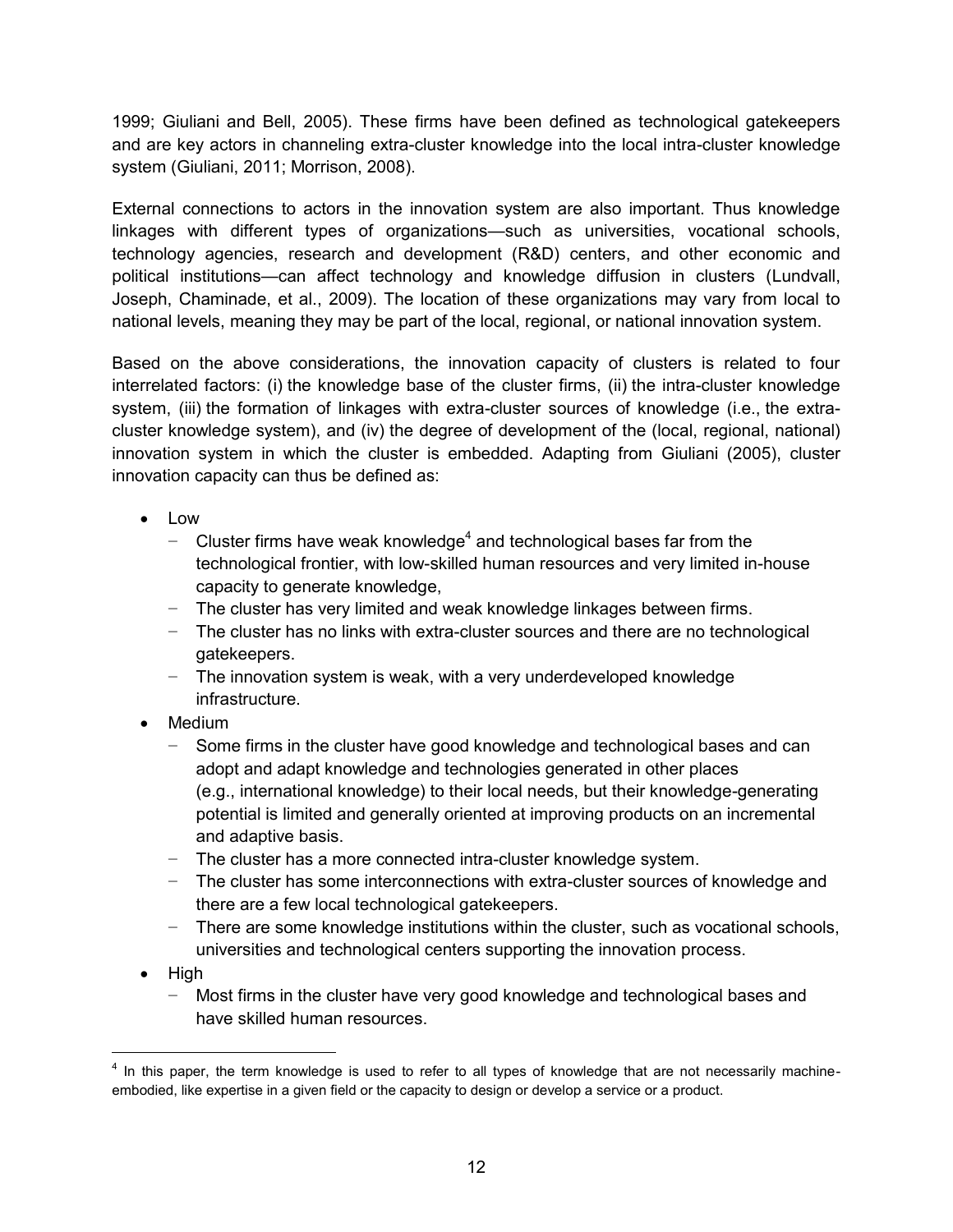- − The cluster has a dense intra-cluster knowledge system.
- − The cluster is well connected with extra-cluster sources of knowledge and many firms play the role of technological gatekeepers.
- − The innovation system is well developed, with a specialized knowledge infrastructure highly integrated with cluster firms.

### <span id="page-15-0"></span>*2.5. Openness*

The literature on clusters has traditionally focused on local sources of competitiveness—local collective efficiency (the section on collective efficiency above)—often neglecting the increasing importance of external actors and sources of high value assets such as knowledge and technology. However, extant research shows that when firms are *too embedded* in local networks, their innovative performance decreases because firms get trapped in redundant and therefore poorly innovative ties (Giuliani, 2013). Indeed, extensive evidence on Latin America reveals that both the local and the global dimensions matter and firms often participate in intraand extra-cluster networks and both types of networks offer opportunities to foster competitiveness through learning and upgrading (Pietrobelli and Rabellotti, 2007).

Exports of local production are typical channels through which clusters open up to international markets. It is well known that exports offer many opportunities to learn and to improve efficiency, as documented in the literature on learning from exporting (see Wagner, 2007 for a survey). The advantages of exporting also include attracting foreign customers to the cluster, which enhances local external economies. This effect is especially beneficial when there is a critical mass of exporting firms that have acquired a good reputation in international markets and have allowed relevant information about foreign markets to circulate at the local level. Moreover, establishing export consortia or strategic alliances has also been documented as improving joint action in clusters (Rabellotti, 1998), while exports have often stimulated firms to share the costs of participating in international trade fairs or organizing promotional missions to foreign countries, often through the local business associations (Belso-Martínez, 2006).

Another way cluster firms connect to external actors is through foreign direct investment: MNCs investing in the cluster and cluster firms investing abroad. MNCs may have an interest in investing in clusters if they intend to tap into local capabilities and knowledge, to participate in local collective learning and collaboration activities (Porter, 1990; Enright, 2000). From the point of view of local firms, interactions with MNCs can generate spillover and imitation effects and can stimulate direct innovation efforts, particularly in the case of supplier linkages (Barba Navaretti and Venables, 2004).

The internationalization of local firms and their becoming MNCs is another key channel to open clusters, provided the MNC remains embedded in the cluster. Studies on Italian industrial districts have documented that local MNCs tend to reduce the level of local subcontracting and local connections in general, while at the same time relying more on external links, to enhance skills and access knowledge.

Finally, another important way cluster firms connect to external actors is by participating in GVCs, which have become a dominant model in organizing global production (Gereffi, 1999).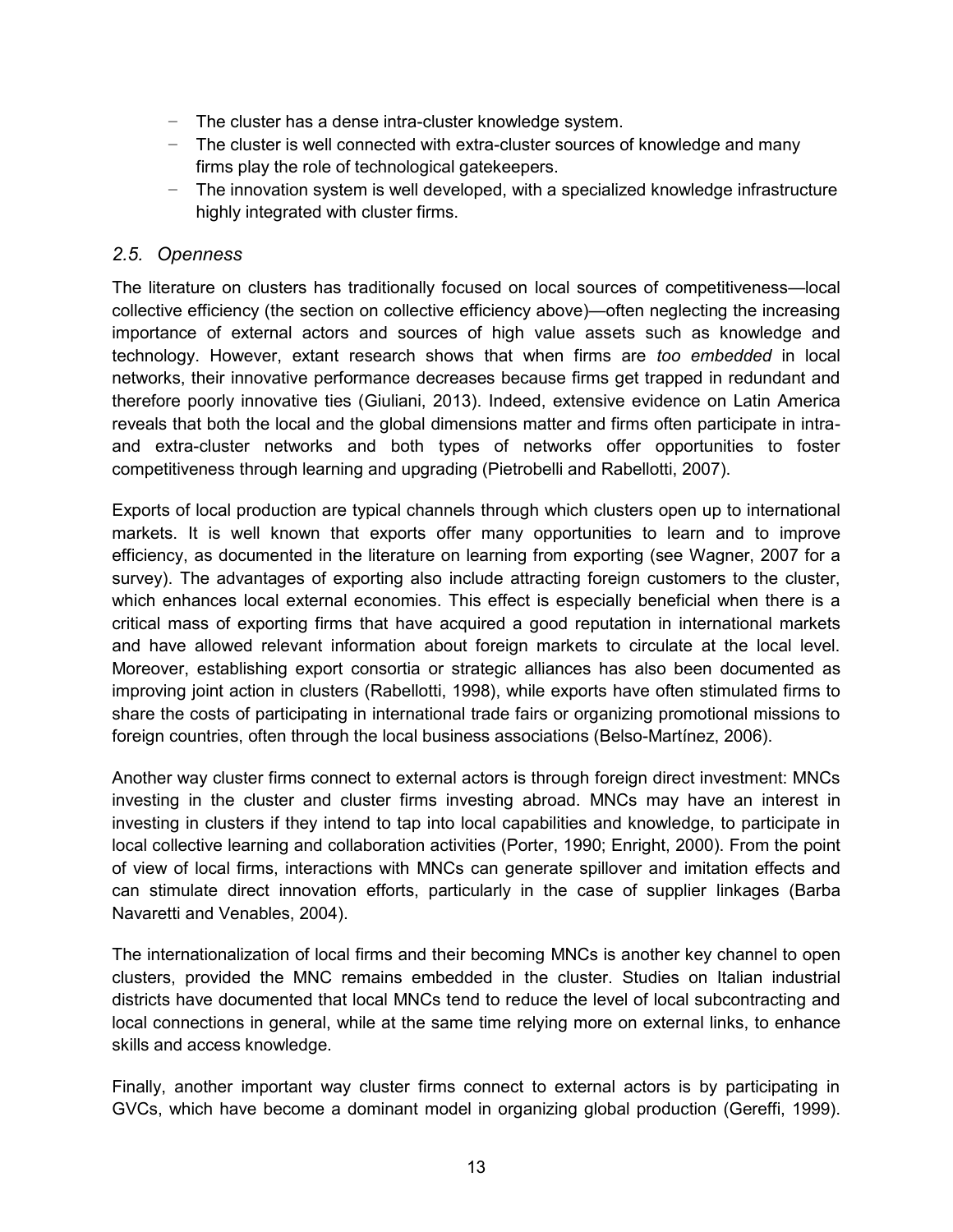Humphrey and Schmitz (2002) discussed the opportunities for local producers to learn and access knowledge and technologies through the global in GVCs. Accordingly, the involvement of cluster firms in GVCs is considered to enhance cluster firms' innovation performance, because these firms are under strong pressure to comply with the qualitative requirements of chain leaders and to therefore upgrade their products and production standards. However, being part of a GVC does not imply firms will automatically upgrade, as shown in a study on Latin America by Pietrobelli and Rabellotti (2007). Based on a number of case studies in different countries and sectors, the authors concluded that the mode of governance of the value chain, as well as the sectoral specificities of the cluster, influenced the extent to which local firms managed to upgrade and how they undertook it.

All in all, we maintain here that a cluster's degree of openness depends on its exports, on the presence of MNCs in the cluster (both foreign and local), and on local firms' involvement in GVCs.

### <span id="page-16-0"></span>*2.6. Cluster Life Cycle*

So far we have considered clusters as static organizations, but they are in fact complex adaptive systems made up of different components with evolving functions and interrelationships. As argued by Martin and Sunley (2011):

"*Clusters come and go; they emerge, grow, may change in complexion and orientation, may undergo reinvention and transformation, and may eventually decline and even disappear. In short, they evolve."* (p. 1,300)

Clusters have their own life cycle, which may differ from that of their industry (Menzel and Fornahl, 2010), as well documented by the work of Saxenian (1996) about the Boston and Silicon Valley high tech clusters. Other studies have also documented a difference in performance between clustered and non-clustered firms, a difference that varies according to the stage of the cluster life cycle. For example, clustered firms outperform non-clustered ones at the beginning of the life cycle and perform worse at the end of the cycle (Audretsch and Feldman, 1996; Pouder and John, 1996). According to Menzel and Fornahl (2010):

"*This shows that the cluster life cycle is more than just a local representation of the industry life cycle and is prone to local peculiarities."* (p. 206)

Menzel and Fornhal (2010) identified four different stages of the cluster life cycle based on four dimensions:

- 1. *Quantitative direct*: Size as measured by the number of actors, such as companies and other organizations (e.g., universities, R&D centers, and business associations), and by the number of employees.
- 2. *Qualitative direct*: Intra-cluster heterogeneity in terms of the diversity of knowledge and competencies available among the local actors.
- 3. *Quantitative systemic*: The innovative environment of the cluster, meaning the individual companies and their innovative capabilities as affected by the action and behavior of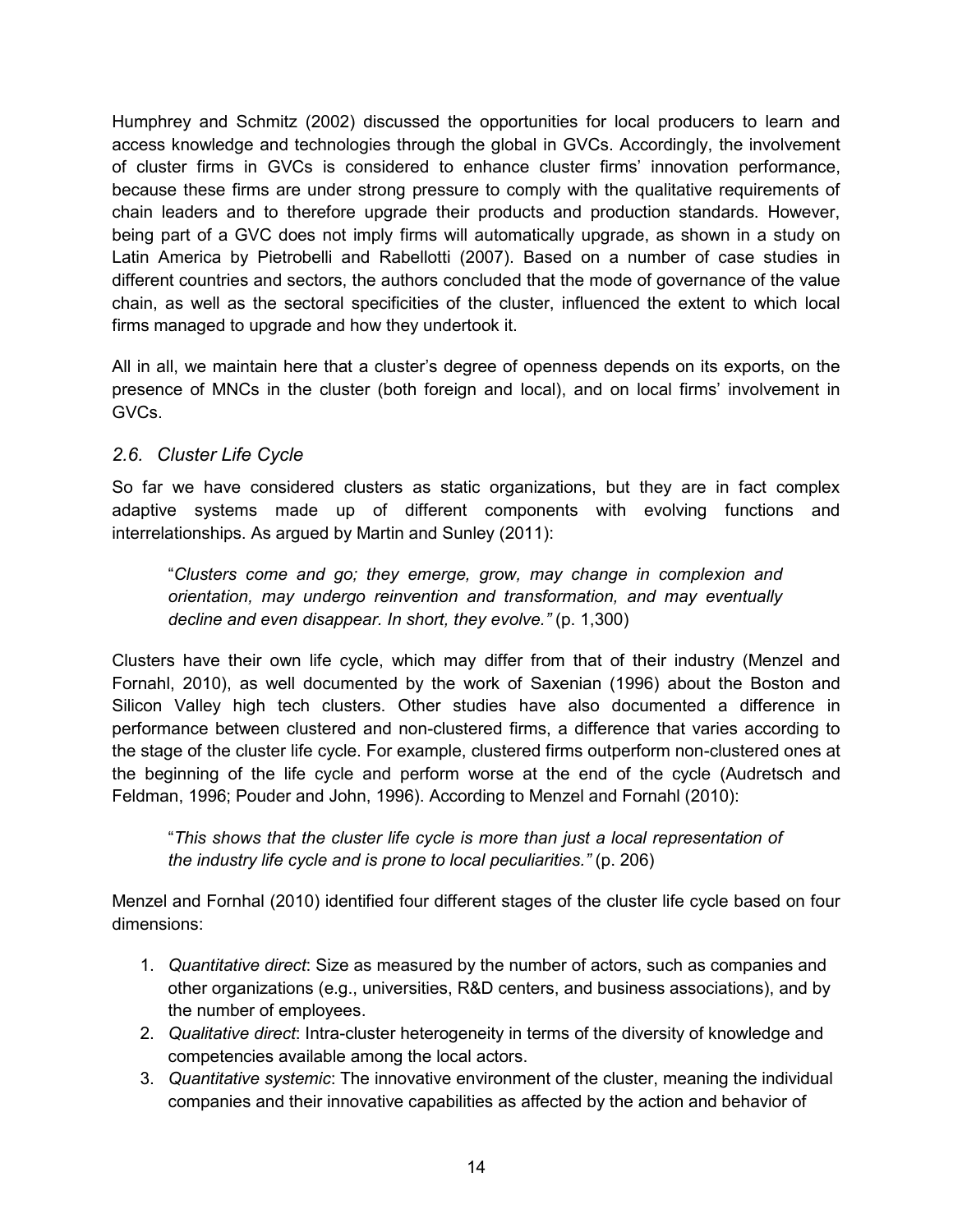other actors in the cluster and the existing opportunities for cluster firms to undertake joint actions.

4. *Qualitative systemic*: Measured by the cluster's ability to exploit synergies and networking opportunities.

On the basis of these characteristics, Menzel and Fornhal (2010) suggested that the cluster life cycle is characterized by four phases:

- 1. *Emerging*: Few companies characterized by rather heterogeneous knowledge bases and competencies, which limits the possibilities for local networks and joint action. If there are initial positive conditions, such as a strong knowledge base or political support, the emerging cluster becomes a growing cluster and companies reach a critical mass, otherwise the cluster loses its potential for growth.
- 2. *Growing*: Characterized by a strong increase in employment, in the number of cluster companies, and in the size of the companies. The cluster becomes more focused and there are growing opportunities for collective action and networking among local actors.
- 3. *Sustaining*: An equilibrium state. There are two ways sustaining clusters can evolve: (i) decreasing diversity ends in a decline or (ii) new heterogeneity develops within the cluster, creating a new growth phase, rejuvenating the cluster.
- 4. *Declining*: Characterized by a decline in the number of companies and employees and by being locked into its previously successful path. There are three possibilities for the declining stage of a cluster to end: (i) the progressive disappearance of the cluster, (ii) a renewal of the existing development path, often thanks to the injection of external resources, and (iii) the transition to a completely different field, integrating new external actors.

### <span id="page-17-0"></span>*2.7. Cluster Policies*

Cluster policies are considered a means to promote economic development and structural change, often by enhancing innovation capacity. In advanced countries, cluster policies have a long tradition and a large diffusion. A survey conducted in 2012 by the European Cluster Observatory (2012) identified 578 cluster initiatives; in the United States, the Small Business Administration has launched 40 cluster initiatives; while in Japan the Ministry of Economy, Trade and Industry supports over 100 clusters, mostly in high tech sectors (Pietrobelli, Casaburi, and Maffioli, 2013). Cluster policies are also widespread in developing countries, in particular in LAC. They are increasingly adopted by national and regional governments, as well as by international organizations, as a means of promoting development of the private sector (Pietrobelli and Stevenson, 2011).

In some cases, cluster policies aim to promote clusters from scratch by providing a tailor-made context in which firms aggregate, cooperate, and generate external economies. A case in point is industrial and technology parks. In most cases, however, cluster policies aim to strengthen or promote existing clusters, and different types of policy measures are applied to clusters depending on their characteristics and needs (e.g., levels of collective efficiency, degree of innovation, and cluster life cycle). For emerging clusters, for instance, policies have been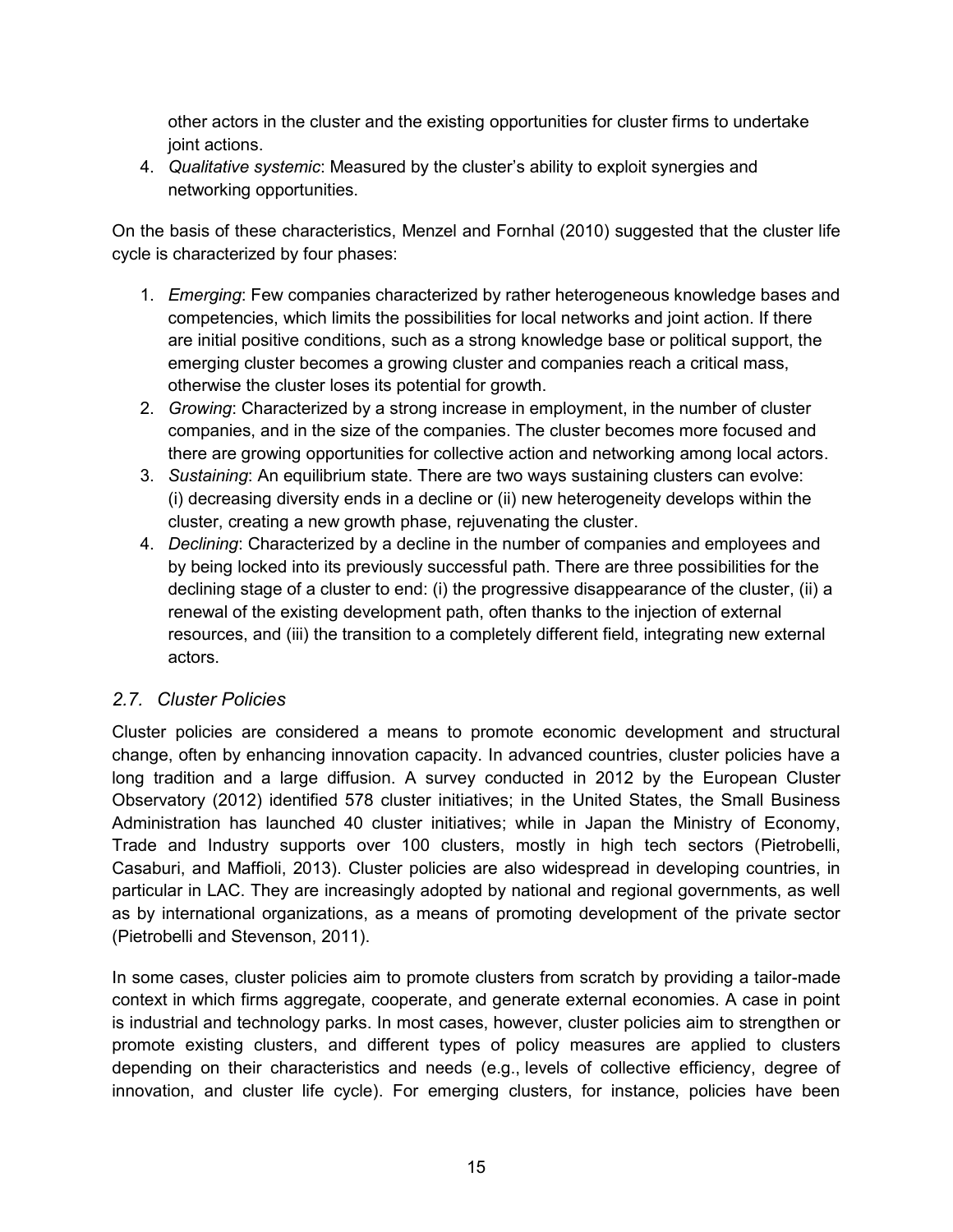designed to encourage collaboration among local actors, sustain local firms to become brokers of knowledge or technological gatekeepers, or even to facilitate the birth of new enterprises. In growing clusters, policies may instead play a key role in sustaining and enhancing the development of a dynamic systemic context by supporting local universities and R&D centers, and by providing specialized collective goods such as education and training skilled human capital. In sustaining and declining clusters, policy is essential to encourage openness and innovation in a bid to revitalize the local industry, but also to promote diversification into other more profitable industries.

These examples suggest that the design of cluster policies needs to be tailored to the specific context of each cluster. Cluster policies need to be flexible and to adapt to local needs. Moreover, they should not be expected to produce immediate results because they often depend on trustful relationships between local actors and this takes time, which may lead to time inconsistency problems with the political cycle.

Cluster policies consist of different types of policy instruments, among which the following are particularly prominent (OECD, 2007):

- *Policies to engage actors:* Activities designed to build trust, financial incentives for networking organizations, and sponsorship of networking activities.
- *Providing collective services and business linkages:* Activities oriented to improve production capacity based on the scale and skills of suppliers, fostering the formation of external linkages and supporting cluster firms' inclusion in GVCs, and supporting SMEs to adopt international standards of production and to training human capital.
- *Collaborative R&D and commercialization:* Oriented to programs that increase industry– university links, commercialize the results of such collaborative research, and ensure financial support for spin-off firms.

### <span id="page-18-0"></span>**3. Classifying Clusters**

This paper is based on a desk review of 32 cases of Caribbean clusters. The survey of these cases was based on two sources. First, we relied on the material provided by the institutions promoting this study—the IDB and Compete Caribbean—which suggested a large number of the cases in the analysis. Second, we searched academic studies, policy reports, and grey literature available through different sources and often available online on the web page of acknowledgeable institutions. After, key informants assessed the validity of our search and supported the representativeness and diversity of the clusters in the region chosen for analysis.

The cases include examples from the main industries in the Caribbean economies: natural resources based (agriculture, agro-processing, forestry, aquaculture, and energy), manufacturing, and services (tourism and creative). They are located in several countries that are among the beneficiaries of the Compete Caribbean program: Barbados, Belize, Dominica, Grenada, Guyana, Jamaica, Saint Lucia, St. Vincent and the Grenadines, Suriname, and Trinidad and Tobago.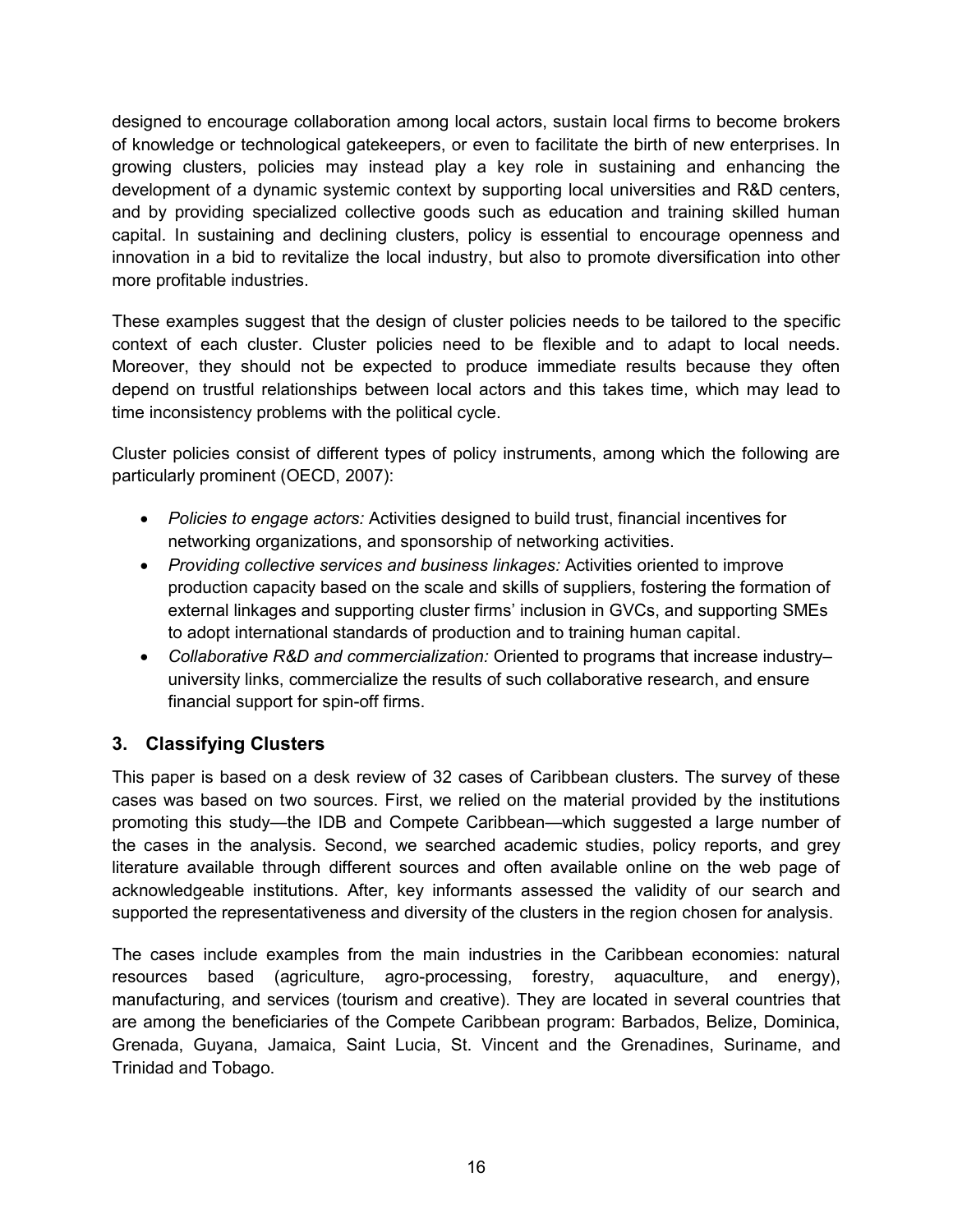The empirical evidence collected (see Appendix 1 for the full list of documents) was carefully analyzed along six cluster dimensions that we believe influence their competitiveness (see Figure 3.1) based on prior academic work. Each dimension was assessed on quali-quantitative grounds. Based on a very detailed analysis of the text, we measured each dimension quantitatively (typically using Likert scales or other categorical classifications). In reviewing documents about the cluster case studies, we considered the context presented and the specific wording, trying to minimize biases and misinterpretations, complementing and cross-referencing information in all possible ways. To reduce subjective interpretation and biases, two different people read the case studies and independently assessed each case quantitatively. Discordant cases were further analyzed until a decision was made for each case.



**Figure 3.1: The Six Dimensions for Cluster Classification**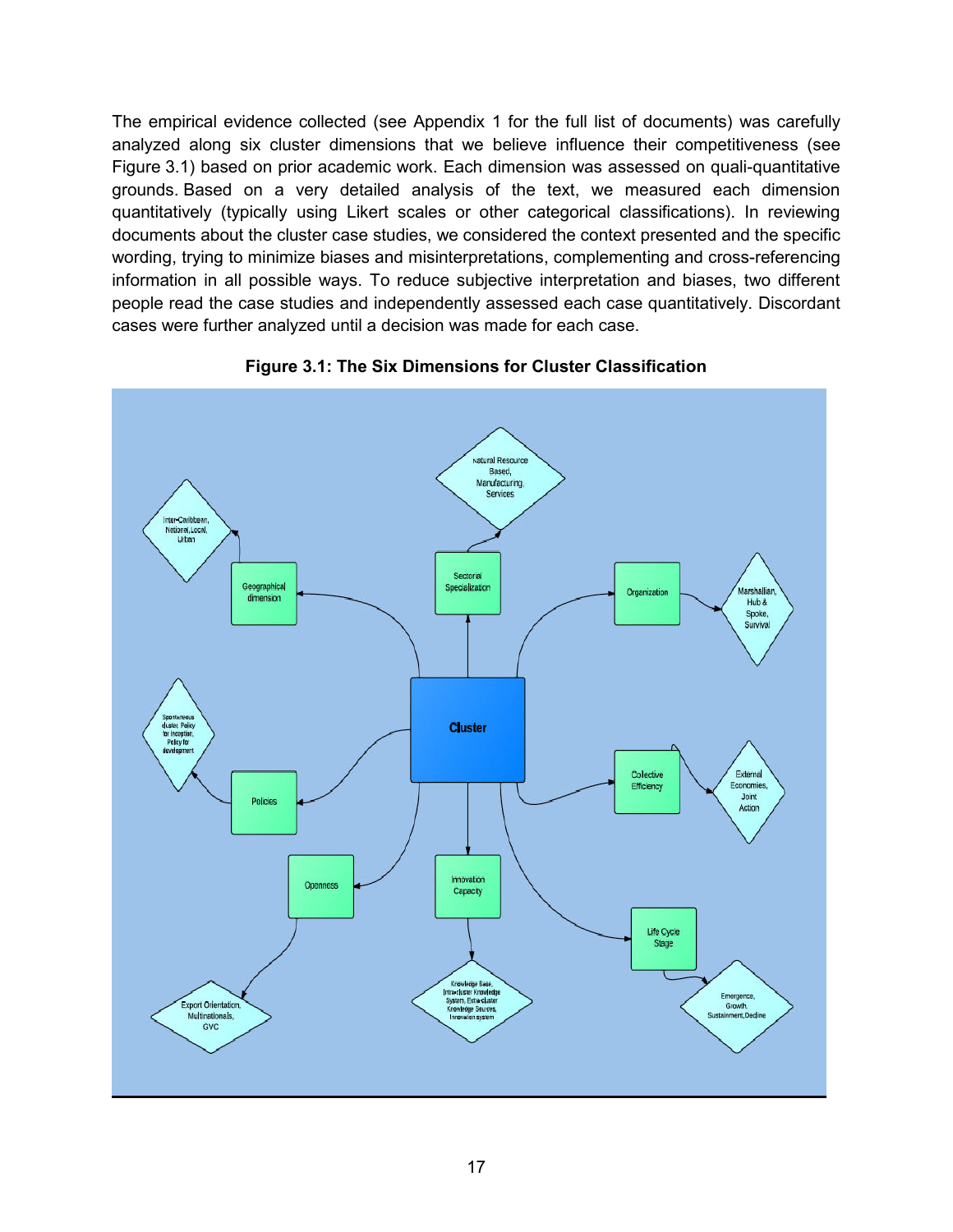Of course, as with any study of this kind, there may be problems related to the accuracy of the results, which therefore calls for cautious interpretations.

In what follows we describe how each dimension is measured. Table 3.1 provides a summary.

### <span id="page-20-0"></span>*3.1. The Cluster Structure*

The Caribbean clusters are characterized along three sub-dimensions:

- *Sectoral specialization*: the main sector of activity (e.g., agro-processing, tourism, creative services).
- *Geographical boundaries*: urban, local, national, or inter-Caribbean.
- *Organizational structure*: survival, Marshallian, or hub-and-spoke.

### <span id="page-20-1"></span>*3.2. Collective Efficiency*

Clusters are characterized along two sub-dimensions (Giuliani et al., 2005):

- 1. *External economies*: specialized labor market, availability of inputs, access to information, and market access.
- 2. *Joint action*: Backward and forward linkages, horizontal bilateral linkages (i.e., cooperation between firms working at the same stage of the value chain) and multilateral linkages (i.e., cooperation that involves firms, public, public–private organizations at the local level, local associations, chambers of commerce, NGOs, or any other local actor, including universities and research centers).

To quantify the degree of collective efficiency, we carefully evaluated each cluster's external economies and joint actions. The intensity of each allowed us to classify the clusters on a 5 point Likert scale, reflecting the intensity external economies and joint actions: *Low (1), Medium/Low (2), Medium (3), Medium/High (4), and High (5). Once a Likert point was attributed* to each sub-dimension (e.g., bilateral vertical joint action, bilateral horizontal joint action, and multilateral joint action), we took the average value as a synthetic indicator of external economies and joint actions.

### <span id="page-20-2"></span>*3.3. Innovation Capacity*

We codified cluster innovation capacity using a 5-point Likert scale, as follows: *Low* (1)*, Medium/Low (2), Medium (3), Medium/High (4), and High (5). Within innovation capacity, we* considered and coded four sub-dimensions:

- 1. The knowledge and technological base of the cluster firms.
- 2. The intra-cluster knowledge system.
- 3. The extra-cluster knowledge system.
- 4. The innovation system.

We measured cluster innovation capacity as the average of the values attributed to each of these four items.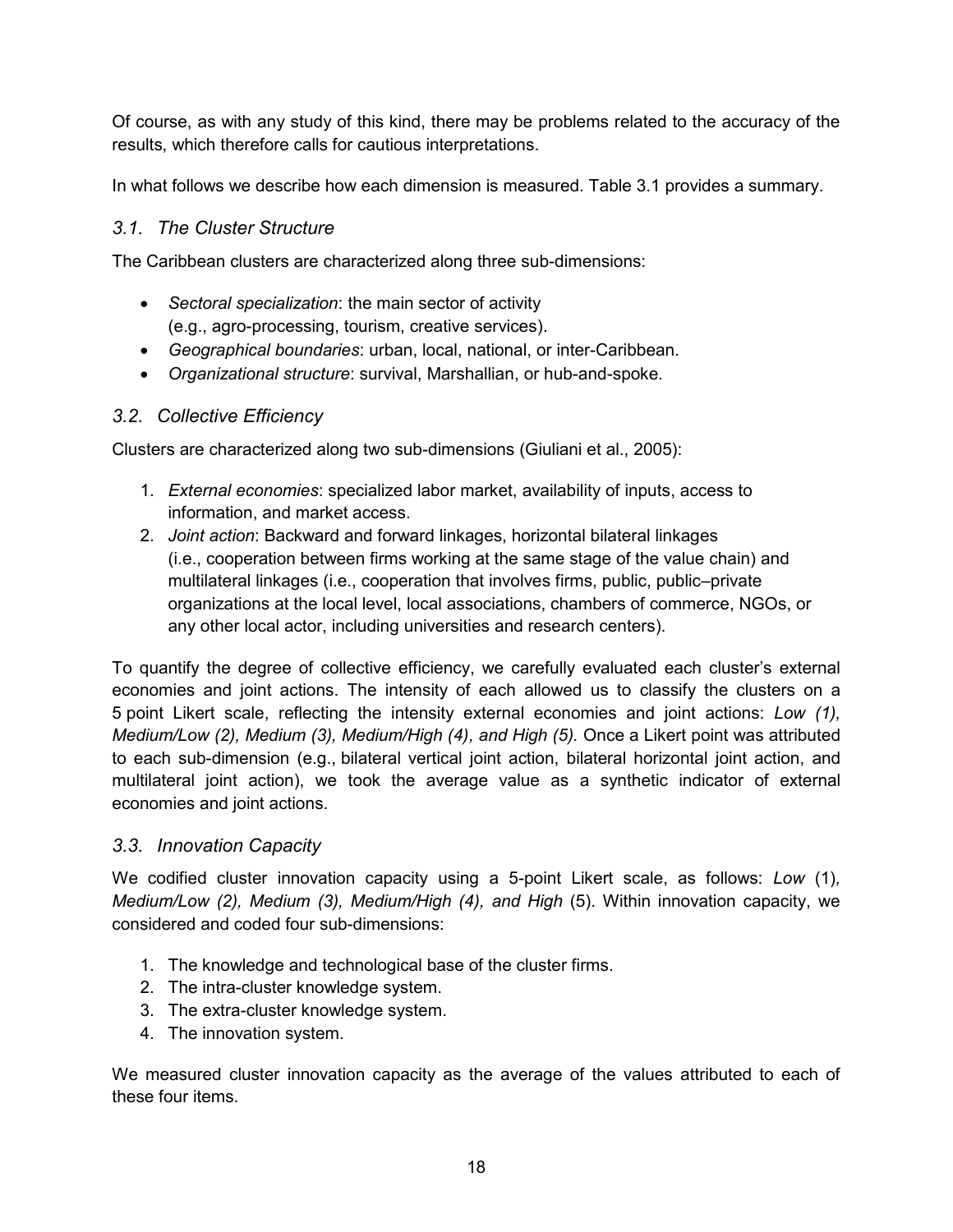### <span id="page-21-0"></span>*3.4. Openness*

The goal of this dimension is to classify the openness of clusters based on their:

- 1. *Export orientation*: absent, low, growing, medium, or high.
- 2. *Presence of MNCs* (foreign and local) in the cluster: *yes* or *no*.
- 3. Cluster firm *participation in GVCs*: *yes* or *no*.

Based on this information, we classified clusters as:

- *Closed:* No or weak evidence of the cluster being connected to international actors. Closed clusters have no or very low export orientation, no MNCs, and their firms do not participate in a GVC.
- *Closed-Opening:* Evidence of the cluster starting to be connected to international actors, growing export orientation, but no MNCs, nor GVC participation of cluster firms.
- *Semi-Open:* Medium to high export orientation and some evidence of the cluster being moderately connected to international actors.
- *Open:* Evidence of the cluster being strongly connected to international actors, medium to high export orientation, and clusters either host an MNC or their firms participate in GVCs or both.

### <span id="page-21-1"></span>*3.5. Stages of the Cluster Life Cycle*

We considered the three following sub-dimensions:

- 1. *Size*: Number of actors involved.
- 2. *System characteristics*: Degree of joint action.
- 3. *Networks and external knowledge*: Existence of open networks and channels to access external knowledge (see innovation capacity).

Adapting from Menzel and Fornahl (2010), based on these two sub-dimensions and considering the historical information available, we identified four stages of the cluster life cycle:

- 1. Emerging:
	- Small number of actors
	- Low or low/medium joint action
	- Semi-open knowledge networks
- 2. Growing:
	- Increasing number of actors
	- Medium or high joint action
	- Open knowledge networks
- 3. Sustaining:
	- Large number of actors
	- Medium or high joint action
	- Open or semi-open knowledge networks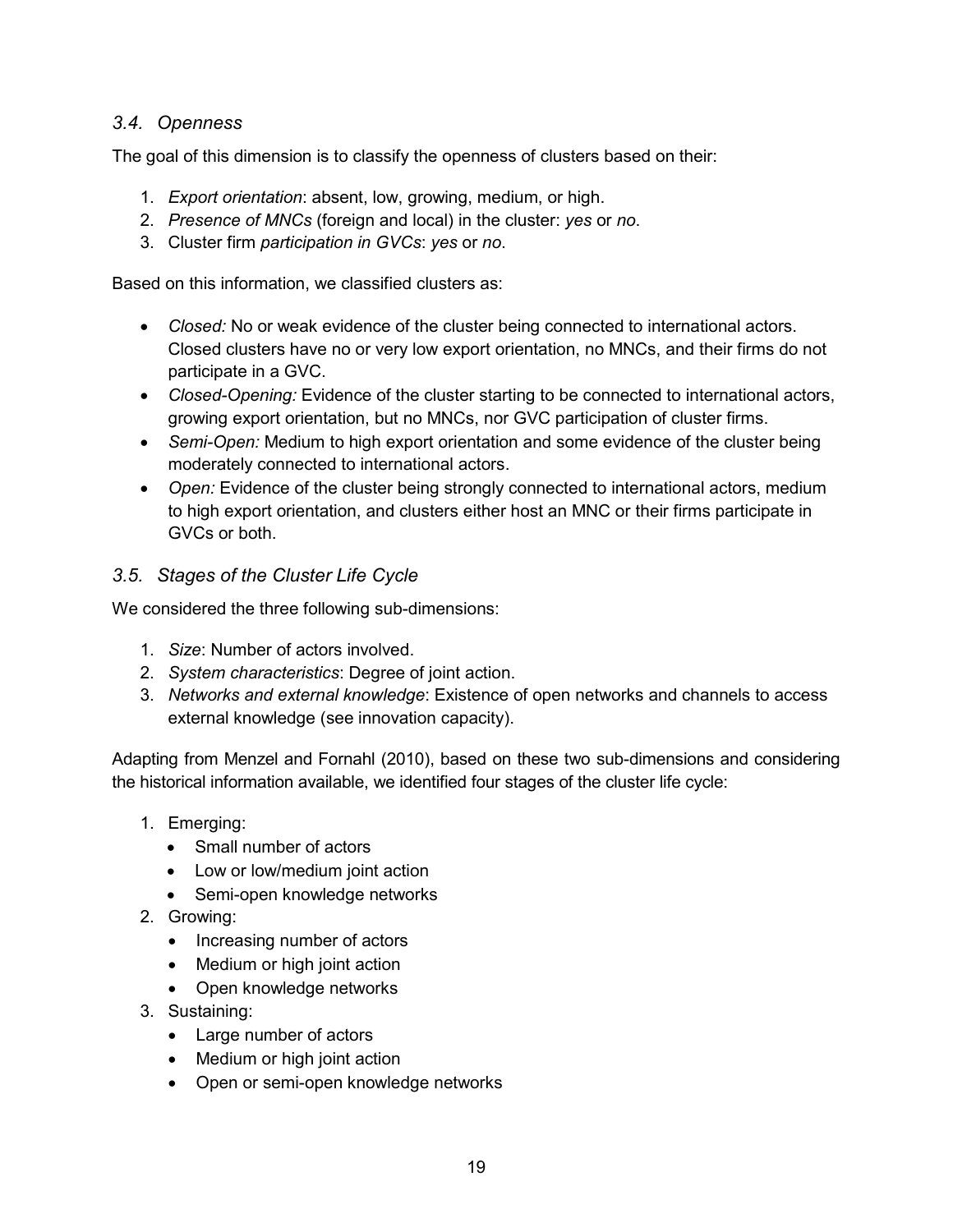- 4. Declining:
	- Large number of actors
	- Low or low/medium joint action
	- Closed knowledge networks

### <span id="page-22-0"></span>*3.6. The Role of Policies*

In this dimension, we classified clusters on the basis of whether their formation or development was promoted by policy interventions:

- *Spontaneous cluster*: No sign of policies to establish or develop the cluster.
- *Cluster with policy from inception*: Set up from scratch through policy interventions (either by the State or by other international organization).
- *Cluster with policy for development*: Process supported by cluster policies.

|           | <b>Dimension</b>                 | <b>Measure</b>                                                                                         | <b>Synthetic</b><br><b>Indicator</b> |
|-----------|----------------------------------|--------------------------------------------------------------------------------------------------------|--------------------------------------|
|           | <b>Cluster Structure</b>         |                                                                                                        |                                      |
|           | Sectoral specialization          | Qualitative                                                                                            |                                      |
| $\bullet$ | Geographical boundaries          | Qualitative                                                                                            |                                      |
|           | Organizational structure         | Qualitative                                                                                            |                                      |
|           | <b>Collective Efficiency</b>     |                                                                                                        |                                      |
|           | <b>External economies</b>        | Low, Low/Medium, Medium,                                                                               | Average Value                        |
| $\bullet$ | Joint action                     | Medium/High, High                                                                                      |                                      |
|           | <b>Innovation Capacity</b>       |                                                                                                        |                                      |
| $\bullet$ | Knowledge and technological base |                                                                                                        |                                      |
| $\bullet$ | Intra-cluster knowledge system   | Low, Low/Medium, Medium,                                                                               | Average Value                        |
| $\bullet$ | Extra-cluster knowledge system   | Medium/High, High                                                                                      |                                      |
|           | Innovation system                |                                                                                                        |                                      |
|           | Openness                         |                                                                                                        |                                      |
|           | <b>Export orientation</b>        | Absent, Low, Growing, Medium, High                                                                     | Closed,                              |
| $\bullet$ | Presence of MNCs                 | Yes, No                                                                                                | Closed-Opening,                      |
| $\bullet$ | Participation in GVCs            | Yes, No                                                                                                | Semi-Open, Open                      |
|           | Stage of Life Cycle              |                                                                                                        |                                      |
|           | Size                             | # of actors involved                                                                                   |                                      |
| $\bullet$ | System characteristics           | Degree of joint action<br>(see Section 2.3: Collective Efficiency)                                     | Emerging,<br>Growing,                |
|           | Networks and external knowledge  | Existence of open networks and<br>channels to access external knowledge<br>(see Section 2.5: Openness) | Sustaining,<br>Declining             |
|           | <b>Policies</b>                  |                                                                                                        |                                      |
|           | Spontaneous cluster              | Yes, No                                                                                                |                                      |
|           | Inception policies               | Yes, No                                                                                                |                                      |
| $\bullet$ | Development policies             | Yes, No                                                                                                |                                      |

### **Table 3.1: Measuring Cluster Dimensions**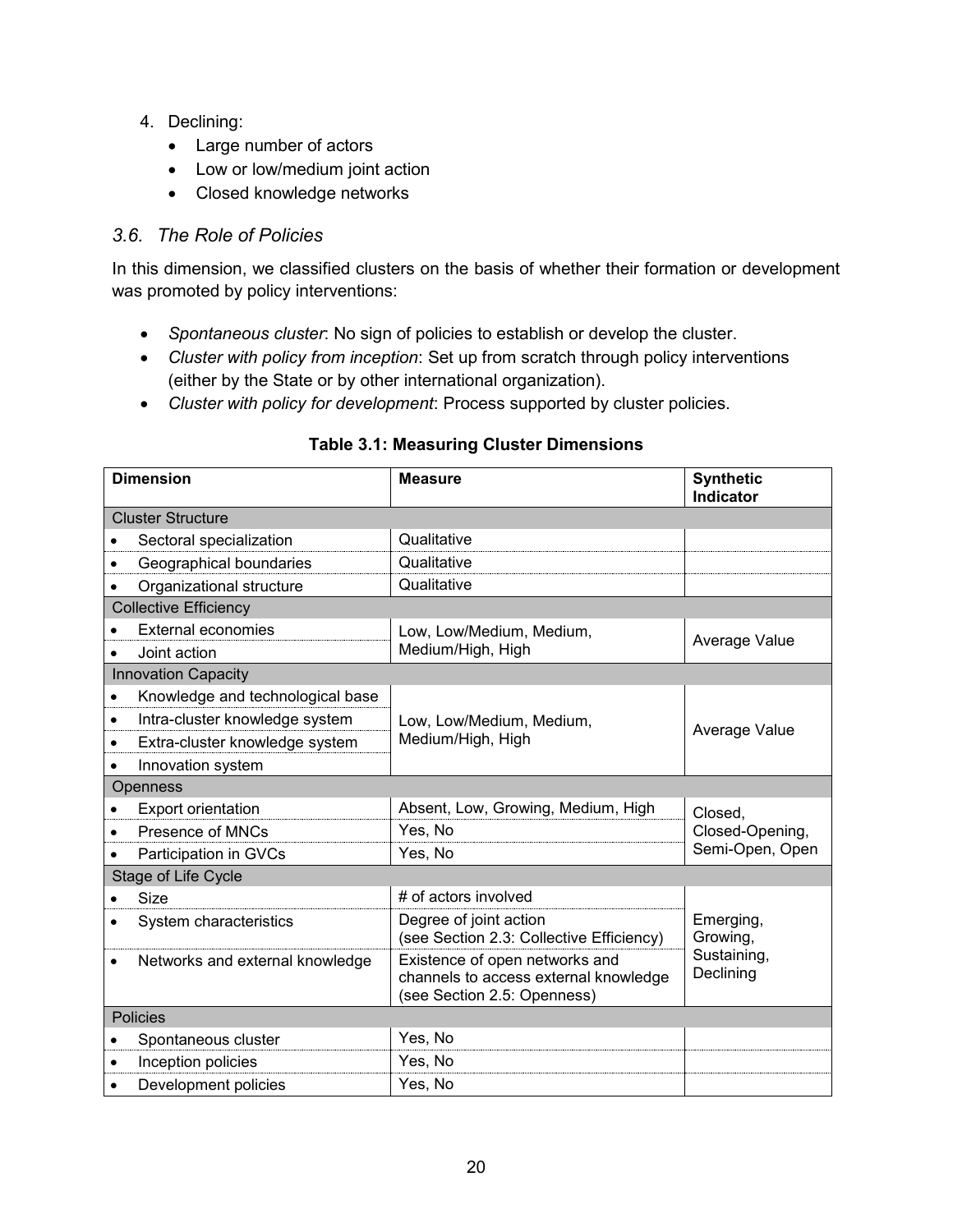### <span id="page-23-0"></span>**4. The Caribbean Clusters**

Based on the key cluster dimensions discussed in *Section 2: The Main Features of Clusters* and operationalized in *Section 3: Classifying Clusters*, we provide an overview of the main characteristics of the 32 Caribbean clusters surveyed for this paper. Table 4.1 provides a summary of the cluster characteristics. Appendix 1 provides a list of all the documents reviewed and on which the empirical analysis was based.

### <span id="page-23-1"></span>*4.1. Cluster Structure*

Table 4.1 presents the classification of the Caribbean clusters according to three dimensions: their sector of specialization, their geographical boundaries, and their organizational structure.

### <span id="page-23-2"></span>*4.1.1. Sectoral specialization.*

The *sectoral* dimension of the clusters reflects the dominant economic structure of the Caribbean region and is characterized by the predominance of the tertiary industry and by exploitation of natural resources, with only two clusters exclusively specialized in manufacturing.

Clusters in the tertiary industry mainly specialize in tourism, often exploiting local natural resources. For example, in Guyana eco-tourism clusters are targeting new market niches such as bird watching and catch and release fishing, while in Grenada there is a geo-tourism cluster. Besides tourism, there are creative industries clusters in the region that exploit the rich cultural heritage in music, visual arts, and popular traditions, such as Carnival in Trinidad and Tobago. Attempts to build new creative specializations, such as animation in Barbados, Jamaica, and Saint Lucia, are also worth mentioning. They represent an attempt to establish clusters involving different forms of creative activities. A case in point is the creation of a multimedia center in Barbados. Finally, the tertiary industry also includes a number of clusters operating in financial and business services, as well as in maritime services.

Natural resource based clusters are numerous and include agricultural products, such as nutmeg production in Grenada; non-traditional products, such as fruits and vegetables in Guyana; and agro-processing, such as coconut water in Guyana and processed food in Trinidad and Tobago. It is also worth mentioning a forest products cluster in Guyana, where firms specialize in producing floors, decks, furniture, and other wood products. Moreover, we identified a set of clusters specialized in aquaculture, such as fish farming in Guyana, shrimp breeding in Belize, and ornamental fish in Jamaica. Finally, two key natural resource-based clusters in Trinidad and Tobago focus on oil and gas production and related services and manufacturing activities.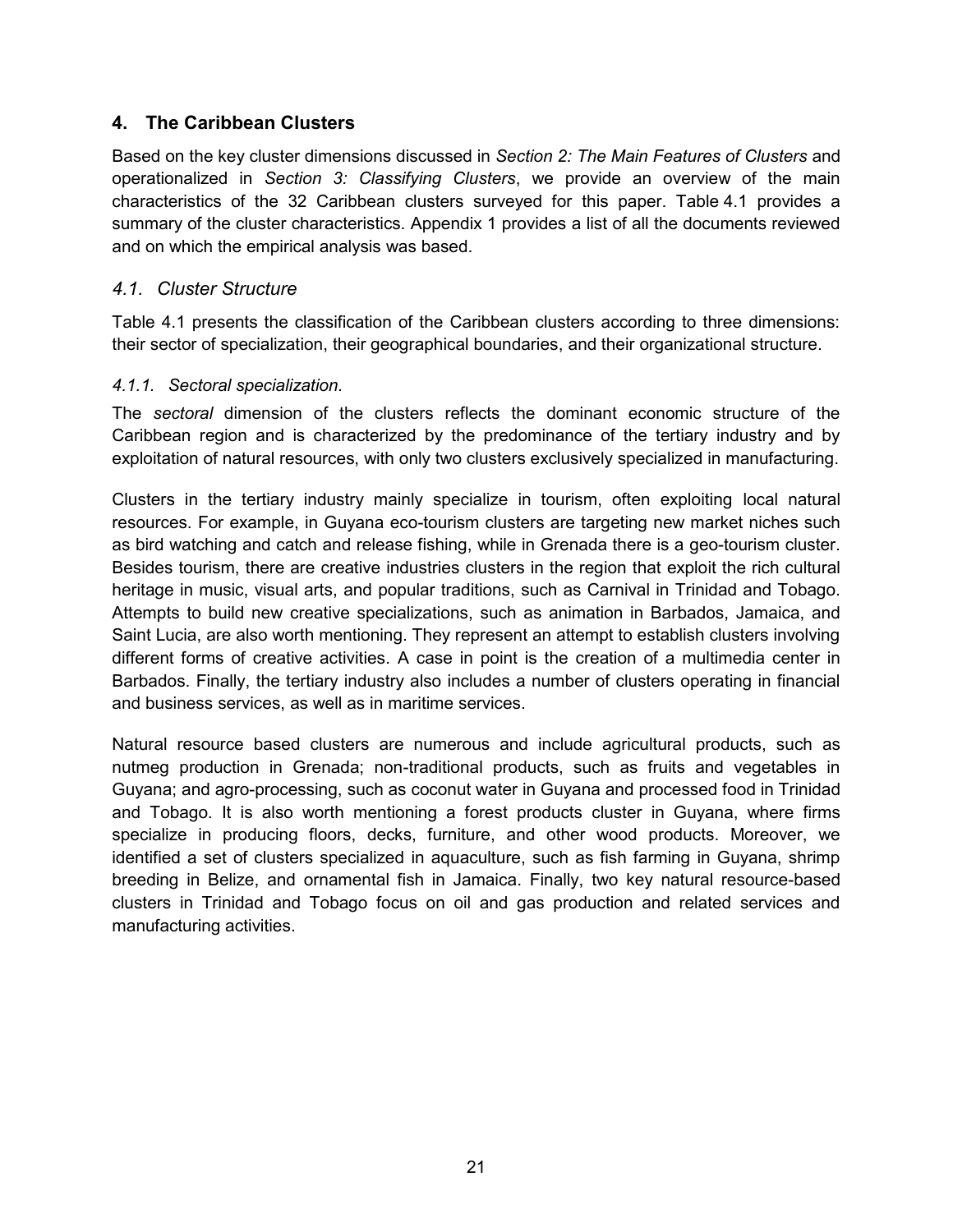| <b>Clusters</b>                                                                                         | Geographical<br><b>Boundaries</b> | <b>Cluster</b><br>Organization | <b>Collective</b><br><b>Efficiency</b> |                        | <b>Innovation</b><br>Capacity | <b>Openness</b>                       | <b>Stage</b><br>of<br>Life<br>Cycle | <b>Cluster</b><br><b>Policy</b>                    |
|---------------------------------------------------------------------------------------------------------|-----------------------------------|--------------------------------|----------------------------------------|------------------------|-------------------------------|---------------------------------------|-------------------------------------|----------------------------------------------------|
|                                                                                                         |                                   |                                | <b>EE</b>                              | <b>JA</b>              |                               |                                       |                                     |                                                    |
| <b>Natural Resource Based</b>                                                                           |                                   |                                |                                        |                        |                               |                                       |                                     |                                                    |
| <b>Agriculture</b>                                                                                      |                                   |                                |                                        |                        |                               |                                       |                                     |                                                    |
| • Guyana (non-traditional<br>agriculture)<br>• Grenada (nutmeg)<br>• T&T (agro products in<br>Felicity) | N<br>N<br>L<br>L                  | H&S<br>M<br>м<br>M             | M<br>L/M<br>M<br>M                     | M/H<br>M<br>M/H<br>L/M | M<br>L/M<br>L/M<br>L/M        | $\circ$<br>$S-O$<br>C<br>$\mathsf{C}$ | G<br>G<br>G<br>G                    | $\mathbf{I}$<br>$\mathbf S$<br>I/D<br>$\mathbf{I}$ |
| • T&T (agro products in<br>Jerningham)                                                                  |                                   |                                |                                        |                        |                               |                                       |                                     |                                                    |
| Agro-processing                                                                                         |                                   |                                |                                        |                        |                               |                                       |                                     |                                                    |
| • Guyana (coconut water)<br>• T&T (food<br>sustainability)                                              | $L$ & I-C<br>N                    | H&S<br>M                       | М<br>н                                 | H<br>H                 | L/M<br>M                      | O<br>$\mathsf{C}$                     | G<br>G                              | D<br>D                                             |
| Forestry                                                                                                |                                   |                                |                                        |                        |                               |                                       |                                     |                                                    |
| · Guyana (wood<br>products)                                                                             | N                                 | M                              | L/M                                    | L                      | M                             | O                                     | G                                   | D                                                  |
| <b>Aquaculture</b>                                                                                      |                                   |                                |                                        |                        |                               |                                       |                                     |                                                    |
| • Guyana (aquaculture)                                                                                  | N                                 | M                              | М                                      | M/H                    | M/H                           | C/O                                   | G                                   | I/D                                                |
| • Belize (shrimp)                                                                                       | N                                 | M                              | H                                      | M/H                    | M                             | $S-O$                                 | G                                   | D                                                  |
| · Jamaica (ornamental<br>fish)                                                                          | U                                 | H&S                            | М                                      | M/H                    | М                             | $S-O$                                 | E                                   | S/D                                                |
| <b>Energy</b>                                                                                           |                                   |                                |                                        |                        |                               |                                       |                                     |                                                    |
| • T&T (oil and gas                                                                                      | N                                 | м                              | H                                      | H                      | H                             | O                                     | S                                   | S/D                                                |
| products and services)                                                                                  | L                                 | M                              | н                                      | M/H                    | M/H                           | $\Omega$                              | G                                   | I/D                                                |
| • T&T (Point Lisas<br>Industrial Estate)                                                                |                                   |                                |                                        |                        |                               |                                       |                                     |                                                    |
| <b>Manufacturing</b>                                                                                    |                                   |                                |                                        |                        |                               |                                       |                                     |                                                    |
| • Guyana (gold jewelry)<br>• Various countries (rum)                                                    | N<br>$I-C$                        | M<br>M                         | м<br>L/M                               | L<br>H                 | L/M<br>M                      | C<br>$\Omega$                         | $\mathbf S$<br>S                    | ${\mathsf S}$<br>D                                 |
| <b>Services</b>                                                                                         |                                   |                                |                                        |                        |                               |                                       |                                     |                                                    |
| <b>Tourism</b>                                                                                          |                                   |                                |                                        |                        |                               |                                       |                                     |                                                    |
| • Guyana (fishing in<br>North Rupunini)                                                                 | L<br>N                            | M<br>M                         | L<br>M                                 | н<br>M                 | L<br>M                        | $S-O$<br>$\Omega$                     | G<br>F                              | $\mathbf{I}$                                       |
| • Guyana (birding)                                                                                      | L                                 | M                              | L/M                                    | L                      | L/M                           | C/O                                   | E                                   | D                                                  |
| • T&T (tourism in<br>Carapichaima)                                                                      | N<br>L                            | M<br>M                         | M<br>L/M                               | L/M<br>M/H             | L<br>L                        | $S-O$<br>$S-O$                        | $\mathbf S$<br>E                    | D<br>S/D                                           |
| • T&T (tourism)                                                                                         |                                   |                                |                                        |                        |                               |                                       |                                     |                                                    |
| • Jamaica (Treasure<br>Beach)                                                                           |                                   |                                |                                        |                        |                               |                                       |                                     |                                                    |
| • Grenada (geo-tourism)                                                                                 | N                                 | M                              | L                                      | M                      | M                             | $\circ$                               | G                                   | D                                                  |
| • Suriname (Upper<br>Suriname River Area)                                                               | L                                 | M                              | M                                      | M                      | L/M                           | $S-O$                                 | E                                   | S/D                                                |
| <b>Creative Industries</b>                                                                              |                                   |                                |                                        |                        |                               |                                       |                                     |                                                    |
| • Various countries                                                                                     | $I-C$                             | M                              | L/M                                    | M                      | L/G                           | C/O                                   | E                                   | D                                                  |
| (animation)                                                                                             | N                                 | H&S                            | M                                      | M/H                    | M/G                           | O                                     | E                                   | S                                                  |
| • Barbados (multimedia)                                                                                 | N                                 | M                              | H                                      | M                      | H                             | $\mathsf O$                           | G                                   | D                                                  |
| • T&T (music, film,<br>Carnival)                                                                        | L                                 | S                              | L                                      | M                      | L                             | $\mathsf C$                           | D                                   | $\mathbf S$                                        |

**Table 4.1: Caribbean Clusters: The Main Dimensions**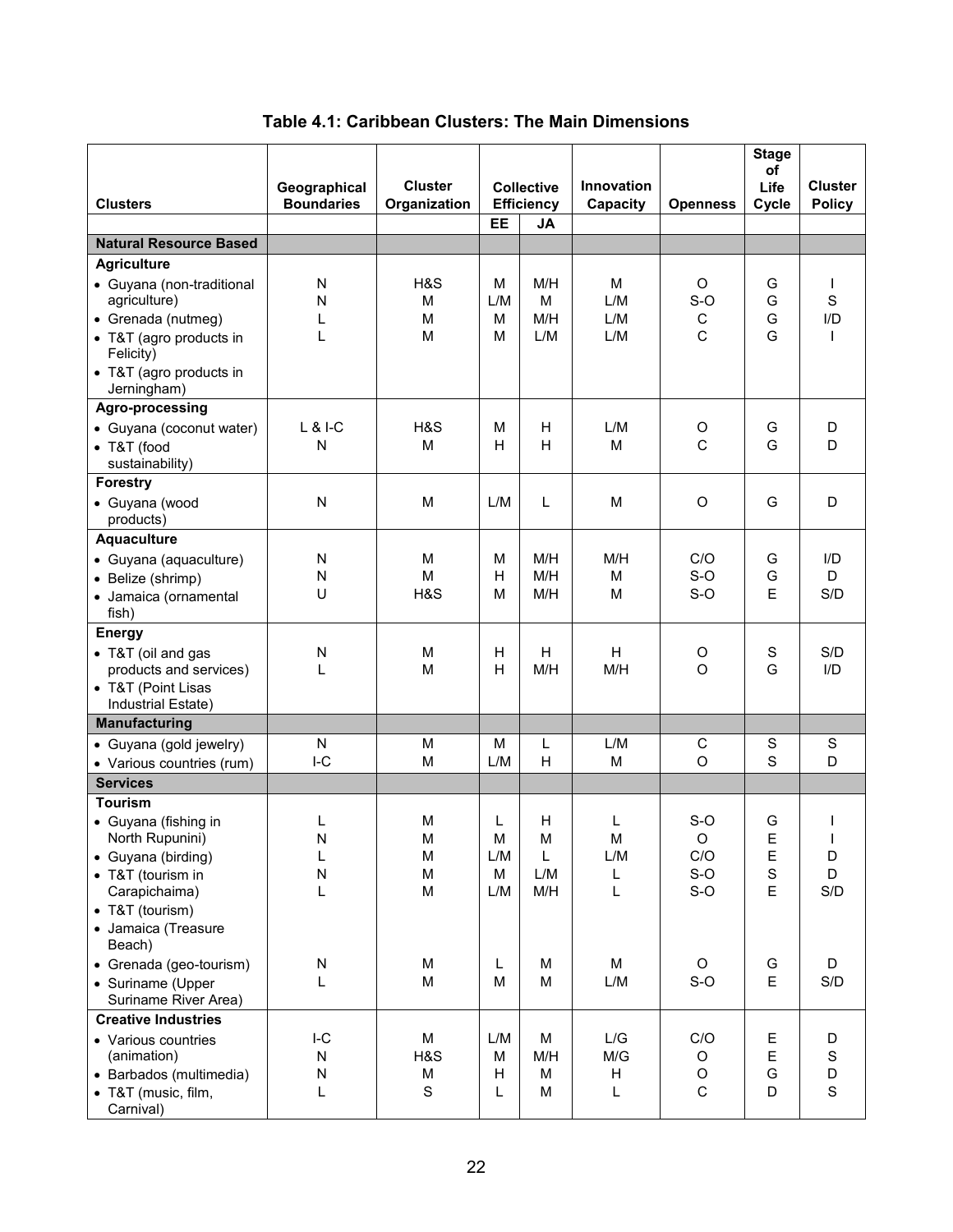| <b>Clusters</b>                            | Geographical<br><b>Boundaries</b> | <b>Cluster</b><br>Organization | <b>Collective</b><br><b>Efficiency</b> |     |     |       | <b>Innovation</b><br>Capacity | <b>Openness</b> | <b>Stage</b><br>оf<br>Life<br>Cycle | <b>Cluster</b><br><b>Policy</b> |
|--------------------------------------------|-----------------------------------|--------------------------------|----------------------------------------|-----|-----|-------|-------------------------------|-----------------|-------------------------------------|---------------------------------|
|                                            |                                   |                                | <b>EE</b>                              | JA  |     |       |                               |                 |                                     |                                 |
| • $T&T$ (pottery)                          |                                   |                                |                                        |     |     |       |                               |                 |                                     |                                 |
| <b>Other Services</b>                      |                                   |                                |                                        |     |     |       |                               |                 |                                     |                                 |
| • T&T (maritime services)                  | N                                 | м                              | М                                      | н   | н   | $S-O$ | G                             | D               |                                     |                                 |
| • T&T (financial services)                 | U                                 | М                              | н                                      | M/H | н   | ∩     | S                             | D               |                                     |                                 |
| • T&T (business services)                  | U                                 | М                              | н                                      | L/M | н   | $S-O$ | G                             | S               |                                     |                                 |
| • T&T (retail)                             | U                                 | М                              | М                                      | M/H |     | C     | S                             | S               |                                     |                                 |
| • Jamaica (ICT/business                    | N                                 | M                              | н                                      | M/H | M/H | $S-O$ | G                             | S/D             |                                     |                                 |
| services)                                  | N                                 | М                              | М                                      | М   | M/H | $S-O$ | G                             | S/D             |                                     |                                 |
| • Jamaica (printing and<br>packaging)      | I-C                               | H&S                            | М                                      | М   | м   | O     | G                             | D               |                                     |                                 |
| • Various countries<br>(maritime services) |                                   |                                |                                        |     |     |       |                               |                 |                                     |                                 |

#### *Notes:*

Geographical Boundaries: L = Local, U = Urban, N = National, I-C = Inter-Caribbean.

Cluster Organization: S = Survival, M = Marshallian, H&S = Hub-and-spoke.

Collective Efficiency: EE = external economies, JA = joint action; L = Low, L/H = Low/Medium, M = Medium, M/H = Medium/High, H = High.

Innovation Capacity:  $L = Low$ ,  $L/H = Low/Median$ ,  $M = Median$ ,  $M/H = Median/High$ ,  $H = High$ .

Openness: C = Closed, C-O = Closed-Opening, S-O = Semi-Open, O = Open.

Stage of Life Cycle: E = Emerging, G = Growing, S = Sustaining, D = Declining.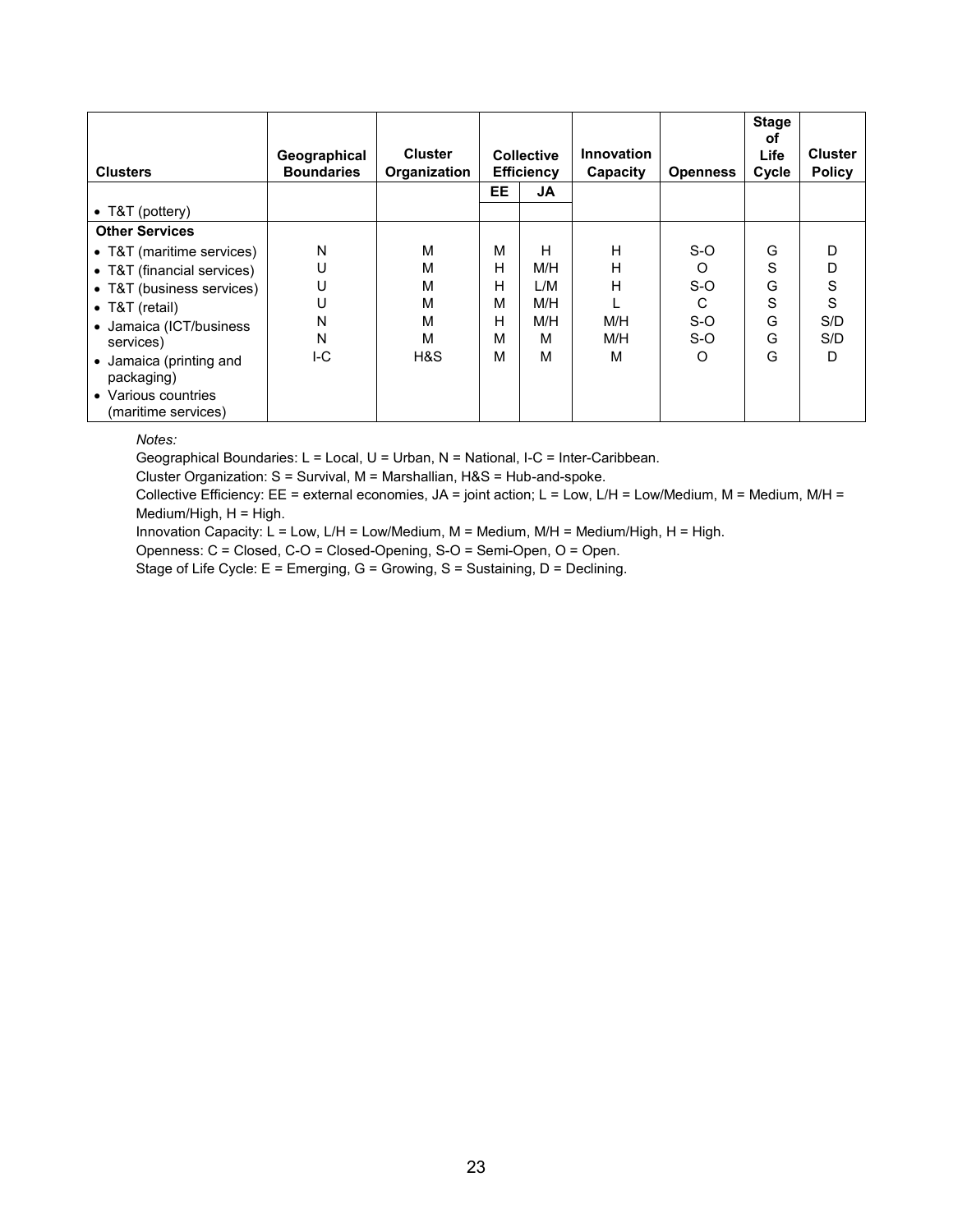Specialization in manufacturing goods is not common among Caribbean clusters. We included only two manufacturing clusters: gold jewelry in gold rich Guyana, and rum production in most Caribbean countries. $5$ 

### <span id="page-26-0"></span>*4.1.2. Geographical boundaries.*

Given the very small and insular dimension of Caribbean countries, half of the clusters considered for this paper were classified as having *national* boundaries, involving economic actors and institutions located in different parts of the same country. The *local* dimension was predominant in agricultural clusters (for the territorial nature of specific crops), as well as in tourism—with some promotion of subnational areas, such as the Upper Suriname River Region in Suriname and Treasure Beach in Jamaica. The pottery cluster, which aggregates micro and small artisanal firms in Trinidad and Tobago, was also classified as subnational.

Service industry clusters, including financial, business, and retail services in Trinidad and Tobago, were classified as *urban*. In Jamaica, a cluster specialized in breeding ornamental fish is also considered *urban*.

Finally, we expected a wide diffusion of inter-country clusters, as the Caribbean and its member countries are small and the economic systems likely cannot guarantee scale economies for cluster firms. Nevertheless, limited cooperation and a lack of inter-regional economic linkages is one the key problems in the region, which is reflected in the small number of inter-Caribbean clusters we found for this study. Production of coconut water involving small producers in Guyana and a large agro-processing firm in Trinidad and Tobago was among the inter-Caribbean clusters. Also, rum is produced in most Caribbean countries and there is an inter-Caribbean cluster of small local producers, large multinationals, local business associations, and service providers. There is also a cluster specialized in maritime services that includes firms in Saint Lucia, Dominica, St. Vincent and the Grenadines, and Grenada. Finally, there is a cluster in the animation industry with studios in Barbados, Jamaica, and Saint Lucia.

### <span id="page-26-1"></span>*4.1.3. Organizational structure.*

In terms of organizational structure, we distinguished between survival, Marshallian, and huband-spoke clusters. The most common organizational structure across sectors and countries is the Marshallian cluster, characterized by firms of different sizes (although they are mostly small) and by local input producers, service providers, and supporting institutions. The Marshallian clusters in our study, which were usually characterized by intense EEs and diffuse joint action, were very diverse and rather different from the typical Marshallian cluster in advanced countries. Among the clusters investigated, there were cases with a very small number of economic actors, such as the catch and release fishing cluster in Guyana where there are only a few lodges, one tour operator, and a small group of supporting organizations and service providers. Other clusters were more complex, involving a larger number of organizations, such as oil and gas production in Trinidad and Tobago, where firms operated at different stages of the value

<sup>&</sup>lt;sup>5</sup> We are aware of other manufacturing clusters (OTF Group, 2010) but the information available is not sufficient to include them in this analysis.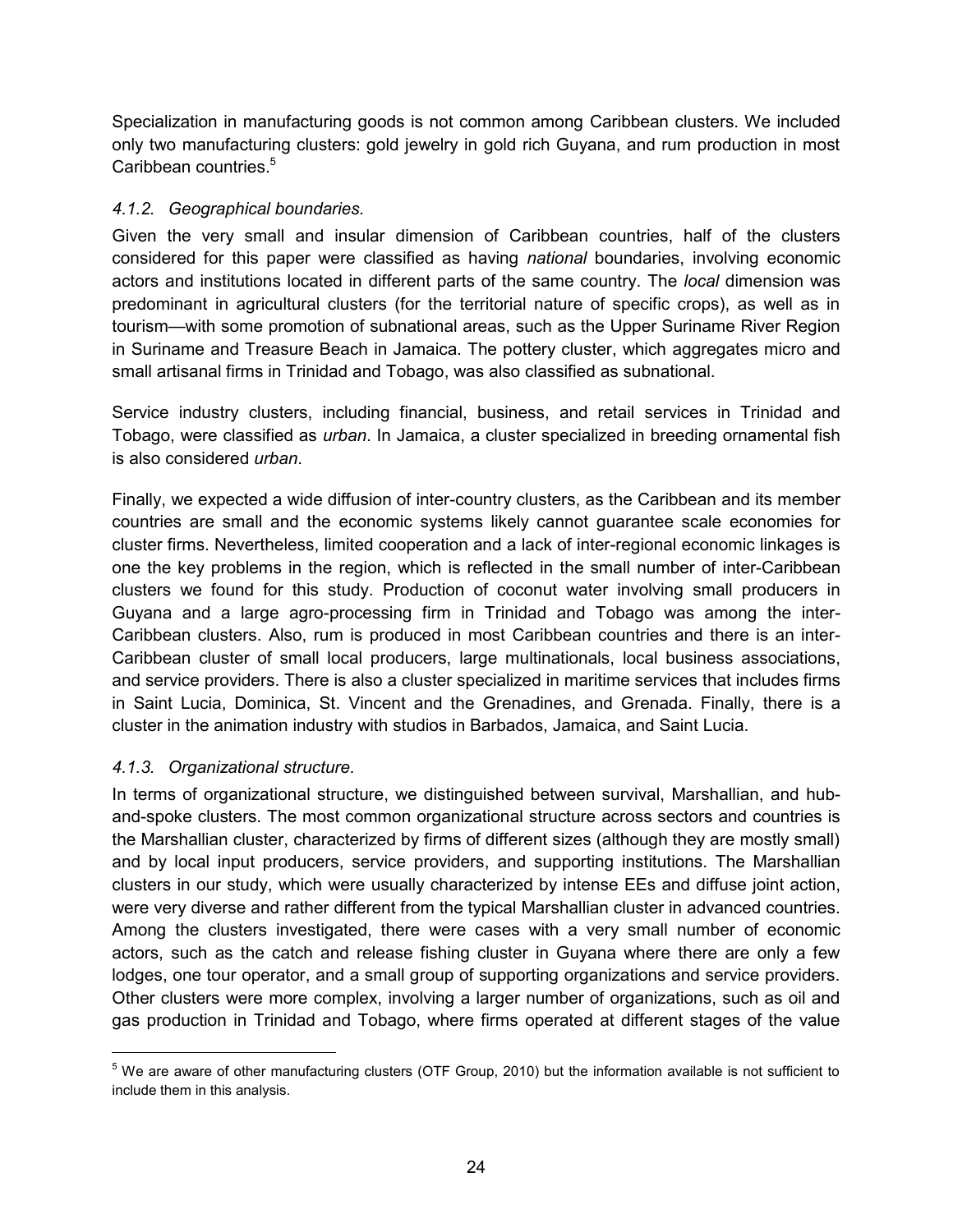chain, from exploring for and extracting oil, to manufacturing petrochemical products and providing specialized services. Moreover, business associations and several public agencies provide support to this cluster. There were also clusters with Marshallian characteristics and elements of a hub-and-spoke structure. This is the case for a large forestry cluster in Guyana, which has many small and medium companies operating like in a Marshallian cluster working alongside a hub firm—a large Malaysian MNC—connecting local producers to external markets. To simplify classification, we classified this cluster as Marshallian, but in the analysis we keep in mind the presence of hybrid organizational models.

The coconut water cluster in Guyana is a hub-and-spoke model, with many small farmers and a few larger farms selling coconuts to three processing plants, one being a large company from Trinidad and Tobago that plays a leading role in the cluster. A similar organizational structure characterizes a fruit and vegetable producing cluster in Guyana which has an Israeli company acting as a hub and organizing the production and export activities of the local farmers. In the ornamental fish cluster in Jamaica, the hub is an NGO connecting the breeders and growers to external markets and providing specialized services, such as managing quality and traceability, marketing, packaging, and shipping, as well as advocating for the small producers. In Barbados, the hub is a multimedia center playing the role of distributor agency and promoting different local creative activities in audiovisuals, fashion, music, visual arts, publishing, and culinary art. In the large and complex inter-Caribbean cluster specialized in maritime services, there are two very different components. A few large international shipping lines providing services from the United States and Europe to their regional hubs in Barbados and Trinidad dominate one part of the cluster. On the other islands, the cluster is in survival because it is composed of largely informal, small vessels that ply their trade within the Caribbean islands. This is another hybrid organizational structure, but in this analysis we classified the cluster as hub-and-spoke based on the dominant pattern.

Finally, only one cluster was classified as survival—the pottery cluster in Trinidad and Tobago, which is composed of a bunch of small artisanal firms, many of them informal and mainly producing for the local market. It is worth mentioning that in developing countries survival clusters are very common and the reason we found only one in our sample is likely because such clusters often subsist below the radar of policymakers and researchers.

### <span id="page-27-0"></span>*4.2. Collective Efficiency*

Table 4.2 presents the detailed information available on the different elements of collective efficiency in the clusters investigated in this study.

### <span id="page-27-1"></span>*4.2.1. External economies.*

External economies are the first component of collective efficiency. We assessed their presence in the availability of qualified labor resources, the easy accessibility of inputs, access to information, and access to market.

**Qualified Labor Resources.** In the clusters investigated, the quality of the local labor market was very diverse. Clusters specialized in energy, financial, business, and maritime services in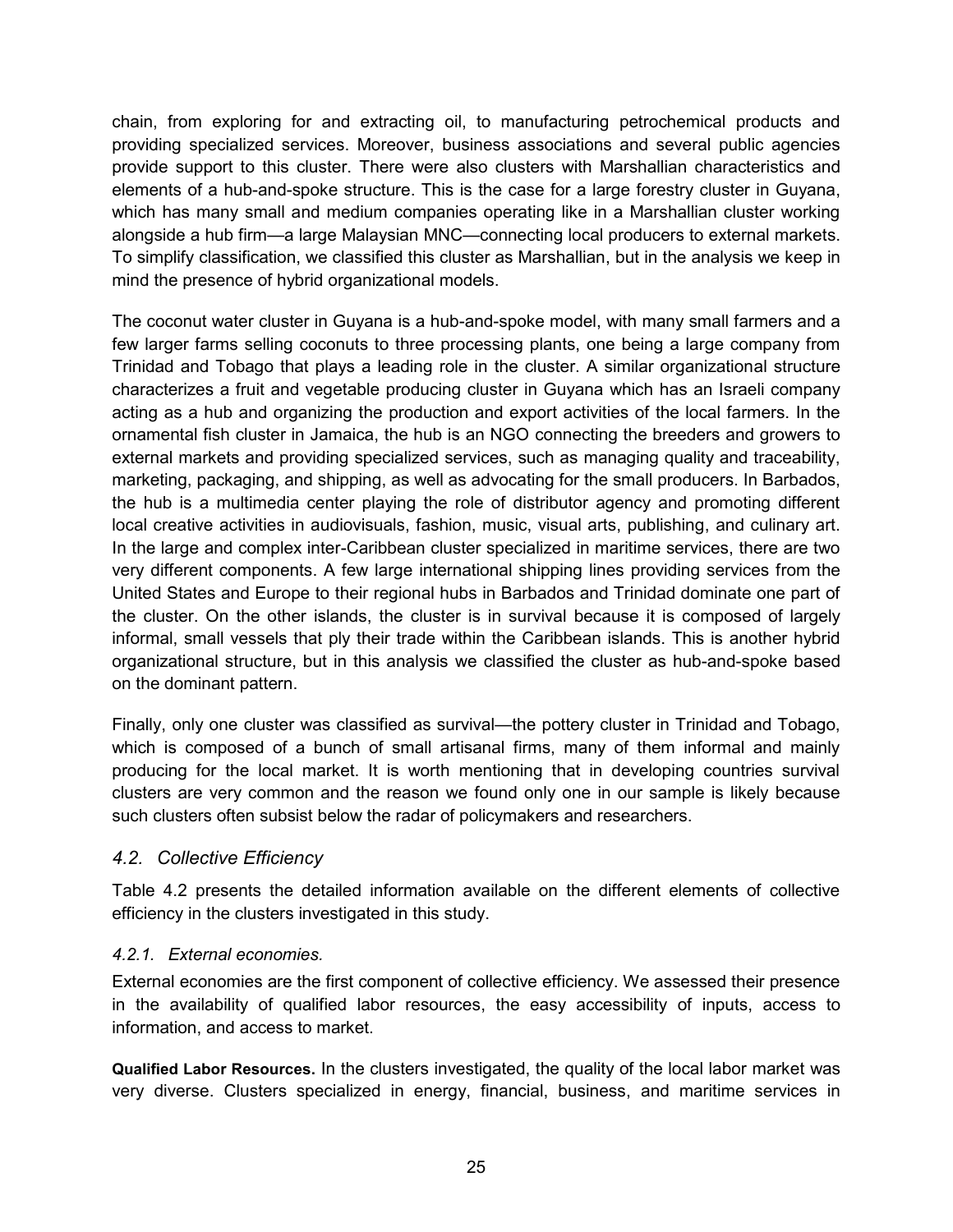Trinidad and Tobago and in Jamaica benefited from a very good local availability of skilled resources thanks to specialized master degrees at the local universities and to public programs aimed at training young people in the required competences. In contrast, the labor market in the part of the maritime cluster dominated by small informal vessels and involving the small island countries of Saint Lucia, Dominica, St. Vincent and the Grenadines, and Grenada, displayed a severe lack of qualified human resources. In this cluster, the vast majority of vessel crews received very limited formal training in key areas such as seafaring and business administration. A survey of the cluster conducted in 2010 found that approximately 80 percent of the crewmen on the vessels inspected had not completed a basic safety training course, which is required to comply with the Standards of Training and Certification within the Watch-keepers (STCW) Convention.

There are several other clusters in sectors such as agriculture, manufacturing, and tourism with low levels of qualified labor resources. Two cases—the birding cluster in Guyana and the animation cluster in Barbados, Jamaica, and Saint Lucia—show how developing a competent and qualified local labor force can become a key resource for cluster growth. In Guyana, Guyana Trade and Investment Support, a USAID-funded program, has trained local people in bird watching, eco-tourism, and indigenous best practices, creating a critical mass of skilled local human resources, key for Guyana's entry into this new segment of the tourism market. For the animation cluster, government agencies and training institutions in Barbados and Jamaica are investing in building up competences and several educational institutions are developing specialized curriculums to provide advanced qualification in the field.

**Input Availability.** Input availability is key in natural resource clusters, like those specialized in the energy industry in Trinidad and Tobago and those in aquaculture in Guyana, Belize, and Jamaica. In the shrimp cluster in Belize, well-run local hatcheries for the post-larvae phase are considered a key competitive advantage in the local industry. Similarly, in producing ornamental fish in Jamaica, the local availability of inputs such as feed, chemicals, and packaging products represents an important element of competitiveness. While in some clusters input availability is a strength, there are other cases where bad infrastructure limits the accessibility of cluster firms to inputs. A case in point is the nutmeg cluster in Grenada, where poor port facilities mean many farms may remain inaccessible for long periods of time after hurricanes. Similarly, in Treasure Beach, Jamaica, roads are in poor condition and the water supply is often unreliable and inadequate. In the inter-Caribbean maritime cluster, the limited availability of key inputs constrains cluster development. The cluster has inadequate warehousing and a lack of refrigeration capacity on ships and in warehouses, and inadequate specialized services, such as insurance and cargo handling.

Availability of inputs is limited for clusters for which the majority of raw materials and components are imported and that are affected by world market price fluctuations. Jamaica's paper and packaging cluster has inputs such as paper, resin, and ink that are all imported. Importers are unable to buffer fluctuations or negotiate better prices because their individual quantities are often too small.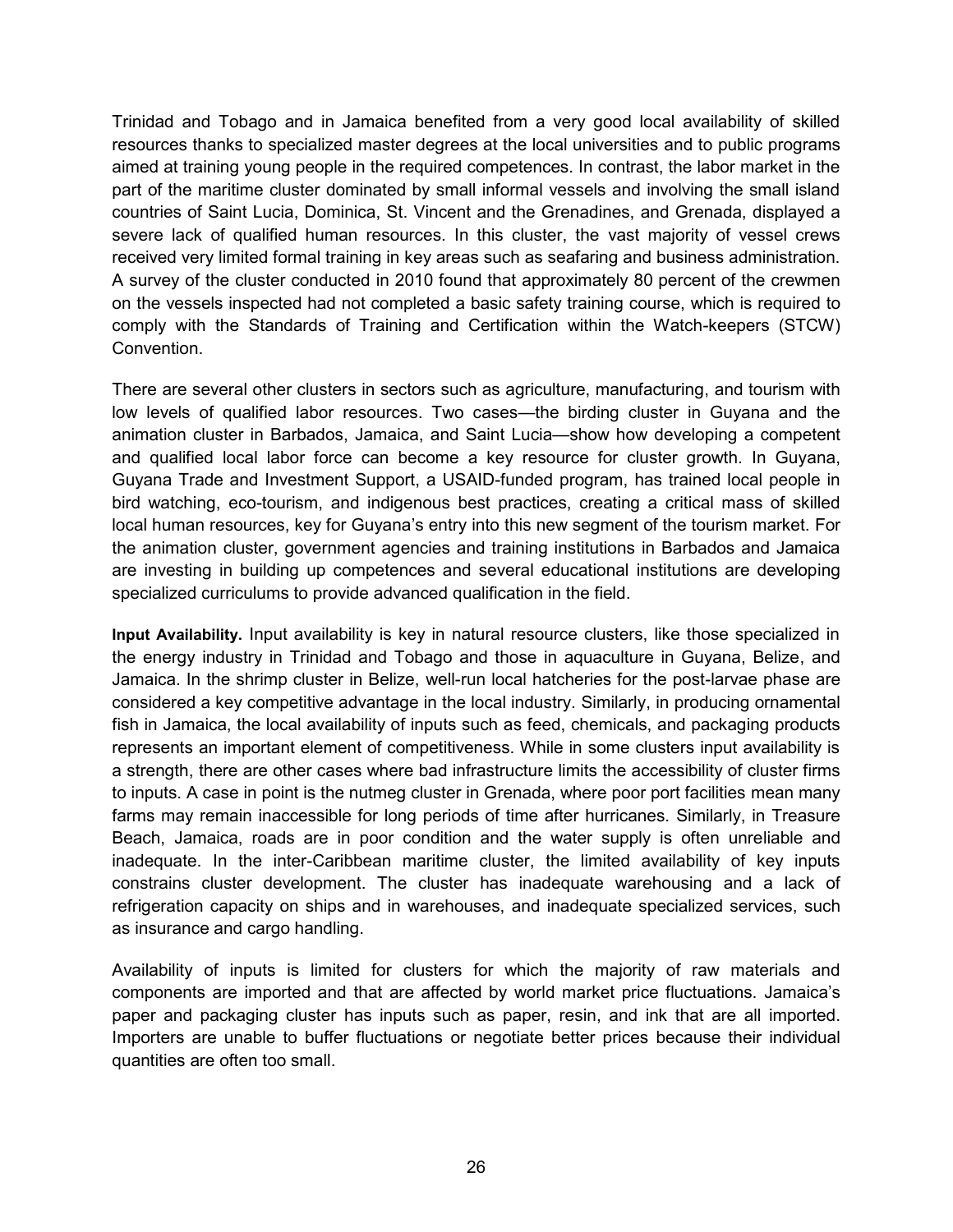|                                      | <b>External Economies</b> |               | <b>Joint Action</b> |               |                 |                   |                     |
|--------------------------------------|---------------------------|---------------|---------------------|---------------|-----------------|-------------------|---------------------|
|                                      | Labor                     |               |                     | <b>Market</b> | <b>Vertical</b> | <b>Horizontal</b> |                     |
| <b>Clusters</b>                      | <b>Market</b>             | <b>Inputs</b> | <b>Information</b>  | <b>Access</b> | <b>Back/For</b> | <b>Bilateral</b>  | <b>Multilateral</b> |
| <b>Natural Resource Based</b>        |                           |               |                     |               |                 |                   |                     |
| <b>Agriculture</b>                   |                           |               |                     |               |                 |                   |                     |
| • Guyana (non-traditional            | M                         | M             | <b>NA</b>           | М             | Η               | <b>NA</b>         | М                   |
| agriculture)                         | M                         | L             | L                   | M             | L               | H                 | M                   |
| • Grenada (nutmeg)                   | L                         | M             | H                   | H             | M               | <b>NA</b>         | H                   |
| • T&T (agro products in              | L                         | M             | H                   | H             | L               | <b>NA</b>         | M                   |
| Felicity)<br>• T&T (agro products in |                           |               |                     |               |                 |                   |                     |
| Jerningham)                          |                           |               |                     |               |                 |                   |                     |
| Agro-processing                      |                           |               |                     |               |                 |                   |                     |
| • Guyana (coconut water)             | М                         | L             | <b>NA</b>           | H             | H               | H                 | М                   |
| • T&T (food sustainability)          | H                         | н             | H                   | H             | H               | <b>NA</b>         | H                   |
| <b>Forestry</b>                      |                           |               |                     |               |                 |                   |                     |
| • Guyana (forestry and wood          | M                         | M             | L                   | L             | <b>NA</b>       | L                 | H                   |
| products)                            |                           |               |                     |               |                 |                   |                     |
| <b>Aquaculture</b>                   |                           |               |                     |               |                 |                   |                     |
| · Guyana (aquaculture)               | M                         | М             | М                   | L             | м               | <b>NA</b>         | H                   |
| • Belize (shrimp)                    | H                         | н             | H                   | М             | H               | M                 | H                   |
| • Jamaica (ornamental fish)          | L/M                       | H             | M                   | H             | H               | M                 | M                   |
| <b>Energy</b>                        |                           |               |                     |               |                 |                   |                     |
| • T&T (oil and gas production        | H                         | H             | H                   | H             | H               | <b>NA</b>         | H                   |
| and services)                        | H                         | Η             | H                   | <b>NA</b>     | <b>NA</b>       | M                 | H                   |
| • T&T (Point Lisas Industrial        |                           |               |                     |               |                 |                   |                     |
| Estate)                              |                           |               |                     |               |                 |                   |                     |
| <b>Manufacturing</b>                 |                           |               |                     |               |                 |                   |                     |
| • Guyana (gold jewelry)              | L                         | M             | <b>NA</b>           | М             | <b>NA</b>       | <b>NA</b>         | L                   |
| • Various countries (rum)            | L                         | L             | M                   | H             | M/H             | H                 | H                   |
| <b>Services</b>                      |                           |               |                     |               |                 |                   |                     |
| <b>Tourism</b>                       |                           |               |                     |               |                 |                   |                     |
| • Guyana (fishing in North           | L                         | L             | L                   | L             | H               | H                 | H                   |
| Rupunini)                            | М                         | <b>NA</b>     | <b>NA</b>           | М             | M               | <b>NA</b>         | M                   |
| • Guyana (birding)                   | L<br>н                    | L<br>Η        | M<br>L              | М<br>М        | L<br>L          | <b>NA</b><br>L    | L<br>М              |
| • T&T (tourism in<br>Carapichaima)   | L                         | L             | M                   | M             | M               | H                 | Н                   |
| • T&T (tourism)                      |                           |               |                     |               |                 |                   |                     |
| • Jamaica (Treasure Beach)           |                           |               |                     |               |                 |                   |                     |
| • Grenada (geo-tourism)              | Г                         | M             | L                   | L             | L               | H                 | H                   |
| • Suriname (Upper Suriname           | M                         | M             | M                   | M             | M               | L                 | M/H                 |
| River Area)                          |                           |               |                     |               |                 |                   |                     |
| <b>Creative Industries</b>           |                           |               |                     |               |                 |                   |                     |
| • Various countries                  | L/M                       | L/M           | L/M                 | M             | M               | M                 | M                   |
| (animation)                          | M                         | M             | L/M                 | L/M           | M/H             | <b>NA</b>         | M/H                 |
| • Barbados (multimedia)              | н                         | M             | H                   | н             | M               | L/H               | M                   |
| • T&T (music, film, Carnival)        | Г                         | Г             | <b>NA</b>           | M             | <b>NA</b>       | <b>NA</b>         | M                   |
| • T&T (pottery)                      |                           |               |                     |               |                 |                   |                     |
| <b>Other Services</b>                |                           |               |                     |               |                 |                   |                     |
| • T&T (maritime services)            | н                         | Г             | <b>NA</b>           | H             | H               | <b>NA</b>         | H                   |
| • T&T (financial services)           | н                         | н             | <b>NA</b>           | H             | M               | <b>NA</b>         | H                   |
| • T&T (business services)            | H                         | M             | H                   | <b>NA</b>     | L               | <b>NA</b>         | M                   |

# **Table 4.2: Caribbean Clusters: Collective Efficiency**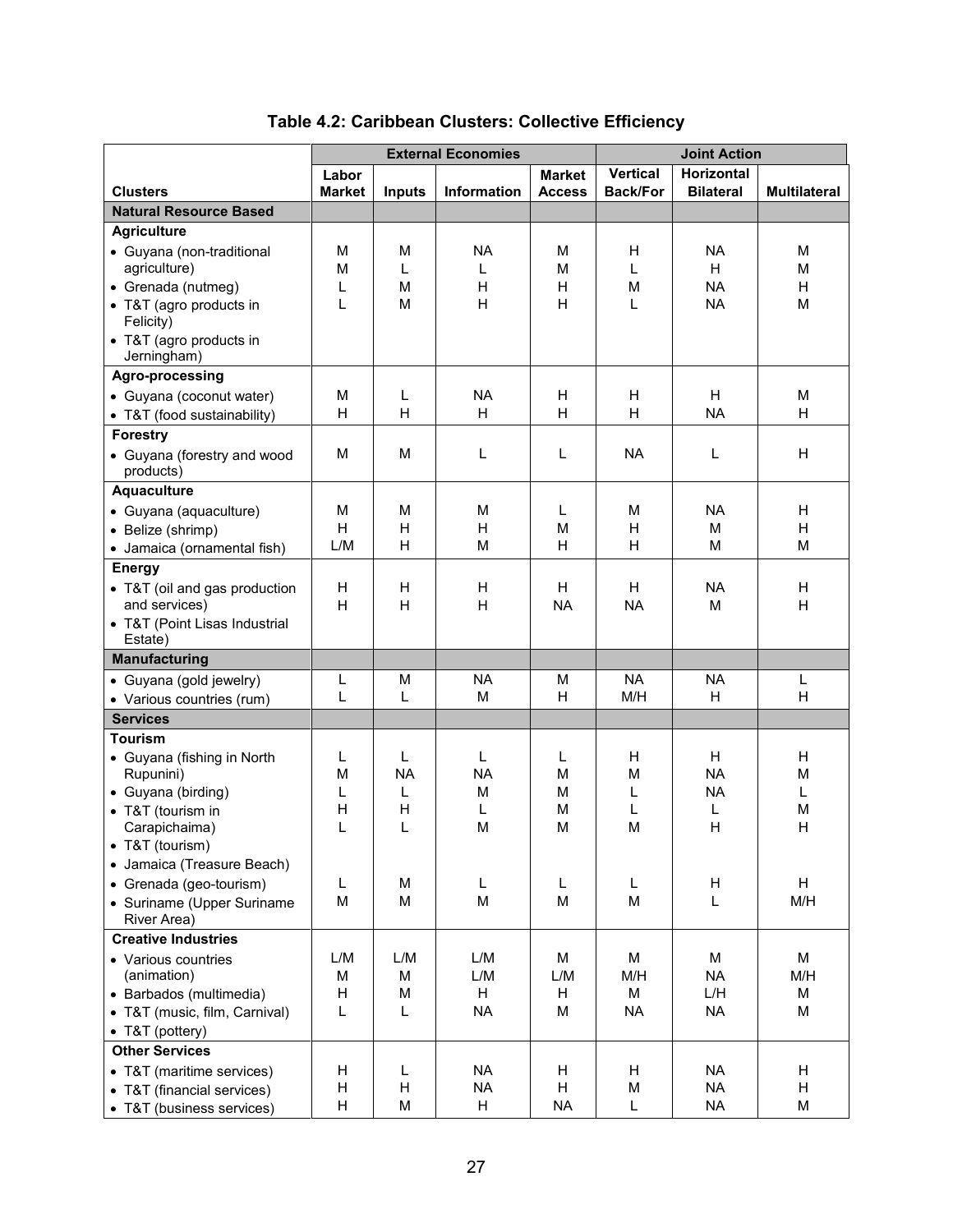|                                          | <b>External Economies</b> |        |                    | <b>Joint Action</b>            |                                    |                                       |                     |
|------------------------------------------|---------------------------|--------|--------------------|--------------------------------|------------------------------------|---------------------------------------|---------------------|
| <b>Clusters</b>                          | Labor<br><b>Market</b>    | Inputs | <b>Information</b> | <b>Market</b><br><b>Access</b> | <b>Vertical</b><br><b>Back/For</b> | <b>Horizontal</b><br><b>Bilateral</b> | <b>Multilateral</b> |
| • T&T (Retail)                           | М                         |        | М                  | н                              | М                                  | L/M                                   | L/M                 |
| • Jamaica (ICT/business<br>services)     | н<br>L/M                  | Н      | ΝA<br>М            | ΝA<br>н                        | н<br>Н                             | М<br><b>NA</b>                        | H<br>M              |
| • Jamaica (printing and<br>packaging)    |                           |        | <b>NA</b>          | н                              |                                    | NA.                                   | M/H                 |
| Various countries (maritime<br>services) |                           |        |                    |                                |                                    |                                       |                     |

*Notes*: NA = not available, L = Low, L/H = Low/Medium, M = Medium, M/H = Medium/High, H = High.

**Information.** In general, information sharing within the investigated clusters was very good. For instance, in the shrimp cluster in Belize, information circulates thanks to frequent visits and contacts of small local farms to larger companies and, in some instances, farms lend each other specialized employees. Labor mobility is key to accessing specialized information in a number of clusters, including the printing and publishing cluster in Jamaica.

**Market Access.** The poor infrastructure in many clusters in the region is an obstacle to growth, nullifying advantages from clustering. In a number of cases—such as in the non-traditional agricultural clusters in Guyana and in the Upper Suriname River Area cluster—recent road improvements allowed improved market access. However, in the latter cluster, local companies complained because they are unable to take advantage of the cluster effect, given that most still promote their individual lodges instead of internationally marketing the cluster.

### <span id="page-30-0"></span>*4.2.2. Joint action.*

In clusters, joint action takes place along backward and forward vertical linkages, bilateral horizontal links between companies, and multilateral linkages within business associations and other supporting institutions.

**Backward and Forward Vertical Linkages.** In Guyana's non-traditional agricultural products cluster, vertical linkages are very well developed, particularly in logistics. Some farmers are located in remote areas. Through joint action, the cluster addressed transportation and logistics obstacles, including the high cost of refrigerated containers, through a partnership with a Caribbean-based cargo company interested in growing its refrigerated container business. Because of this collaboration, the company has agreed to charge the farms in the cluster the rates typically reserved for high-volume business. Also, collaboration with a regional freight company resulted in the construction of a cold storage facility for fresh fruit and vegetable exports. The aquaculture cluster also uses this facility, making an interesting case of intercluster collaboration.

Guyana's coconut water cluster cooperates between the hub processing company and the spoke coconut producers. The leading company offers technical support to farmers and donates key equipment and, in some cases, has provided financial support through cash advances and guaranteed remunerative prices. In exchange for this wide support, the farmers invest in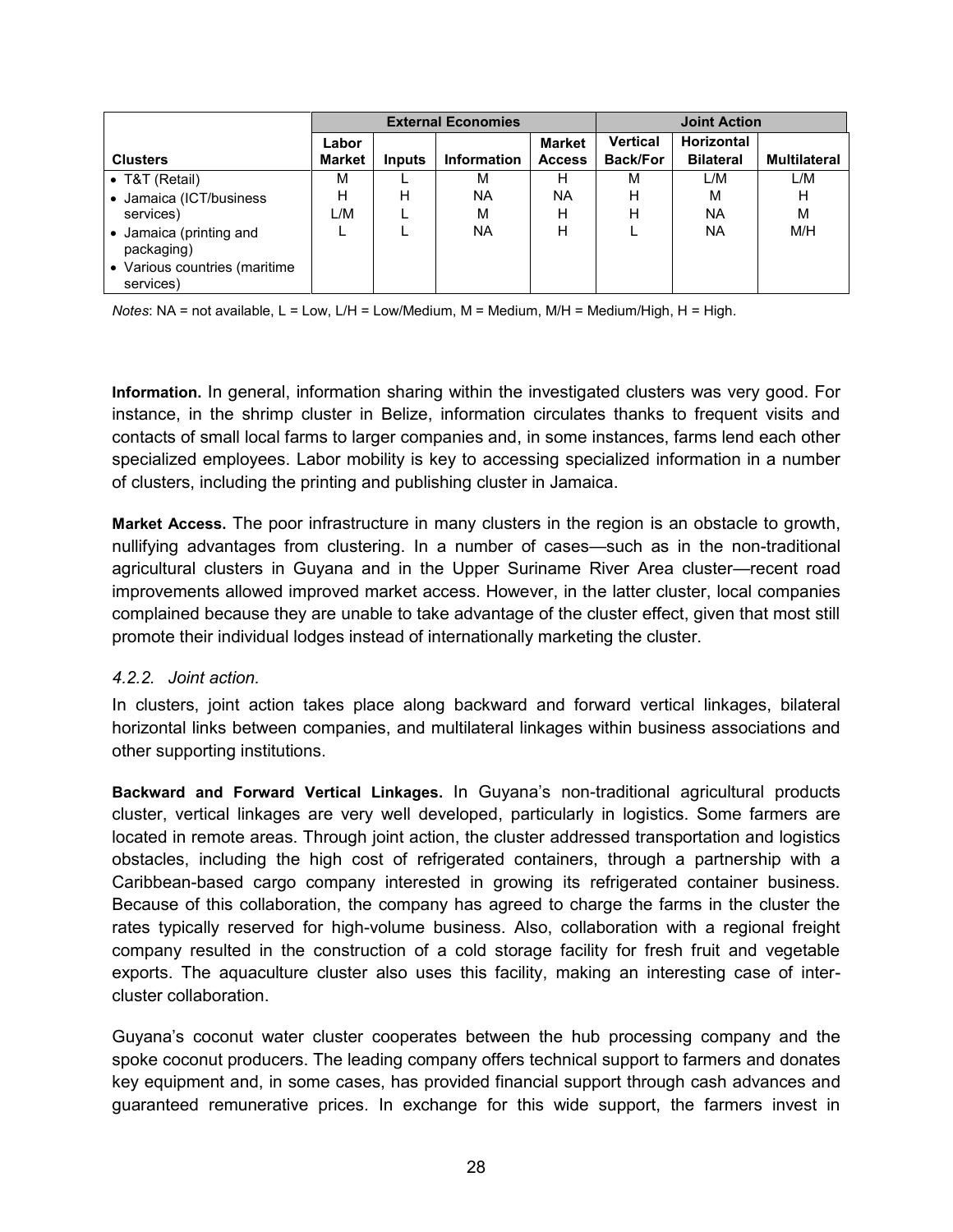upgrading the quality of their products. Another example of vertical joint action is the shrimp cluster in Belize where firms with hatcheries and processing facilities cooperate with those that do not have such facilities.

Barbados' creative cluster has strong vertical linkages among cluster firms, cooperating on large projects on the basis of different specializations. For instance, a company producing a music video may collaborate with production houses, dancers, and designers; hire a historic location; and use the services of a publishing company to produce promotional material. In coproduction, cluster firms may co-fund projects, sharing the risk and the responsibility on the basis of the amount of capital invested.

**Horizontal Bilateral Linkages.** In the non-traditional agricultural cluster, there is an interesting case of horizontal bilateral collaboration between some small farms and the leading Israeli company, which provides training in up-to-date cultivation techniques and farm management to improve the quality and quantity of yields. These farmers can combine their limited production with the larger volumes produced by the hub company, exporting to international markets.

Guyana's coconut water cluster shows horizontal cooperation, with coconut producers working together on key tasks such as sharing the same harvesting teams. In Belize, the shrimp farms regularly share materials, such as ice, hairnets, and chemicals.

Bilateral collaboration is facilitated by the high level of trust among local actors. The main actors in the catch and release tourism cluster in Guyana have a long tradition of collaboration and the cluster was created based on the positive experience of some lodges having worked together for a long time. The different lodges offer diversified experiences (i.e., savanna, wetlands, and rain forest) and therefore they offer packages to tourists including overnight stays in each lodge. This experience contrasts with the Upper Suriname River Area cluster where there is no tradition of collaboration and the low degree of collective action is a key constraint to the cluster's competitiveness. One of the major complaints in the River Area cluster is that there is no joint promotion of the area or of the local Maroon culture. Local entrepreneurs pursue individual strategies when they sell in international markets. Given the remoteness of the area and the associated high transportation costs, the lack of coordination among lodges impacts prices, which are therefore extremely high and potentially not competitive. The lack of coordination on scheduling, as well as the absence of collaboration on transportation and sharing other costs are a constraint to further development of the cluster.

**Multilateral Cooperation.** Multilateral cooperation is particularly pronounced in the aquaculture clusters. In all the three clusters analyzed for this paper, the need to address the environmental impact of aquaculture has pushed cluster firms to cooperate multilaterally. In Belize, the establishment of an association involving all the operating farms has been key to promoting the successful adoption of environmental standards in shrimp production and to addressing the many environmental challenges involved in fulfilling international standards. A similar role is played by the National Aquaculture Association of Guyana, which provides technical support to farmers, plays a key role in the policy dialogue between the industry and the government, and guides the strategic planning of this emerging industry.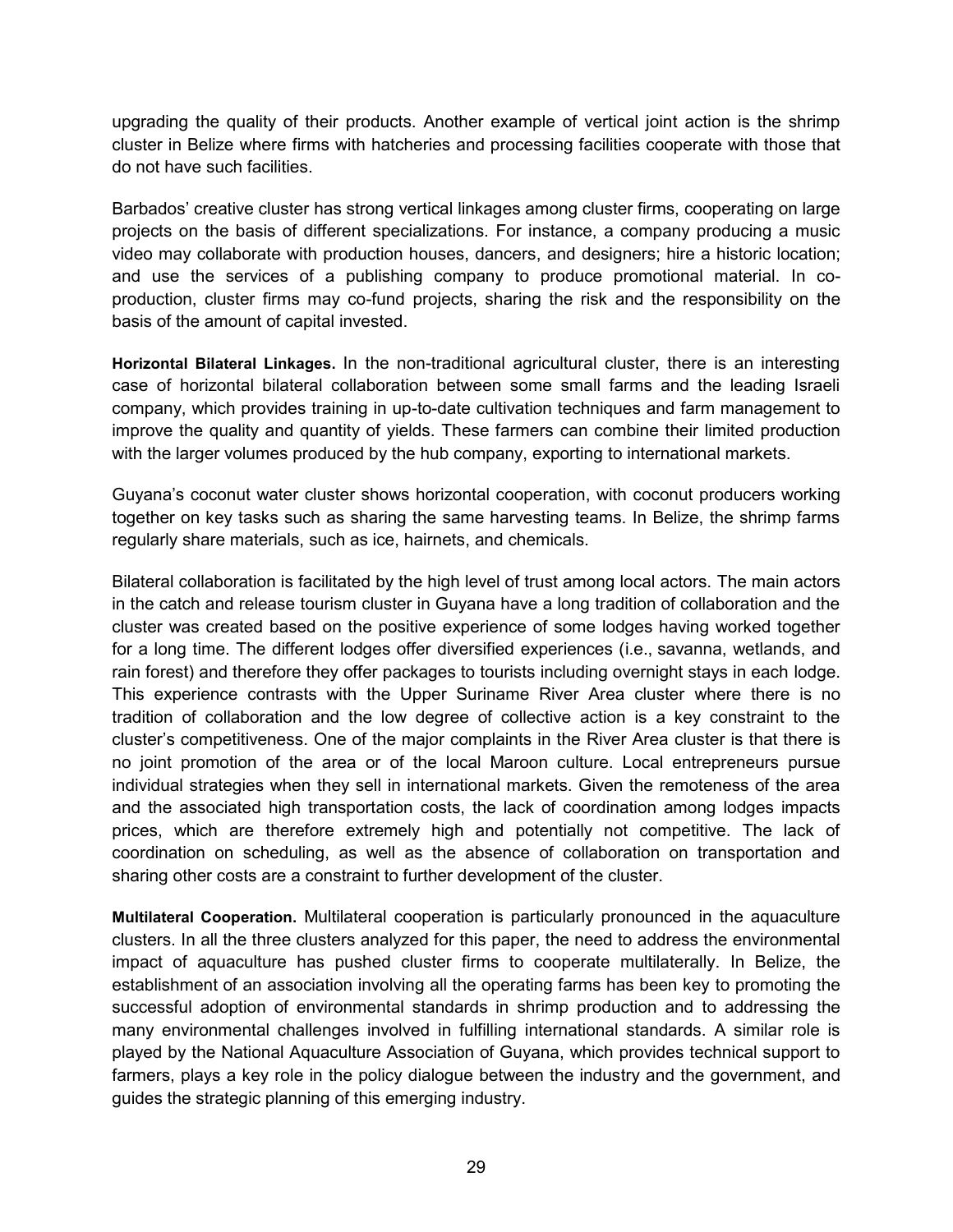Another industry affected by environmental issues is forestry. In Guyana, the Guyana Forestry Commission plays a key role in establishing control over the forestry industry by collaborating with the Amerindian population and private companies, and by providing training services and marketing support.

In Grenada's tourism cluster, a key role of multilateral cooperation is joint procurement of energy, as the high costs of energy are one of the major barriers to the sector's growth and competitiveness. Grenada's Hotel and Tourist Association is a non-profit organization that represents the private sector within the island's tourism sector. The association has set up a project, funded by the Caribbean Development Fund, to jointly procure LED lights and solar panels and to promote an energy audit to identify the quantity required by each company. The association also provides educational opportunities for industry workers and assists private actors in developing cultural activities and joint marketing initiatives.

A final consideration concerning multilateral joint action comes from the inter-Caribbean rum cluster where cooperation among companies, associations, and institutions in the different countries is clearly hampered by language differences. The West Indies Rum and Spirits Producers' Association, a regional association of distilleries, was founded in the late 1960s by rum producers in larger English-speaking countries. It expanded gradually to encompass other Caribbean countries and finally also the Dominican Republic and Haiti. The Dominican producers have traditionally cooperated more with companies in Spanish-speaking Central America and there is no cooperation between producers in the Dominican Republic and in Haiti, despite being located on the same island. The association provides technical expertise and information about international trade rules.

### <span id="page-32-0"></span>*4.3. Innovation Capacity*

Table 4.3 summarizes the empirical evidence about the innovation capacity of the Caribbean clusters studied. The first two columns present an assessment of the knowledge base of the cluster firms and the development of the intra-cluster knowledge system. Among the clusters with a high knowledge base and a dense knowledge system, there are the two energy clusters and those specialized in maritime, creative, business, and financial services, all located in Trinidad and Tobago. These clusters all have a skilled labor force and include a variety of companies with high capacity for knowledge and innovation embedded in the local knowledge system. The companies in the clusters interact with universities and public institutions and include active industry associations.

Jamaica's printing and publishing cluster has a medium knowledge base but the intra-cluster knowledge flows are very dense thanks to high labor mobility among firms. Attracting experienced workers from well-established companies in the cluster, young and dynamic firms are able to rapidly improve their production processes. Labor mobility is also considered a major driver of the intra-cluster knowledge system in the shrimp cluster in Belize, which is characterized, as are the other clusters in the aquaculture industry, by a medium knowledge base.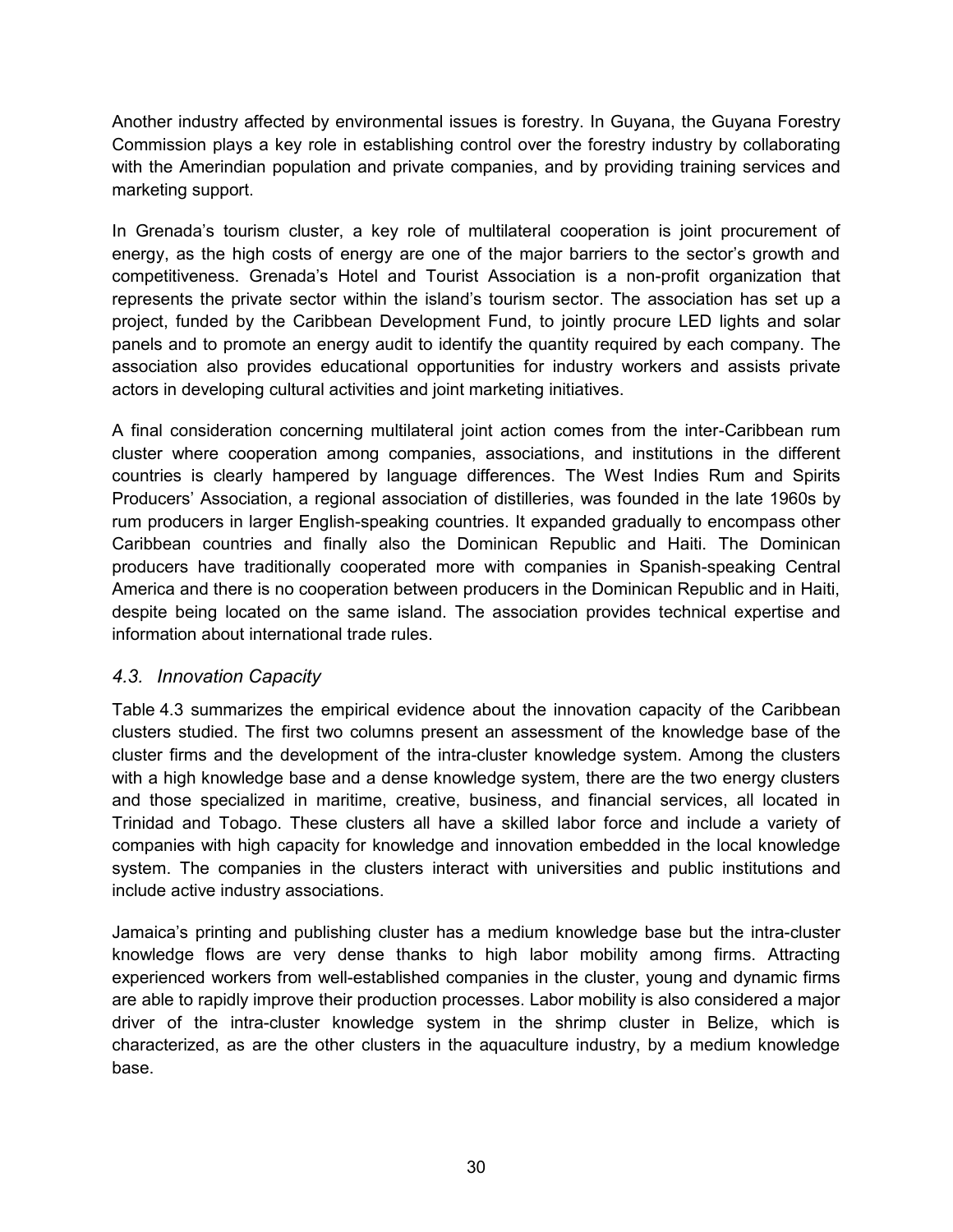In agriculture and tourism there are a few clusters with a weak knowledge base and relatively unskilled human resources. Other weak clusters are those specialized in pottery and retail in Trinidad and Tobago. In these clusters, there are no leading firms that facilitate knowledge access to smaller firms and the local innovation system is relatively underdeveloped.

Channels through which clusters are interconnected with non-local, external knowledge are a key component in their innovation capacity (Column 3 in Table 4.3). Clusters can tap into external knowledge sources through their hub companies. Guyana's non-traditional agricultural cluster includes an Israeli company that plays this role through important local investment. Similarly, in Guyana's forestry cluster, international investors provide key technical assistance and access to knowledge, so local companies can improve their production practices and meet international quality standards. Accessing knowledge through international companies also occurs in the regional rum cluster and in the coconut water cluster in Guyana.

|                                        | Knowledge<br>Base | Intra-cluster<br>Knowledge | Knowledge         | Innovation<br>System | Innovation<br>Capacity |
|----------------------------------------|-------------------|----------------------------|-------------------|----------------------|------------------------|
|                                        |                   |                            | cluster<br>Extra- |                      |                        |
| <b>Clusters</b>                        |                   |                            |                   |                      |                        |
| <b>Natural Resource Based</b>          |                   |                            |                   |                      |                        |
| <b>Agriculture</b>                     |                   |                            |                   |                      |                        |
| • Guyana (non-traditional agriculture) | M                 | M                          | H                 | M                    | M                      |
| • Grenada (nutmeg)                     | M                 | M                          | L                 | L                    | L/M                    |
| • T&T (agro products in Felicity)      | L                 | M                          | М                 | L                    | L/M                    |
| • T&T (agro products in Jerningham)    | L                 | M                          | M                 | L                    | L/M                    |
| Agro-processing                        |                   |                            |                   |                      |                        |
| • Guyana (coconut water)               | L                 | L                          | М                 | М                    | L/M                    |
| • T&T (food sustainability)            | M                 | M                          | <b>NA</b>         | H                    | M                      |
| <b>Forestry</b>                        |                   |                            |                   |                      |                        |
| • Guyana (forestry and wood products)  | M                 | M                          | M                 | н                    | M                      |
| <b>Aquaculture</b>                     |                   |                            |                   |                      |                        |
| · Guyana (aquaculture)                 | M                 | M                          | H                 | H                    | M/H                    |
| • Belize (shrimp)                      | M                 | M                          | M                 | M                    | M                      |
| · Jamaica (ornamental fish)            | M                 | M                          | M                 | H                    | M                      |
| <b>Energy</b>                          |                   |                            |                   |                      |                        |
| • T&T (oil and gas prod and services)  | H                 | H                          | H                 | M                    | н                      |
| • T&T (Point Lisas Industrial Estate)  | H                 | Н                          | М                 | M                    | M/H                    |
| <b>Manufacturing</b>                   |                   |                            |                   |                      |                        |
| • Guyana (gold jewelry)                | M                 | M                          | L                 | L                    | L/M                    |
| • Various countries (rum)              | M                 | L                          | M                 | M                    | M                      |
| <b>Services</b>                        |                   |                            |                   |                      |                        |
| <b>Tourism</b>                         |                   |                            |                   |                      |                        |
| • Guyana (fishing in North Rupunini)   | L                 | L                          | M                 | L                    | L                      |
| • Guyana (birding)                     | M                 | M                          | М                 | L                    | M                      |
| • T&T (tourism in Carapichaima)        |                   |                            | L                 | M                    | L/M                    |
| • T&T (tourism)                        | L                 | L                          | M                 | <b>NA</b>            | L<br>L                 |
| · Jamaica (Treasure Beach)             |                   |                            |                   | L                    |                        |
| • Grenada (geo-tourism)                | L                 | L                          | н                 | H                    | M                      |

**Table 4.3: Caribbean Clusters: Innovation Capacity**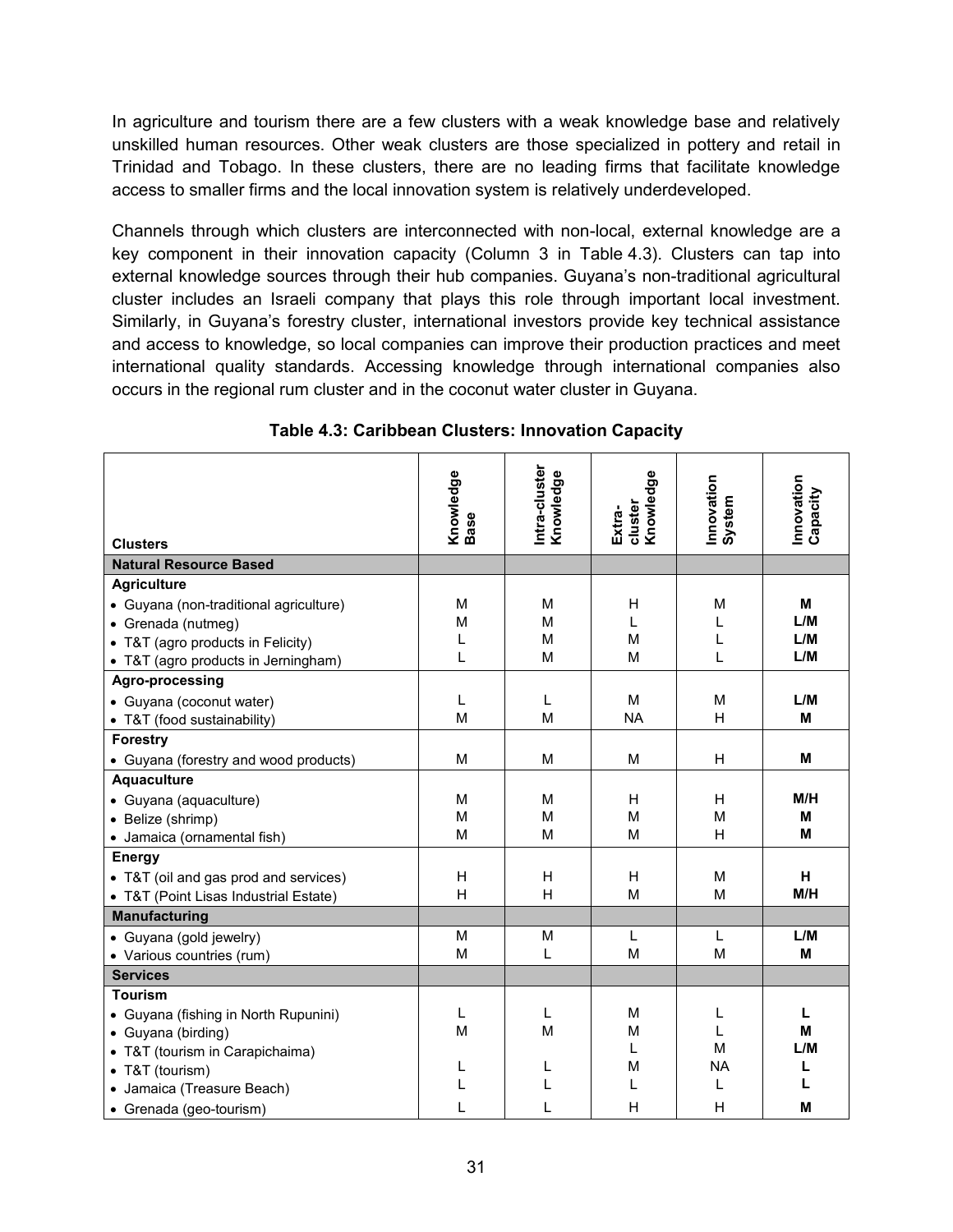| <b>Clusters</b>                                                                                                                                                                                                              | Knowledge<br><b>Base</b> | Intra-cluster<br>Knowledge | Knowledge<br>cluster<br>Extra- | Innovation<br>System                       | Innovation<br>Capacity         |
|------------------------------------------------------------------------------------------------------------------------------------------------------------------------------------------------------------------------------|--------------------------|----------------------------|--------------------------------|--------------------------------------------|--------------------------------|
| • Suriname (Upper Suriname River Area)                                                                                                                                                                                       | М                        | M                          |                                |                                            | L/M                            |
| <b>Creative Industries</b>                                                                                                                                                                                                   |                          |                            |                                |                                            |                                |
| • Various countries (animation)<br>• Barbados (multimedia)<br>• T&T (music, film, Carnival)<br>• T&T (pottery)                                                                                                               | L/G<br>м<br>н            | L/G<br>M<br>н              | M/H<br>м                       | M<br>M/H<br>н                              | L/H<br>M/H<br>н                |
| <b>Other Services</b>                                                                                                                                                                                                        |                          |                            |                                |                                            |                                |
| • T&T (maritime services)<br>• T&T (financial services)<br>• T&T (business services)<br>• T&T (retail)<br>• Jamaica (ICT/business services)<br>• Jamaica (printing and packaging)<br>• Various countries (maritime services) | H<br>н<br>н<br>М<br>М    | H<br>н<br>н<br>M<br>M<br>н | Н<br>н<br>ΝA<br>н<br>м<br>н    | н<br><b>NA</b><br><b>NA</b><br>н<br>н<br>М | н<br>н<br>н<br>M/H<br>M/H<br>M |

*Notes:* L = Low, L/H = Low/Medium, M = Medium, M/H = Medium/High, H = High.

The shrimp cluster in Belize is externally connected through its involvement in a GVC. Belize shrimp growers are, collectively, a small player in the international shrimp market and thus are therefore not suited to serve the giant retail distributors of the major markets. However, they have managed to enter a relatively small Canadian value chain, which requires them to obtain standard certifications—a key incentive for innovation in the cluster. To meet the necessary standards, the national industry association has very actively promoted participation of local shrimp producers in international conventions and trade fairs. These events have been critical to developing the cluster, since they have facilitated the local diffusion of information about marketing and about adopting international best practices.

Jamaica's printing and publishing cluster has a group of 10 to 15 leading companies locally that are knowledgeable about new technologies and product development. These firms have developed strong linkages with foreign equipment manufacturers and technicians, who often offer them valuable training in process and product R&D. Similarly, Grenada's tourism cluster has accessed external knowledge by acquiring world class technical expertise, especially in branding, marketing, social media, and eco-tourism.

Column 4 in Table 4.3 assesses the degree of development of the cluster's innovation system. Guyana's forestry cluster has a very well developed innovation system orchestrated by the Guyana Forestry Commission with the assistance of a number of international donors. There is a national technical institute that provides specialized training for the workforce and also does research in the areas requested by the local industry. Guyana's forestry cluster is also involved in international forest ecology research, largely undertaken by Trobenbos, a Dutch NGO with a focus on nature management and conservation.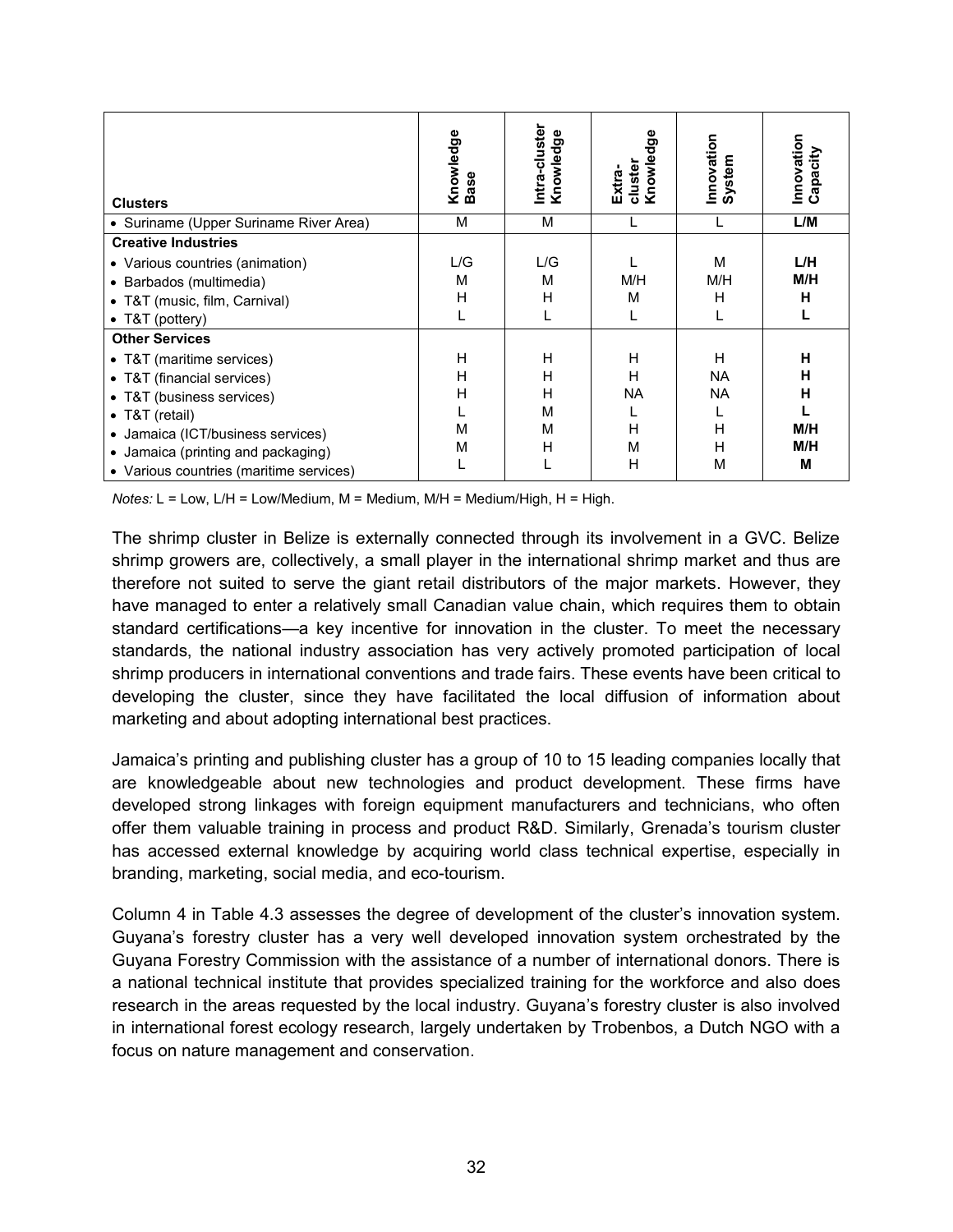The three aquaculture clusters also have well-developed innovation systems, with supporting institutions that help with managing environmental issues, which is key for the survival and growth of the industry. In the three clusters, collaboration among the relevant stakeholders along all levels of the supply chain is an important condition to developing and implementing industry-wide environmental and social standards, and to eliminating the negative effects of fish farming. The active collaboration among companies, industry associations, and relevant ministries is also important in promoting a legal framework that respects the environment and regulates the use of natural resources. In Jamaica, to improve data accessibility, there is a system that combines mobile, web, and GPS technologies to collect, manage, and store information about fish stocks (species, variety and size) across the cluster.

### <span id="page-35-0"></span>*4.4. Openness*

The openness of the Caribbean clusters is assessed based on three different dimensions: *export orientation*, *the presence of MNCs*, and *cluster involvement in GVCs*. The available empirical evidence for the cases investigated is summarized in Table 4.4.

|                                        | <b>Export</b>      |                |                |                       |
|----------------------------------------|--------------------|----------------|----------------|-----------------------|
| <b>Clusters</b>                        | <b>Orientation</b> | <b>MNCs</b>    | <b>GVCs</b>    | <b>Openness</b>       |
| <b>Natural Resource Based</b>          |                    |                |                |                       |
| <b>Agriculture</b>                     |                    |                |                |                       |
| • Guyana (non-traditional agriculture) | H                  | Yes            | <b>Yes</b>     | Open                  |
| • Grenada (nutmeg)                     | H                  | N <sub>0</sub> | <b>No</b>      | Semi-Open             |
| • T&T (agro products in Felicity)      | L                  | No             | No             | <b>Closed</b>         |
| • T&T (agro products in Jerningham)    | A                  | <b>No</b>      | N <sub>0</sub> | <b>Closed</b>         |
| Agro-processing                        |                    |                |                |                       |
| • Guyana (coconut water)               | H                  | <b>Yes</b>     | <b>Yes</b>     | Open                  |
| • T&T (food sustainability)            | L                  | <b>No</b>      | <b>No</b>      | <b>Closed</b>         |
| <b>Forestry</b>                        |                    |                |                |                       |
| • Guyana (forestry and wood products)  | H                  | Yes            | Yes            | Open                  |
| <b>Aquaculture</b>                     |                    |                |                |                       |
| • Guyana (aquaculture)                 | G                  | No             | No             | <b>Closed-Opening</b> |
| • Belize (shrimp)                      | H                  | <b>No</b>      | <b>No</b>      | Semi-open             |
| • Jamaica (ornamental fish)            | M                  | No             | <b>No</b>      | Semi-open             |
| <b>Energy</b>                          |                    |                |                |                       |
| • T&T (oil and gas prod and services)  | H                  | Yes            | <b>Yes</b>     | Open                  |
| • T&T (Point Lisas Industrial Estate)  | H                  | Yes            | Yes            | Open                  |
| <b>Manufacturing</b>                   |                    |                |                |                       |
| • Guyana (gold jewelry)                | L                  | No             | <b>No</b>      | <b>Closed</b>         |
| • Various countries (rum)              | H                  | Yes            | Yes            | Open                  |
| <b>Services</b>                        |                    |                |                |                       |
| <b>Tourism</b>                         |                    |                |                |                       |
| • Guyana (fishing in North Rupunini)   | H                  | No             | <b>No</b>      | Semi-Open             |
| • Guyana (birding)                     | H                  | No             | Yes            | Open                  |
| • T&T (tourism in Carapichaima)        | G                  | No             | <b>No</b>      | <b>Closed-Opening</b> |
| • T&T (tourism)                        | M                  | No             | No.            | Semi-Open             |
| • Jamaica (Treasure Beach)             | M                  | No             | Yes            | Semi-Open             |

|  | Table 4.4: Caribbean Clusters: Openness |  |  |
|--|-----------------------------------------|--|--|
|--|-----------------------------------------|--|--|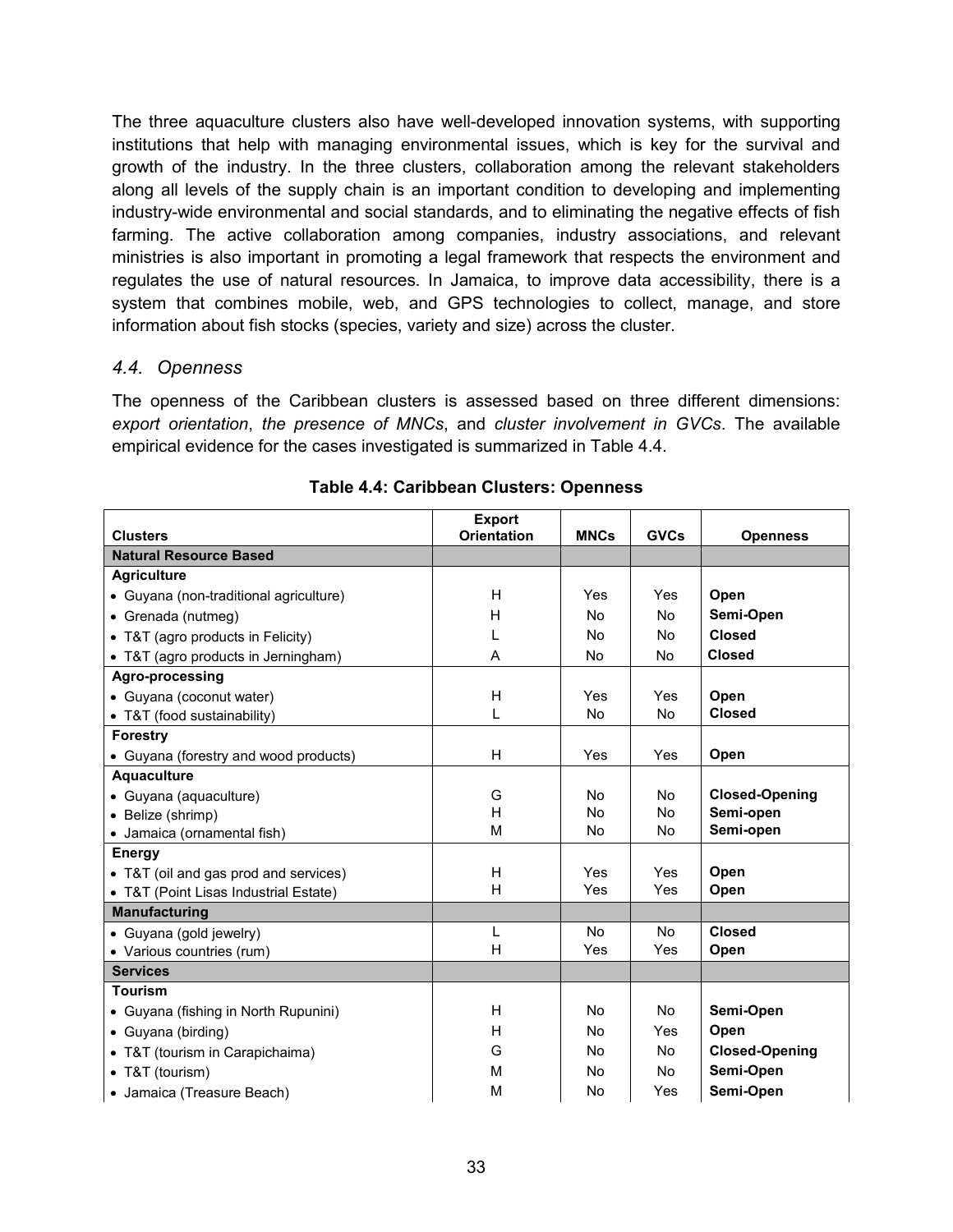| <b>Clusters</b>                         | <b>Export</b><br><b>Orientation</b> | <b>MNCs</b> | <b>GVCs</b> | <b>Openness</b>       |
|-----------------------------------------|-------------------------------------|-------------|-------------|-----------------------|
| • Grenada (geo-tourism)                 | н                                   | Yes         | No.         | Open                  |
| • Suriname (Upper Suriname River Area)  | M                                   | Yes         | No.         | Semi-Open             |
| <b>Creative Industries</b>              |                                     |             |             |                       |
| • Various countries (animation)         | G                                   | No.         | No.         | <b>Closed-Opening</b> |
| • Barbados (multimedia)                 | G                                   | No.         | Yes         | Open                  |
| • T&T (music, film, Carnival)           | G                                   | No.         | Yes.        | Open                  |
| • T&T (pottery)                         | None                                | No.         | No.         | <b>Closed</b>         |
| <b>Other Services</b>                   |                                     |             |             |                       |
| • T&T (maritime services)               | H                                   | No.         | No.         | Semi-Open             |
| • T&T (financial services)              | H                                   | Yes         | No.         | Open                  |
| • T&T (business services)               | H                                   | No.         | No.         | Semi-Open             |
| • T&T (retail)                          | A                                   | No.         | No.         | <b>Closed</b>         |
| • Jamaica (ICT/business services)       | м                                   | No.         | Yes         | Semi-Open             |
| • Jamaica (printing and packaging)      | Indirect exports                    | No.         | Yes         | Semi-Open             |
| • Various countries (maritime services) | н                                   | Yes         | Yes         | Open                  |

#### *Notes*:

Export orientation:  $A =$  Absent,  $L =$  Low,  $G =$  Growing,  $M =$  Medium,  $H =$  High.

Importantly, the export orientation of the clusters specialized in agriculture depends on the local presence of MNCs and/or their involvement in GVCs. Among the agricultural clusters, Guyana's non-traditional agriculture cluster has high export orientation thanks to a large investment by its Israeli hub firm, which provides training, packaging, and storage services to small local producers. Collectively, these local producers achieve the critical volumes required to fill large export orders. Similarly, in the coconut water cluster, the foreign market (i.e., mainly Trinidad and Tobago and other Caribbean islands) is reached thanks to a processing company based in Trinidad that controls important distribution networks abroad.

An analogous pattern can be identified in Guyana's forestry cluster and the regional rum cluster where there are several MNCs. In both clusters, export orientation increased thanks to joint ventures between foreign and local companies or the acquisition of local firms by foreign MNCs, such as two rum companies in Barbados and the Dominican Republic. Access to an MNCs international distribution networks results in a large increase in export sales.

In the creative industry, a GVC led by an MNC can represent a key channel to open a cluster to external knowledge and other valuable assets. This is the case for the cluster in Barbados, which collaborated with Sony Pictures to develop a documentary series and the first Caribbean 3D movie.

In tourism clusters, openness depends on international tour operators. In the recently established bird watching cluster in Guyana, 40 international tour operators have attracted a critical mass of international tourists in a very specialized market niche. Suriname's tourism cluster shows a different pattern, with local tour operators having sales offices in the Netherlands, which is by far Suriname's most important tourism market.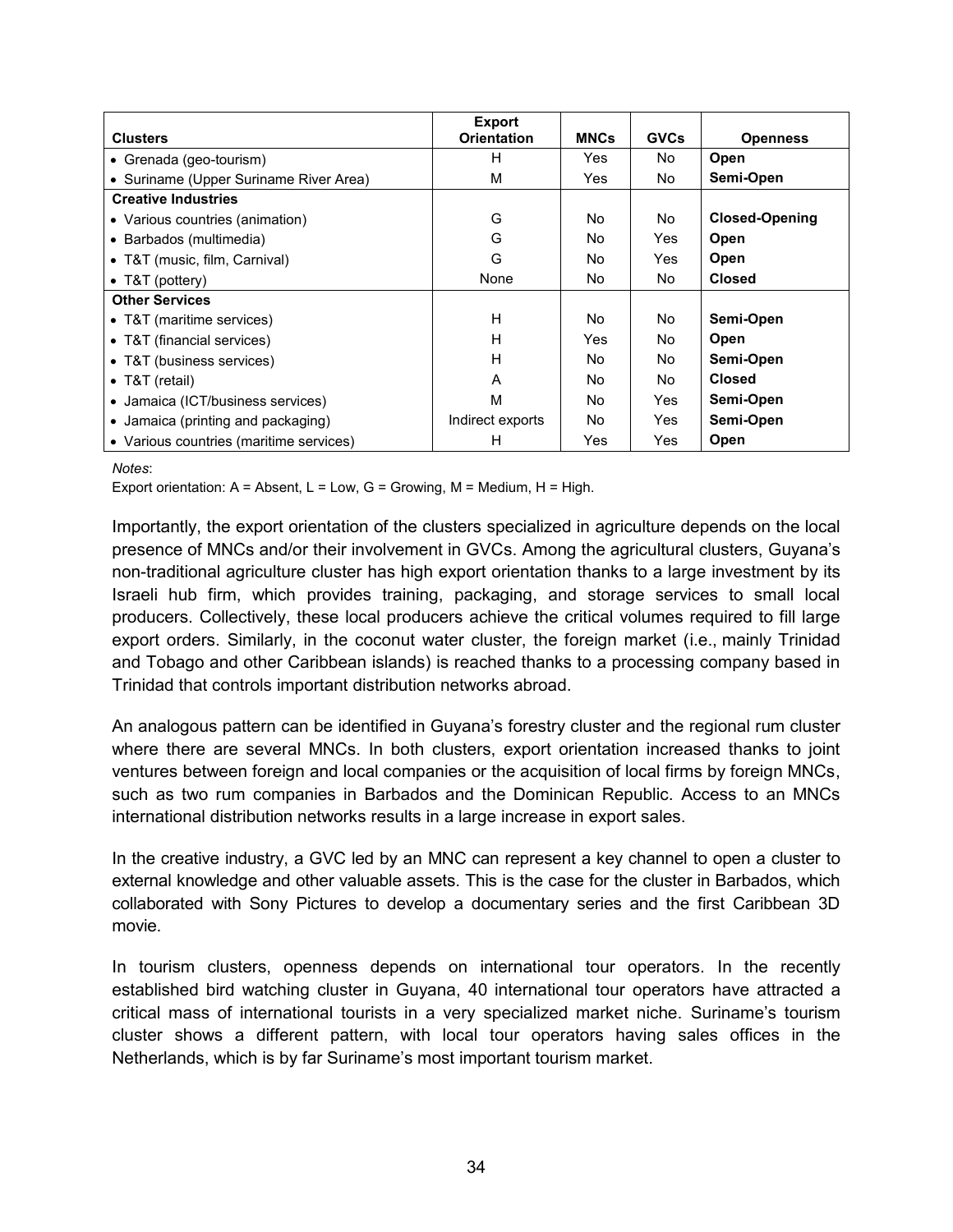The international market for Trinidad and Tobago's maritime, financial, and business services clusters is mainly regional, with local companies seen as providing the best and most advanced services. In maritime services, Trinidad and Tobago has evolved into a regional shipment hub offering services to the smaller islands in the region. Similarly, in financial services, Trinidad and Tobago is considered the financial capital of the region, where many companies come to raise capital in both the bond and equity markets.

### <span id="page-37-0"></span>*4.5. Stages of the Life Cycle*

Table 4.5 summarizes our classification of clusters according to their stages of the life cycle.

| <b>Clusters</b>                        | Direct:     |        | Systemic:       |                   |
|----------------------------------------|-------------|--------|-----------------|-------------------|
|                                        |             | Joint  | Open Knowledge  | Stage of          |
|                                        | # of Actors | Action | <b>Networks</b> | <b>Life Cycle</b> |
| <b>Natural Resource Based</b>          |             |        |                 |                   |
| <b>Agriculture</b>                     |             |        |                 |                   |
| · Guyana (non-traditional agriculture) | Increasing  | H      | H               | Growing           |
| • Grenada (nutmeg)                     | Large       | M      | L               | Growing           |
| • T&T (agro products in Felicity)      | Increasing  | M      | M               | Growing           |
| • T&T (agro products in Jerningham)    | Increasing  | L/M    | M               | Growing           |
| Agro-processing                        |             |        |                 |                   |
| · Guyana (coconut water)               | Increasing  | H      | M               | Growing           |
| • T&T (food sustainability)            | Increasing  | H      | <b>NA</b>       | Growing           |
| <b>Forestry</b>                        |             |        |                 |                   |
| • Guyana (forestry and wood products)  | Increasing  | M      | M               | Growing           |
| Aquaculture                            |             |        |                 |                   |
| · Guyana (aquaculture)                 | Increasing  | M/H    | H               | Growing           |
| • Belize (shrimp)                      | Increasing  | M/H    | M               | Growing           |
| • Jamaica (ornamental fish)            | Small       | M      | M               | <b>Emerging</b>   |
| <b>Energy</b>                          |             |        |                 |                   |
| • T&T (oil and gas prod and services)  | Large       | H      | H               | <b>Sustaining</b> |
| • T&T (Point Lisas Industrial Estate)  | Increasing  | M/H    | M               | Growing           |
| <b>Manufacturing</b>                   |             |        |                 |                   |
| • Guyana (gold jewelry)                | Large       | L      | L               | <b>Sustaining</b> |
| • Various countries (rum)              | Large       | H      | M               | <b>Sustaining</b> |
| <b>Services</b>                        |             |        |                 |                   |
| <b>Tourism</b>                         |             |        |                 |                   |
| • Guyana (fishing in North Rupunini)   | Increasing  | H      | M               | Growing           |
| • Guyana (birding)                     | Small       | M      | M               | <b>Emerging</b>   |
| • T&T (tourism in Carapichaima)        | Small       | L      | L               | <b>Emerging</b>   |
| • T&T (tourism)                        | Large       | М      | M               | <b>Sustaining</b> |
| • Jamaica (Treasure Beach)             | Small       | М      | L               | <b>Emerging</b>   |
| • Grenada (geo-tourism)                | Increasing  | H      | н               | Growing           |
| • Suriname (Upper Suriname River Area) | Small       | M      | L               | <b>Emerging</b>   |

**Table 4.5: Caribbean Clusters: Stages of the Life Cycle**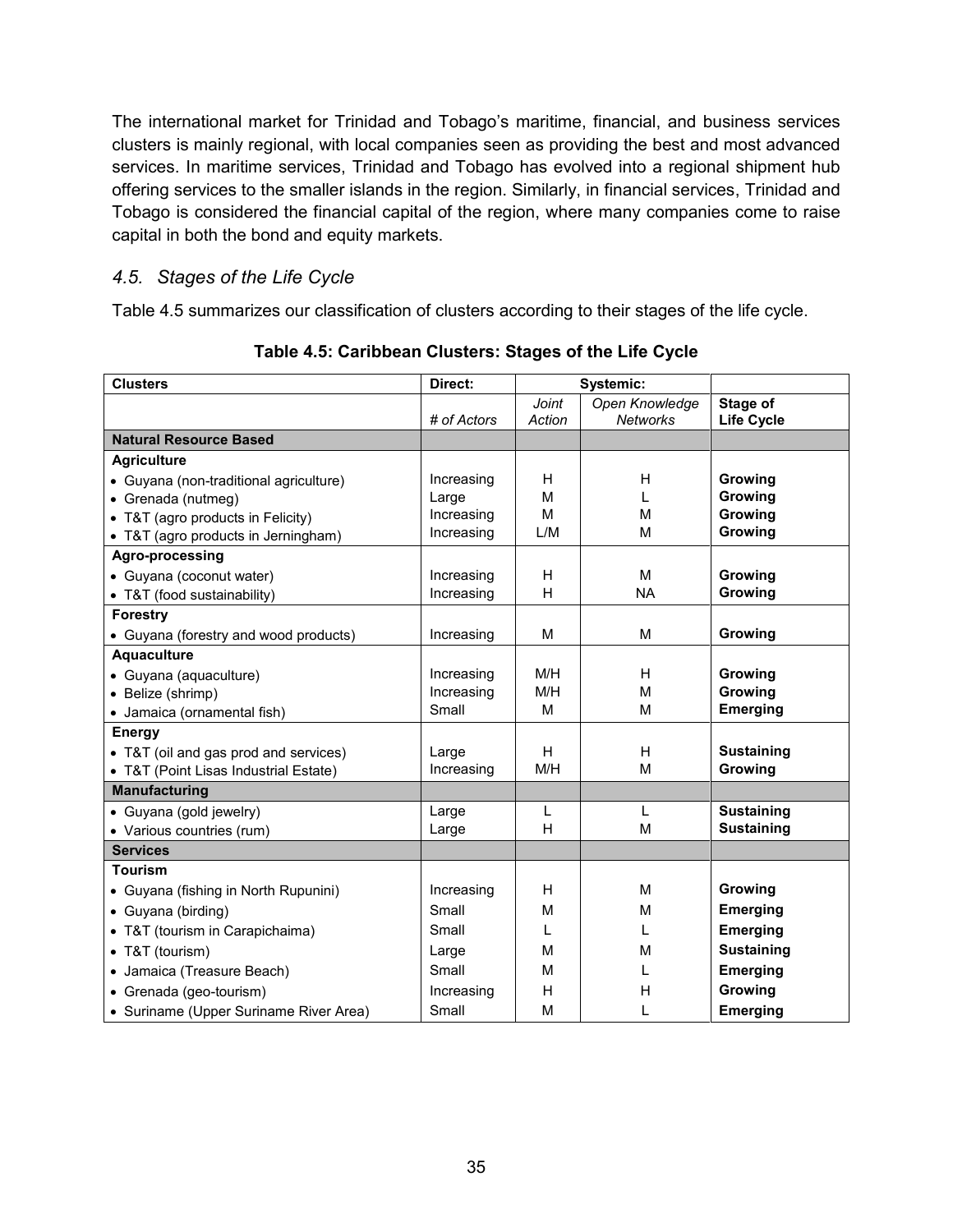| <b>Clusters</b>                         | Direct:     | Systemic:       |                                   |                               |
|-----------------------------------------|-------------|-----------------|-----------------------------------|-------------------------------|
|                                         | # of Actors | Joint<br>Action | Open Knowledge<br><b>Networks</b> | Stage of<br><b>Life Cycle</b> |
| <b>Creative Industries</b>              |             |                 |                                   |                               |
| • Various countries (animation)         | Small       | L/M             |                                   | <b>Emerging</b>               |
| • Barbados (multimedia)                 | Small       | L/M             | м                                 | <b>Emerging</b>               |
| • T&T (music, film, Carnival)           | Increasing  | M               | М                                 | Growing                       |
| • T&T (pottery)                         | Large       | M               |                                   | <b>Declining</b>              |
| <b>Other Services</b>                   |             |                 |                                   |                               |
| • T&T (maritime services)               | Increasing  | H               | н                                 | Growing                       |
| • T&T (financial services)              | Large       | H               | н                                 | <b>Sustaining</b>             |
| • T&T (business services)               | Increasing  | L/M             | <b>NA</b>                         | Growing                       |
| • T&T (retail)                          | Large       | M               |                                   | <b>Sustaining</b>             |
| • Jamaica (ICT/business services)       | Increasing  | M               | н                                 | Growing                       |
| • Jamaica (printing and packaging)      | Increasing  | M               | М                                 | <b>Growing</b>                |
| • Various countries (maritime services) | Large       | M               | н                                 | Growing                       |

*Notes:* L = Low, L/H = Low/Medium, M = Medium, M/H = Medium/High, H = High.

### <span id="page-38-0"></span>*4.5.1. Emerging clusters.*

We found evidence of many clusters in the emerging phase. Many were in the tourism industry, such as in Guyana, Suriname, Jamaica, and Trinidad and Tobago. These clusters entered new specialized market niches (e.g., bird watching in Guyana and other off-the-beatentrack locations like the Carapichaima cluster in Trinidad, Treasure Beach in Jamaica, and the Suriname Upper River Area). Emerging clusters are also often in the creative industry. The creative cluster in Barbados and the inter-Caribbean animation cluster developed very recently and are still in their emerging phase.

### <span id="page-38-1"></span>*4.5.2. Growing clusters.*

A large number of clusters are growing. All of the agricultural clusters and most of the aquaculture clusters (except the Jamaican cluster, which is still emerging) are in the growing phase.

### <span id="page-38-2"></span>*4.5.3. Sustaining clusters.*

The financial services cluster is in equilibrium, or in the sustaining phase in the terms of this paper. Other clusters, such as the energy cluster in Trinidad and Tobago and the inter-Caribbean rum production cluster, are well-established and specialize in traditional Caribbean industries, which can also be considered as sustaining.

### <span id="page-38-3"></span>*4.5.4. Declining clusters.*

Finally, the pottery cluster in Trinidad and Tobago is declining as a result of poor business operations, low technology, and very limited quality upgrading. This cluster is approximately 100 years old and has difficulty maintaining and improving local skills. Those skills are largely held by older members of the community and younger generations are not interested in the cluster activities because of the perceived lack of good market prospects.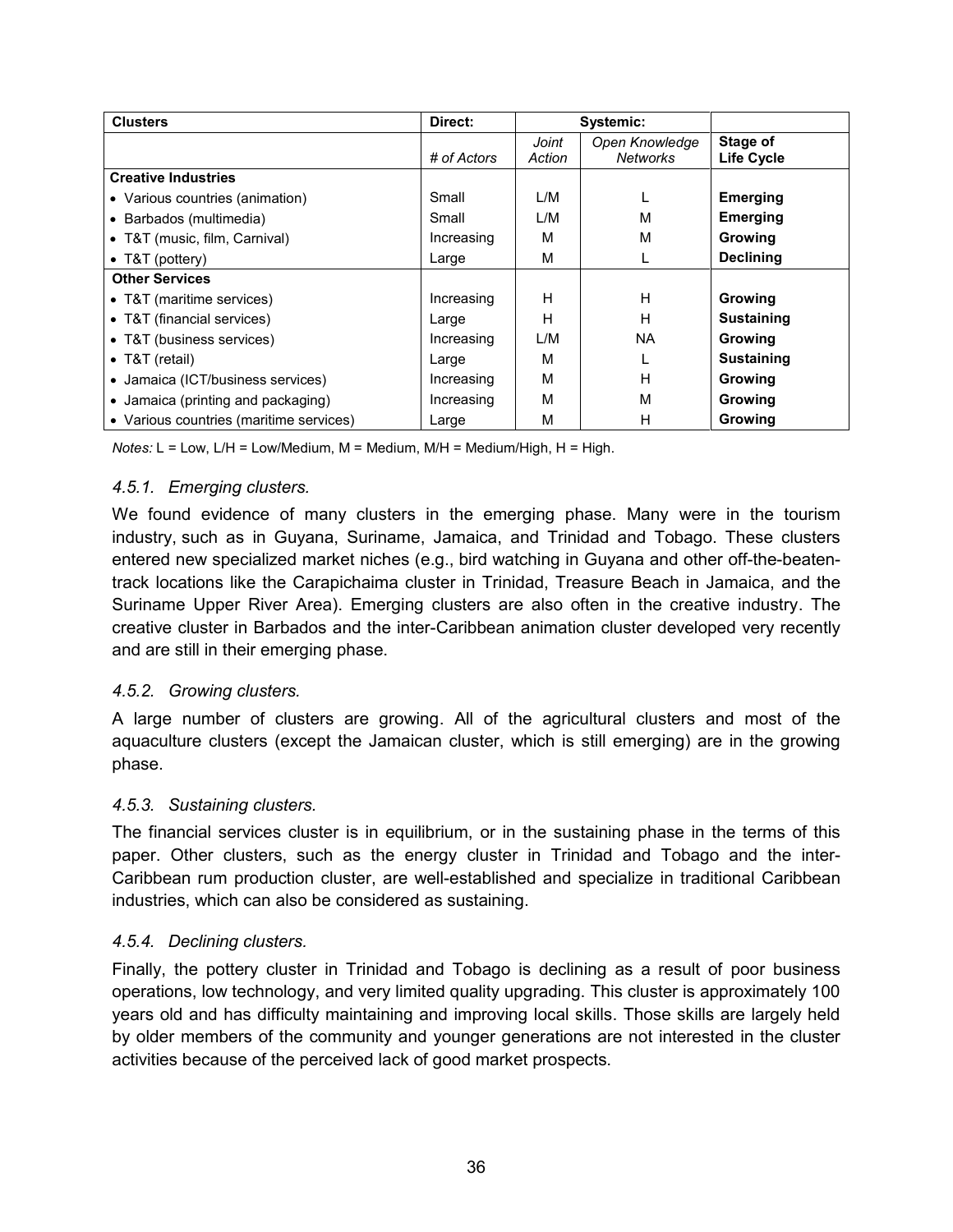### <span id="page-39-0"></span>*4.6. Cluster Policies*

| <b>Clusters</b>                             | <b>Spontaneous</b><br><b>Cluster</b> | <b>Cluster with</b><br><b>Policy for</b><br>Inception | <b>Cluster with Policy for</b><br><b>Development</b> |
|---------------------------------------------|--------------------------------------|-------------------------------------------------------|------------------------------------------------------|
| <b>Natural Resource Based</b>               |                                      |                                                       |                                                      |
| <b>Agriculture</b>                          |                                      |                                                       |                                                      |
| · Guyana (non-traditional agriculture)      |                                      | Yes                                                   |                                                      |
| • Grenada (nutmeg)                          | Yes                                  |                                                       |                                                      |
| • T&T (agro products in Felicity)           |                                      | Yes                                                   | Yes                                                  |
| • T&T (agro products in Jerningham)         |                                      | Yes                                                   |                                                      |
| Agro-processing                             |                                      |                                                       |                                                      |
| • Guyana (coconut water)                    |                                      |                                                       | Yes                                                  |
| • T&T (food sustainability)                 |                                      |                                                       | Yes                                                  |
| <b>Forestry</b>                             |                                      |                                                       |                                                      |
| • Guyana (forestry and wood products)       |                                      |                                                       | Yes                                                  |
| <b>Aquaculture</b>                          |                                      |                                                       |                                                      |
| • Guyana (aquaculture)                      |                                      | Yes                                                   | Yes                                                  |
| • Belize (shrimp)                           |                                      |                                                       | Yes                                                  |
| · Jamaica (ornamental fish)                 | Yes                                  |                                                       | Yes                                                  |
| <b>Energy</b>                               |                                      |                                                       |                                                      |
| • T&T (oil and gas production and services) | Yes                                  |                                                       | Yes                                                  |
| • T&T (Point Lisas Industrial Estate)       |                                      | Yes                                                   | Yes                                                  |
| <b>Manufacturing</b>                        |                                      |                                                       |                                                      |
| • Guyana (gold jewelry)                     | Yes                                  |                                                       |                                                      |
| • Various countries (rum)                   |                                      |                                                       | Yes                                                  |
| <b>Services</b>                             |                                      |                                                       |                                                      |
| Tourism                                     |                                      |                                                       |                                                      |
| • Guyana (fishing in North Rupunini)        |                                      | Yes                                                   |                                                      |
| • Guyana (birding)                          |                                      | Yes                                                   |                                                      |
| • T&T (tourism in Carapichaima)             |                                      |                                                       | Yes                                                  |
| • T&T (tourism)                             |                                      |                                                       | Yes                                                  |
| • Jamaica (Treasure Beach)                  | Yes                                  |                                                       | Yes                                                  |
| • Grenada (geo-tourism)                     |                                      |                                                       | Yes                                                  |
| • Suriname (Upper Suriname River Area)      | Yes                                  |                                                       | Yes                                                  |
| <b>Creative Industries</b>                  |                                      |                                                       |                                                      |
| • Various countries (animation)             |                                      | Yes                                                   |                                                      |
| • Barbados (multimedia)                     | Yes                                  |                                                       | Yes                                                  |
| • T&T (music, film, Carnival)               |                                      |                                                       | Yes                                                  |
| • T&T (pottery)                             | Yes                                  |                                                       |                                                      |
| <b>Other Services</b>                       |                                      |                                                       |                                                      |
| • T&T (maritime services)                   |                                      |                                                       | Yes                                                  |
| • T&T (financial services)                  |                                      |                                                       | Yes                                                  |
| • T&T (business services)                   | Yes                                  |                                                       |                                                      |
| • T&T (retail)                              | Yes                                  |                                                       |                                                      |
| • Jamaica (ICT/business services)           | Yes                                  |                                                       | Yes                                                  |
| • Jamaica (printing and packaging)          | Yes                                  |                                                       | Yes                                                  |
| • Various countries (maritime services)     |                                      |                                                       | Yes                                                  |

### **Table 4.6: Caribbean Clusters: Role of Policies**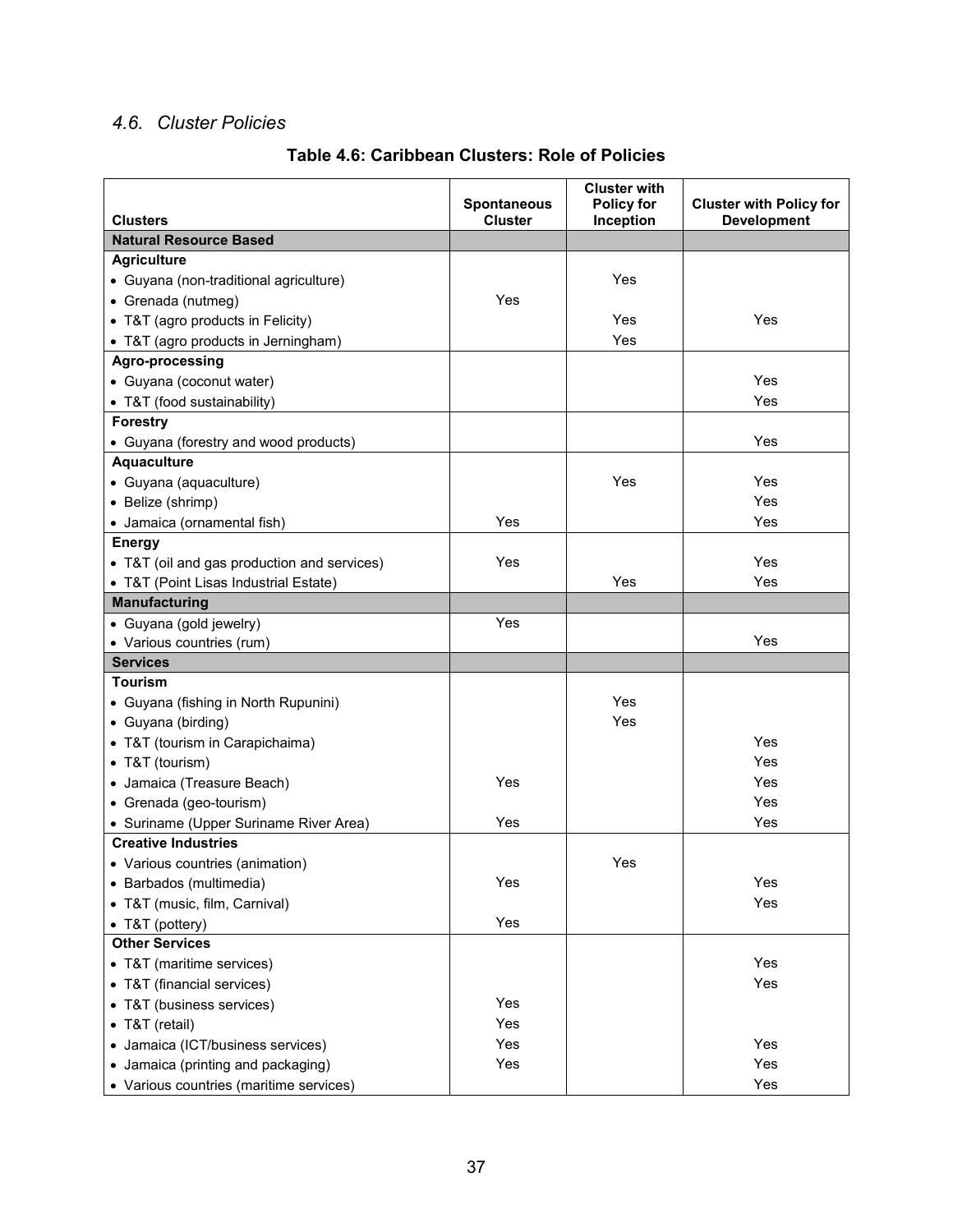### <span id="page-40-0"></span>*4.6.1. Spontaneous clusters.*

About 20 percent of the clusters analyzed for this paper were *spontaneous*, meaning that they emerged and further developed with no stimulation from specific cluster policies. Among the spontaneous clusters, gold jewelry production in Guyana is an agglomeration of mainly small companies whose growth is hampered by the lack of an adequate intellectual property protection policy. Unlike other Caribbean countries, Guyana has failed to enact such a policy and ensure compliance with it. This contextual obstacle is a deterrent to future growth in the cluster, with a critical mass of actors showing difficulties in their market positioning. Another spontaneous cluster that is declining as a result of a lack of policy is the pottery cluster in Trinidad and Tobago. Its origin can be traced back to Indian culture and the cluster has remained an agglomeration of small, often informal, artisanal activities with limited market opportunities and recent difficulty transferring tacit knowledge and artisanal skills to younger generations.

### <span id="page-40-1"></span>*4.6.2. Clusters with policy for development.*

Contrary to these two cases, there are spontaneous clusters that have been strengthened by policy interventions. An interesting case is the ornamental fish cluster in Jamaica, where ornamental fish farming dates back to the 1970s as an informal activity with very limited commercial opportunities. In the early 2000s, farmers attempted to launch an association to transform ornamental fish farming into a commercial venture. However, the association failed because of internal politics, poor quality production, and negative external conditions (i.e., several hurricanes caused great damages to the industry). In 2005, The Competitiveness Company (TCC) identified ornamental fish farming as an informal sector with great potential that could be transformed into an opportunity for urban youth and unemployed people to generate income. The policy that followed has promoted a set of pro-cluster activities, including training and building human capacity, developing a complex cluster of input suppliers and logistic services, and including new stages of the value chain, such as breeding and producing feed. A key policy component is environmental issues, introducing environmentally friendly best practices and compliance with international standards and health regulations. Technical expertise is provided to farmers to prepare them to export their products, respecting health standards and addressing challenges in packaging and shipping requirements. An interesting component of the cluster support program is exploring the feasibility and market opportunities for future diversification into exporting sea (salt water) ornamental fishes, invertebrates, coral, and live rocks to expand into a wider variety of aquatic products.

For some spontaneous clusters, policies have aimed to create a favorable business environment—several clusters in Trinidad and Tobago, the tourism clusters in Grenada and Suriname, the creative cluster in Barbados, and the business services cluster in Jamaica. Grenada provided international firms a tax holiday, made a national effort to promote a new image of the country as an eco-tourism destination, created a related marketing campaign to leverage the new brand internationally, and made an effort to moderate energy costs and airlift tariffs. In Suriname, the tourism cluster has benefited from infrastructure improvements and, very recently, from promotion of a cluster development initiative by the Ministry of Trade and Industry and the Suriname Business Forum (under the auspices of the IDB).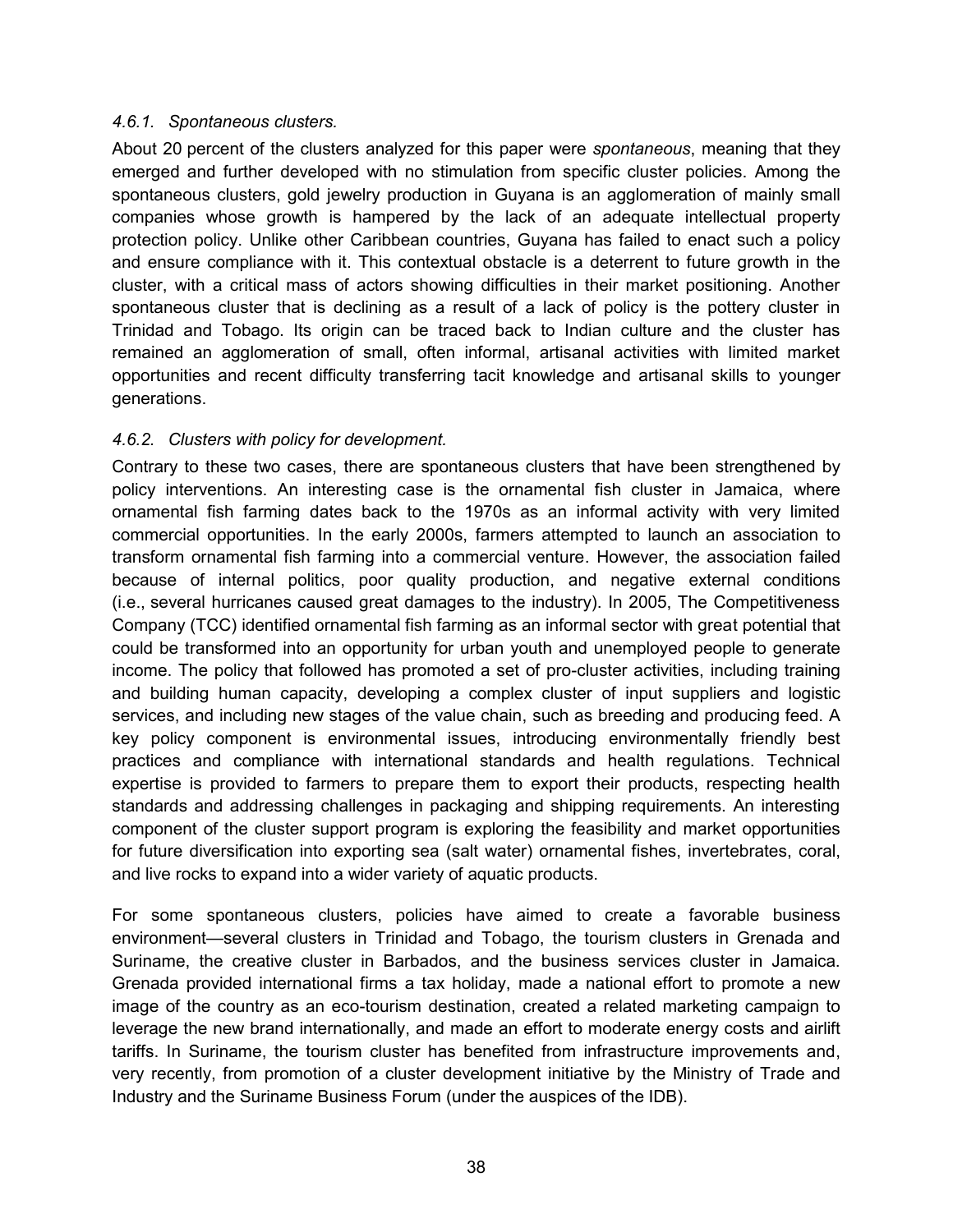In Trinidad and Tobago, several clusters (food production, energy, tourism, maritime services, and financial services) receive support in ICT, education and training, infrastructure improvements (roads, utilities, air, and sea ports), and creating an environment favorable to business (e.g., regulations regarding intellectual property rights).

Among the interventions to support cluster development, a key role is played by those initiatives intended to build and strengthen external connections. A case in point is the coconut water cluster in Guyana. Compete Caribbean is supporting preparing a market development plan and exploring the feasibility of entering the organic and fair trade markets in order to diversify into a new value chain. In several clusters, the policies for development focus on opening external channels to tap into knowledge and enter new markets through well-known instruments such as making technical visits, inviting technical experts, and participating in conventions, trade shows, and business fairs.

### <span id="page-41-0"></span>*4.6.3. Clusters with policy for inception.*

Policy support has been key to the inception of Guyana's non-traditional agricultural products, aquaculture, forestry, and tourism clusters. Compete Caribbean has supported promoting a complex program of trust building among the local actors coordinated by a facilitator in the nontraditional agricultural products and in tourism clusters. Important components of the programs are training and capacity building for local economic enterprises. In non-traditional agriculture, aquaculture, and forestry, cluster support also plays a key role in spreading environmental best practices, facilitating adoption of international standards, and facilitating access to external sources of knowledge by organizing technological trips and visits abroad and by bringing technical experts into the clusters. A further element of inception policies concerns access to markets by developing marketing plans, designing and promoting common brands, and collectively participating in commercial tours and international trade fairs.

## <span id="page-41-1"></span>**5. A Typology of Clusters**

### <span id="page-41-2"></span>*5.1. Cluster Analysis*

We identified groups of clusters using cluster analysis, a multivariate statistical technique to identify different groups of similar actors, along certain selected characteristics (geographical boundaries, cluster structure, collective efficiency, innovation capacity, openness, and stage of the life cycle; see Table 5.1).<sup>6</sup> We identified three groups of clusters: two (Groups 1 and 3, *rising* and *innovative*) are fairly similar and markedly different from the other group (Group 2, *sluggish*). (For a list of the clusters belonging to the different groups, see Table A1 in Appendix 2). Table 5.2 and Figure 5.1 summarize the main characteristics of the three groups.

 $\overline{a}$ 

 $<sup>6</sup>$  We used SPSS software for the analysis.</sup>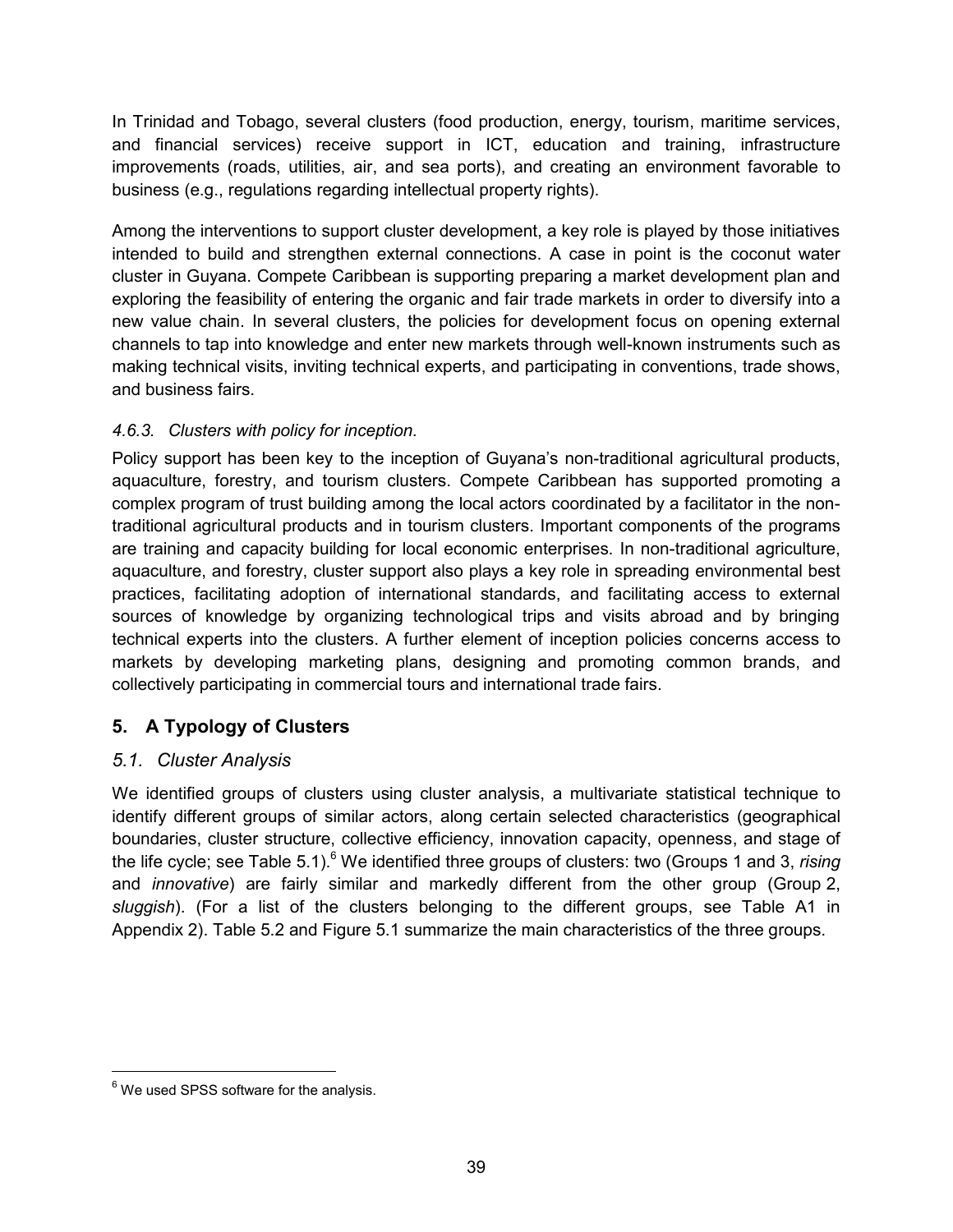| Categorical             |
|-------------------------|
| • Local                 |
| $\bullet$ Urban         |
| • National              |
| • Inter-Caribbean       |
| • Local/Inter-Caribbean |
| Categorical             |
| • Marshallian           |
| • Hub and spoke         |
| • Survival              |
| Nominal                 |
| 1. Low                  |
| 2. Low/Medium           |
| 3. Medium               |
| 4. Medium/High          |
| 5. High                 |
| <b>Nominal</b>          |
| 1. Low                  |
| 2. Low/Medium           |
| 3. Medium               |
| 4. Medium/High          |
| 5. High<br>Nominal      |
| 1. Closed               |
| 2. Closed-Opening       |
| 3. Semi-Open            |
| 4. Open                 |
| Categorical             |
| • Emerging              |
| • Growing               |
| • Sustaining            |
| • Declining             |
|                         |

### **Table 5.1: Codification of the Variables**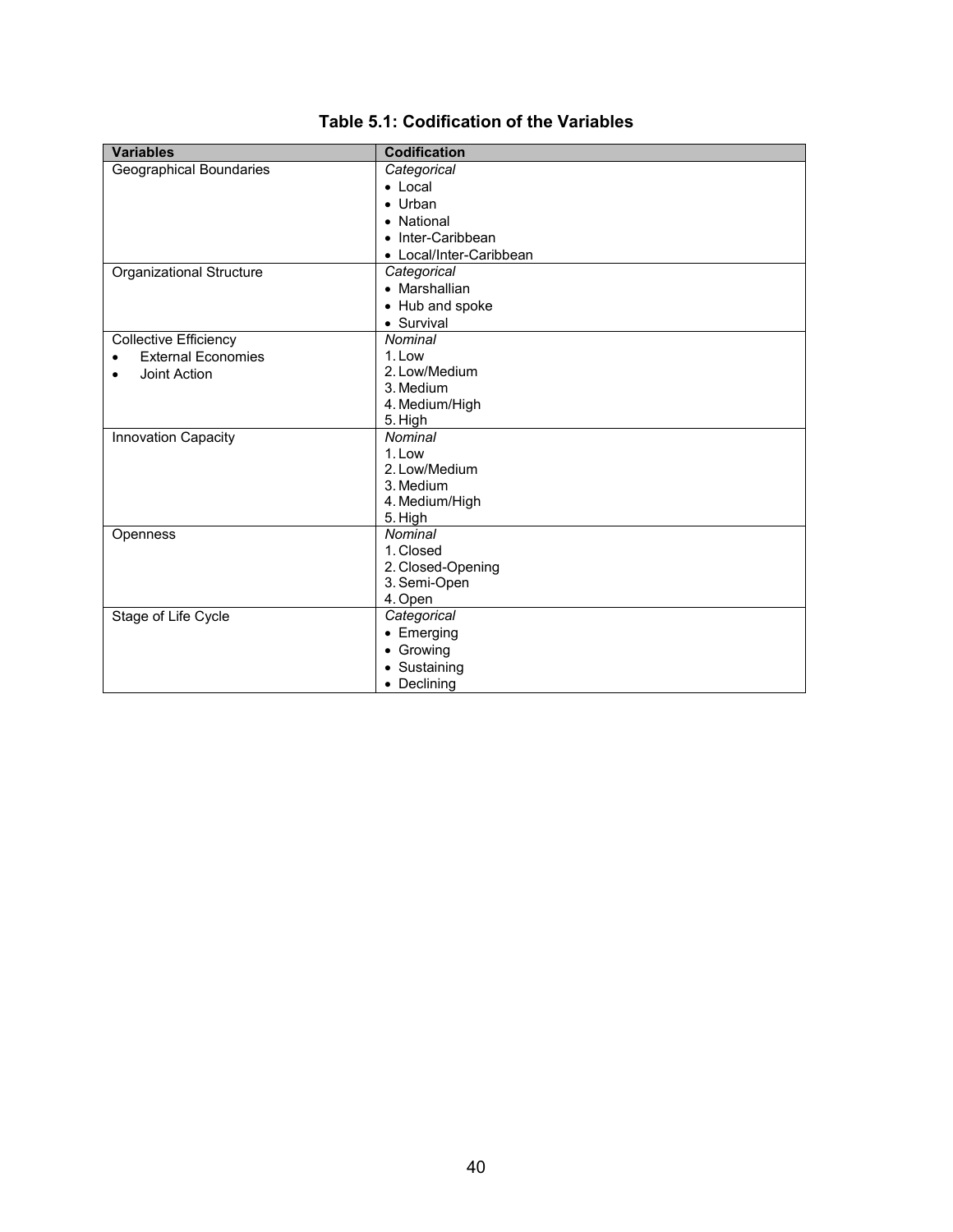### **Table 5.2: A Typology of Caribbean Clusters**

| Type of                |                                                                                                                                                                                                                                                                                                                                                                              | Geographical                                   | Organizational                                      |           | Collective<br><b>Efficiency</b><br>(Average) | Innovation            |                              | <b>Stage of Life</b>                                           |                                                                                                                               |
|------------------------|------------------------------------------------------------------------------------------------------------------------------------------------------------------------------------------------------------------------------------------------------------------------------------------------------------------------------------------------------------------------------|------------------------------------------------|-----------------------------------------------------|-----------|----------------------------------------------|-----------------------|------------------------------|----------------------------------------------------------------|-------------------------------------------------------------------------------------------------------------------------------|
| <b>Cluster</b><br>(# ) | <b>Cluster</b>                                                                                                                                                                                                                                                                                                                                                               | <b>Boundaries</b><br>$(\#)$                    | <b>Structure</b><br>(# )                            | <b>EE</b> | JA                                           | Capacity<br>(Average) | <b>Openness</b><br>(Average) | Cycle<br>(# )                                                  | <b>Policy</b><br>(# )                                                                                                         |
| Rising<br>(13)         | Guyana (non-traditional agriculture)<br>Grenada (nutmeg)<br>Guyana (coconut water)<br>Jamaica (ornamental fish)<br>Inter-Caribbean (rum)<br>Guyana (fishing)<br>Guyana (birding)<br>Jamaica (Treasure Beach)<br>Grenada (geo-tourism)<br>Suriname (Upper Suriname River Area)<br>Inter-Caribbean (animation)<br>Barbados (multimedia)<br>Inter-Caribbean (maritime services) | L(3)<br>U(1)<br>N(5)<br>$I-C(3)$<br>$L/I-C(1)$ | Marshallian (8)<br>Hub & Spoke (5)<br>Survival (0)  | 2.38      | 3.77                                         | 2.46                  | 3.46                         | Emerging (6)<br>Growing (6)<br>Sustaining (1)<br>Declining (0) | Spontaneous (2)<br>Inception (3)<br>Development (5)<br>Inception and<br>Development (0)<br>Spontaneous and<br>Development (3) |
| Sluggish<br>(8)        | T&T (agro products in Felicity)<br>T&T (agro products in Jerningham)<br>Guyana (forestry and wood products)<br>Guyana (gold jewelry)<br>T&T (tourism in Carapichaima)<br>T&T (tourism)<br>T&T (pottery)<br>T&T (retail)                                                                                                                                                      | L(4)<br>U(1)<br>N(3)<br>$I-C(0)$<br>$L/I-C(0)$ | Marshallian (7)<br>Hub & Spoke (0)<br>Survival (1)  | 2.50      | 2.50                                         | 1.75                  | 1.38                         | Emerging (1)<br>Growing (3)<br>Sustaining (3)<br>Declining (1) | Spontaneous (3)<br>Inception (1)<br>Development (3)<br>Inception and<br>Development (1)<br>Spontaneous and<br>Development (0) |
| Innovative<br>(11)     | T&T (food sustainability)<br>Guyana (aquaculture)<br>Belize (shrimp)<br>T&T (oil and gas production and services)<br>T&T (Point Lisas Industrial Estate)<br>T&T (music, film, Carnival)<br>T&T (maritime services)<br>T&T (financial services)<br>T&T (business services)<br>Jamaica (ICT/business services)<br>Jamaica (printing and packaging)                             | L(1)<br>U(2)<br>N(8)<br>$I-C(0)$<br>$L/I-C(0)$ | Marshallian (11)<br>Hub & Spoke (0)<br>Survival (0) | 4.45      | 3.91                                         | 4.27                  | 3.09                         | Emerging (0)<br>Growing (9)<br>Sustaining (2)<br>Declining (0) | Spontaneous (1)<br>Inception (0)<br>Development (5)<br>Inception and<br>Development (2)<br>Spontaneous and<br>Development (3) |

*Notes:* 

Collective efficiency: EE = external economies; JA = joint action.

Geographical boundaries: L = Local; U = Urban; N = National; IC = Inter-Caribbean; L/I-C = Local/Inter-Caribbean.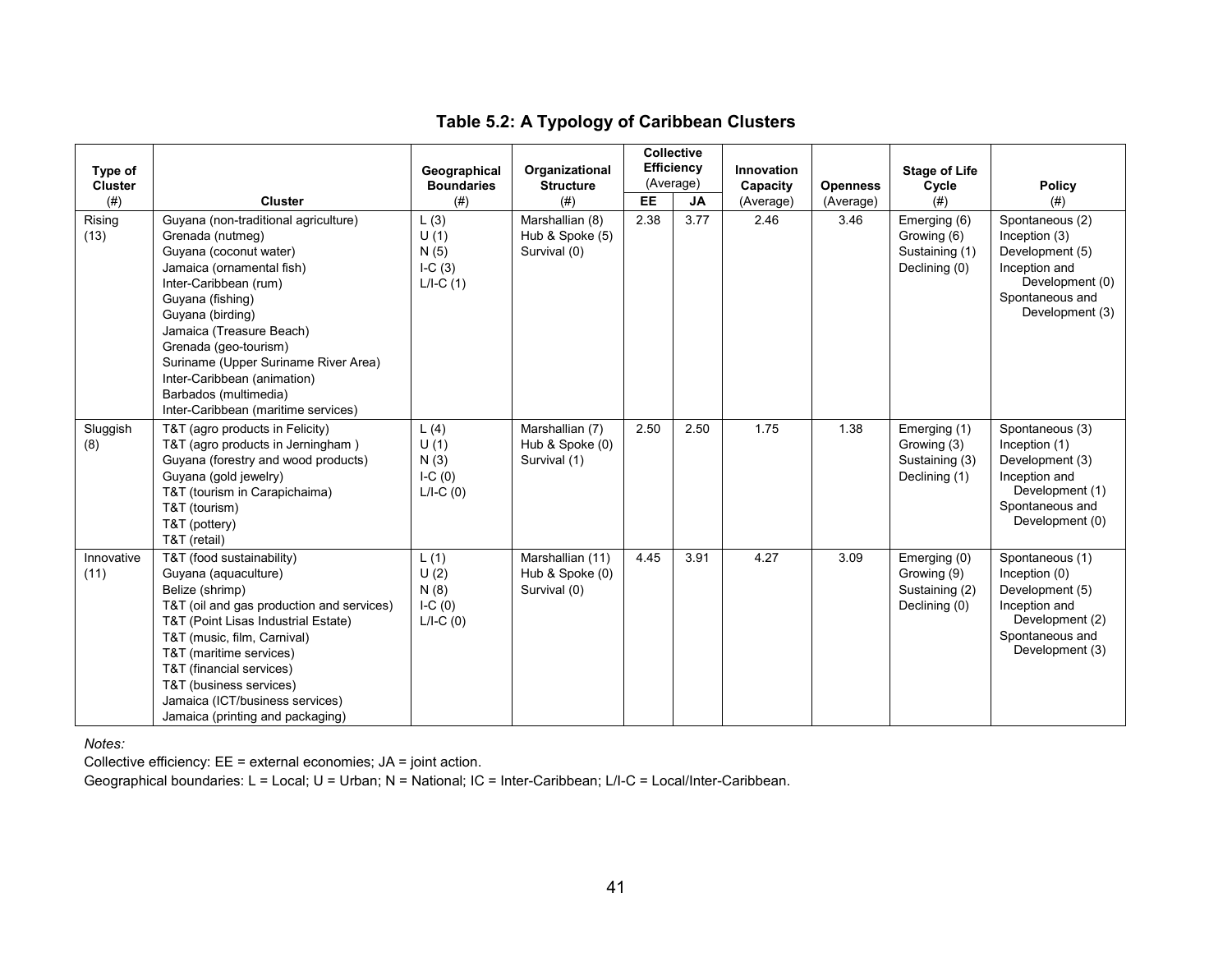### <span id="page-44-0"></span>*5.1.1. The rising clusters (Group 1).*

*Rising* clusters include mainly emerging and growing clusters at the early stages of the cluster life cycle. Clusters in this group specialize in industries relatively new to the Caribbean, such as animation and multimedia, or exploit new market segments, such as eco-tourism in Grenada, Guyana, and Suriname. Moreover, they tend to be very open to external actors, partially because they are populated by hub firms. In fact, this group includes all the hub-and-spoke clusters identified in this study. This organizational structure facilitates external connections because it allows cluster firms to access knowledge and markets. Two examples from Guyana are the coconut water cluster, which is organized around a processing firm from Trinidad and Tobago, and the non-traditional agricultural products cluster, which is led by an Israeli MNC.

In spite of being open and growing, these clusters do not display outstanding records of collective efficiency or innovation capacity, which we classified as medium on our scale. Hence these clusters still deserve policy attention to sustain cluster development.

This group includes 13 clusters in several countries: four in Guyana, two in Grenada, two in Jamaica, one in Suriname, one in Barbados, and three that are inter-Caribbean (see Table 5.2). *Rising* clusters specialize in tourism (5), natural resource based industries (4), creative industries (2), rum production (1), and maritime services (1). The geographical boundaries of this group is quite varied and it is worth noticing that all the inter-Caribbean clusters belong to this dynamic group. The organizational structure is also mixed with eight Marshallian clusters and all of the hub-and-spoke clusters (5) included in this study.

On average, the degree of collective efficiency is medium, with low/medium external economies and medium/high joint action. On average, the group's innovation capacity is low/medium but its openness is the highest of the three groups.

Six of the *rising* clusters are in the emerging phase of the life cycle. Of the remaining seven clusters, six are in the growing stage and only one is in the sustaining phase.

There are five spontaneous clusters, three subsequently treated by cluster policy for development. Of the remaining eight clusters, three were set up from scratch through policy interventions and five are supported by development policies.

### <span id="page-44-1"></span>*5.1.2. Sluggish clusters (Group 2).*

*Sluggish* clusters differ significantly from the other two groups. They are far less active and dynamic. On average, their collective efficiency is low/medium, their innovation capacity is very weak, and they have a low degree of openness. These clusters have a Marshallian organizational structure, meaning they are populated mainly by small local enterprises that interact at a subnational, urban, or national level. In some cases, firms target only the local market, which is a clear constraint for further growth (e.g., the pottery and retail clusters in Trinidad and Tobago, and the gold jewellery cluster in Guyana). This group includes several spontaneous clusters that have received no policy treatment, though many would benefit from cluster policies, as elaborated in the next section.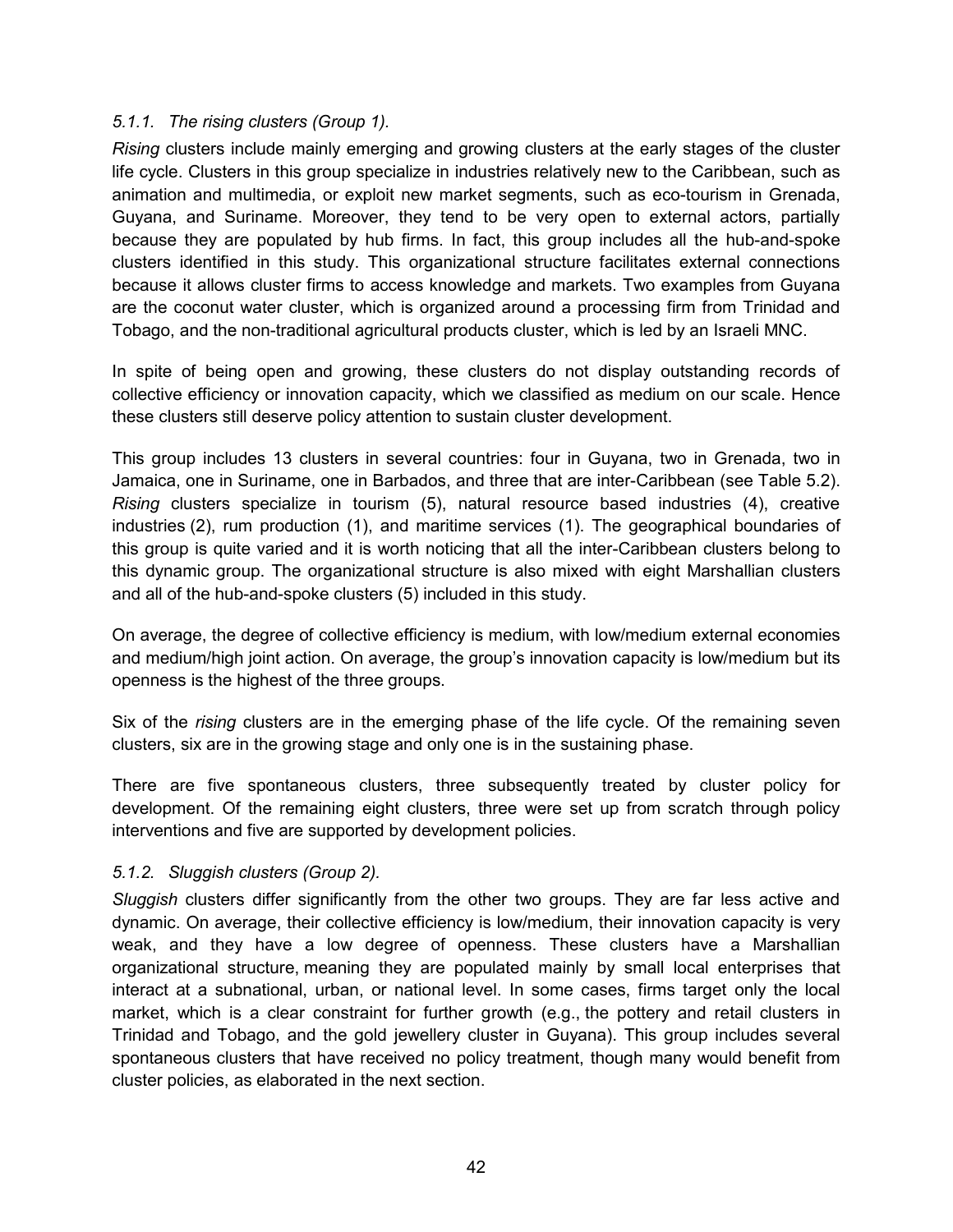This group includes eight clusters in Trinidad and Tobago (6) and Guyana (2) in different sectors: agriculture and forestry (3), tourism (2), gold jewelry (1), pottery (1), and retail services (1). In terms of geography, these clusters are subnational (3), urban (1), and national (4). The organizational structure is primarily Marshallian, with one survival cluster.

On average, the degree of collective efficiency is low/medium for both external economies and joint action. Innovation capacity is low and the degree of openness very low. The clusters in this group are at different stages of the cluster life cycle: one is emerging, three are growing, three are sustaining, and one is declining.

Three clusters developed spontaneously with no policy interventions. For the other clusters, policy played a role in inception for one, in development for three, and in both inception and development for one.

### <span id="page-45-0"></span>*5.1.3. Innovative clusters (Group 3).*

*Innovative* clusters share some similarities with *rising* clusters (i.e., high collective efficiency and openness), but *innovative* clusters are more innovative. This group is composed of Marshallian clusters displaying high collective efficiency and innovation capacity. Their sectors of specialization include some of the traditional Caribbean industries, such as oil production and business, financial, and maritime services, as well as the very dynamic aquaculture clusters in Guyana and Belize. This group appears to include the region's most successful clusters, and cluster policies have been implemented for most of them.

Table 5.2 shows that there are 11 *innovative* clusters located in Trinidad and Tobago (7), Jamaica (2), Guyana (1), and Belize (1). The clusters are mainly national (8), with only one local and two urban clusters. All clusters have a Marshallian structure. The group has a high degree of collective efficiency, with an average of external economies significantly higher than the other two groups and joint action also higher. Innovation capacity is higher than the other groups, while the degree of openness is significantly higher than *sluggish* clusters but not different from *rising* clusters. This group includes both growing (9) and sustaining (2) clusters. For the vast majority of these clusters, policies have been important both for inception and development.

To conclude, *rising* and *innovative* clusters include the most dynamic, active, open, and collaborative types of clusters in the Caribbean region, with some differences in terms of innovation capacity, cluster life cycle, and organizational structure. In contrast, *sluggish* clusters are the most passive and backward in the region.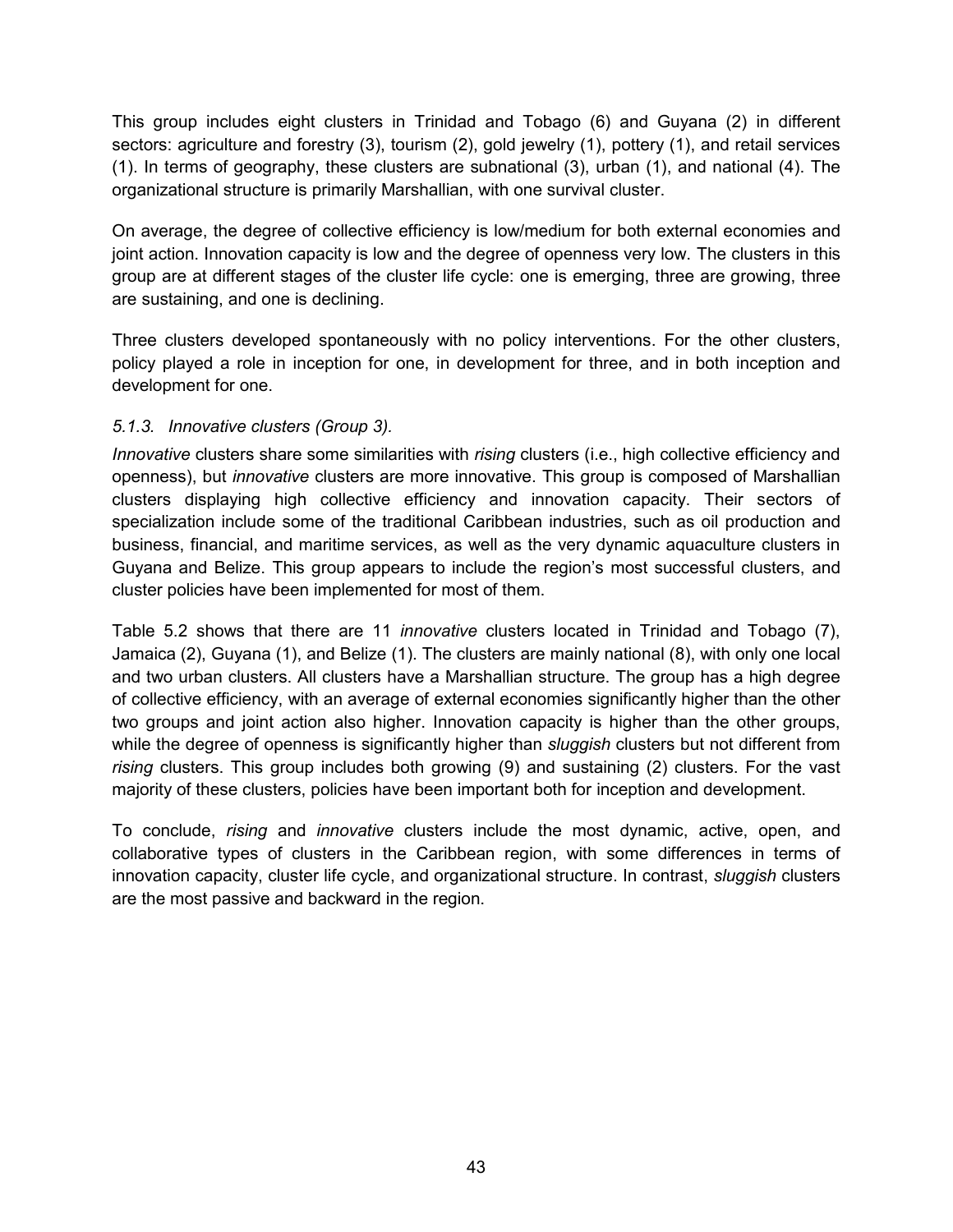**Figure 5.1: Cluster Typology** 



### <span id="page-46-0"></span>*5.2. Characteristics of Rising, Innovative, and Sluggish Clusters and Appropriate Policies*

Clusters represent an opportunity to overcome some of the structural weaknesses suffered by Caribbean economies, namely the narrow scope for building economies of scale due to the small size of domestic markets, poor regional linkages, difficulty accessing external knowledge, and the low international competitiveness of their industries. Our cluster analysis suggests that specific cluster policies are likely to help these Caribbean countries overcome barriers to growth. To be effective, policies need to recognize that a certain degree of heterogeneity exists between clusters, and policies should therefore be tailored to the needs of the different clusters. To provide some context for policy considerations, we identified groups of clusters. Two groups of clusters are dynamic (*rising* and *innovative*), while one is very passive and backward (*sluggish*).

The *rising* and *innovative* clusters share some common key features. First, they are open to foreign markets and maintain external channels through which they can tap into knowledge and technologies. Second, cluster firms can take advantage of strong collective efficiencies achieved thanks to features such as the local availability of a specialized labor market or the presence of collective projects to share transportation costs, adopt international standards, introduce environmental best practices, or jointly sell products in international markets. In spite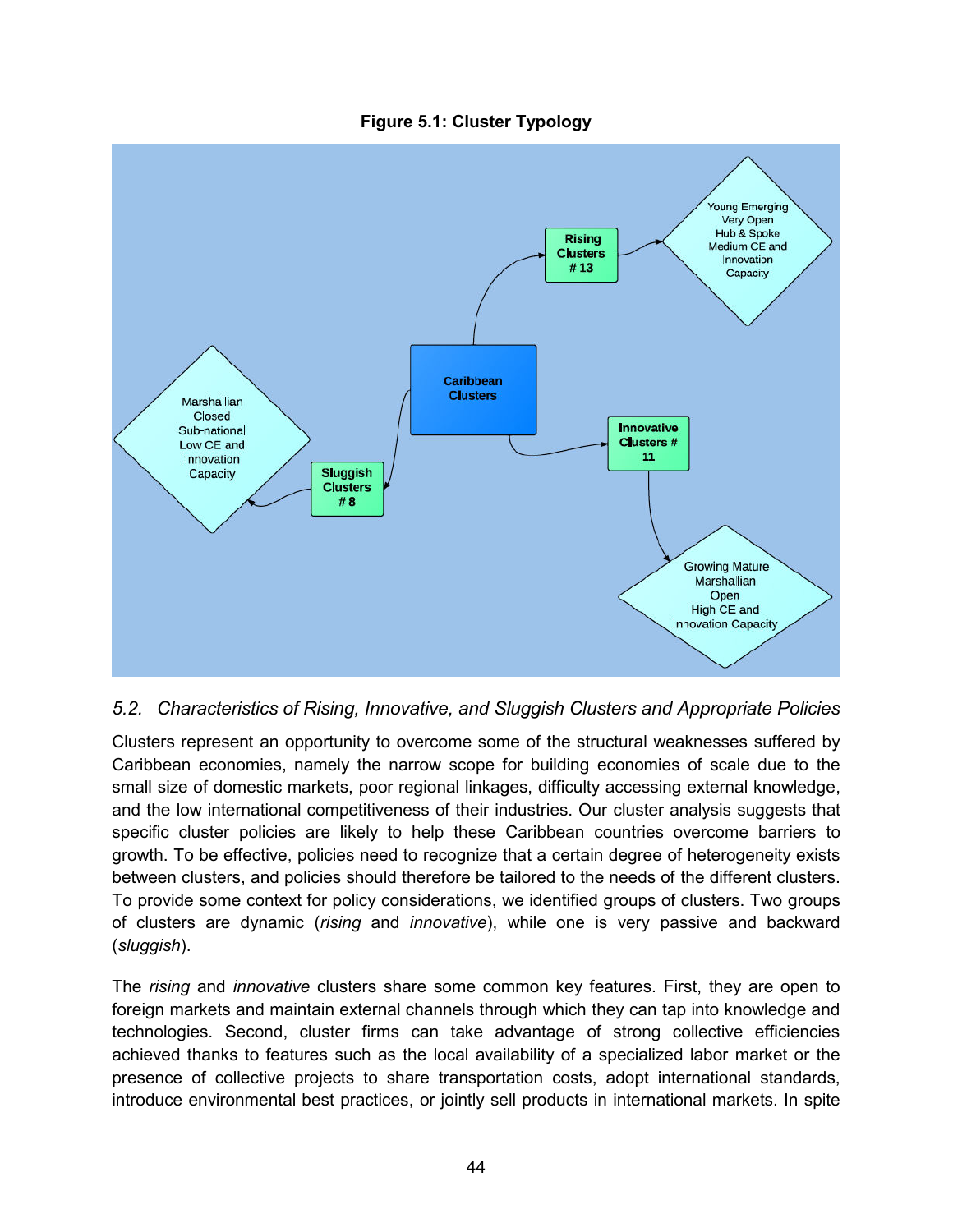of these similarities, *innovative* cluster firms display much higher innovative capacity than *rising*  cluster firms, which tend to be younger and therefore have accumulated fewer technological capabilities.

Compared to the previous two cluster types, *sluggish* clusters have relatively closed systems, often lacking connections to external channels and access to international markets. Many show a low degree of collective efficiency and poor innovative capacity.

We believe that policy design should consider these differences and therefore propose recommendations specific to the three cluster groups identified here.

For *rising* clusters, policies should focus on fostering innovation, helping the transition of emerging clusters to the growing phase, and supporting the consolidation of leading actors.

- *Fostering innovation*. Innovation activities could be stimulated at the firm level through, for example, competitive bidding schemes to fund the most promising innovative projects, technological visits abroad, technical consultancies, or other technologyintensive activities. Innovation could also be stimulated through collective action, that is, by promoting collaborative projects such as joint design or other innovative activities, including acquiring foreign technologies and/or knowledge. Depending on the nature of the cluster, individual grants (or funding) may or may not be more suitable than funding collective projects. Certainly, clusters in this group have very high joint action records, which means that collective projects may be successful based on an already favorable social fabric.
- Helping the transition of emerging clusters to the growing phase. New clusters may face a number of challenges connected to the survival of startups, their consolidation in the market, and achievement of economies of scale. Supporting a transition phase could be achieved, for instance, by creating incubators that provide adequate training of specialized human capital, easing access to credit for innovative companies, or facilitating the access of young firms to public procurement.
- *Supporting the consolidation of leading companies*. Firms in *rising* clusters may need support to consolidate their leadership and to solve specific skill gaps in their transition from growth to maturity. Since leading actors are very important for the competitiveness of Caribbean clusters—to access external knowledge (i.e., they are often technological gatekeepers) and foreign markets—specific policies designed to support such leading actors may generate indirect effects on the whole cluster. Hence, we encourage policies to address the problems, constraints, and failures of these actors.

*Innovative* clusters are the most successful in the region. Policies should very selectively promote promising projects. Because *innovative* clusters are already dynamic, they should be sustained by targeting projects that are likely to further push them to the frontier of knowledge or to allow them to serve highly demanding or niche markets. Hence, these clusters should not be generally sustained (not least because they are already successful), but their best ideas or initiatives should be promoted by funding bodies to further promote skills and achieve very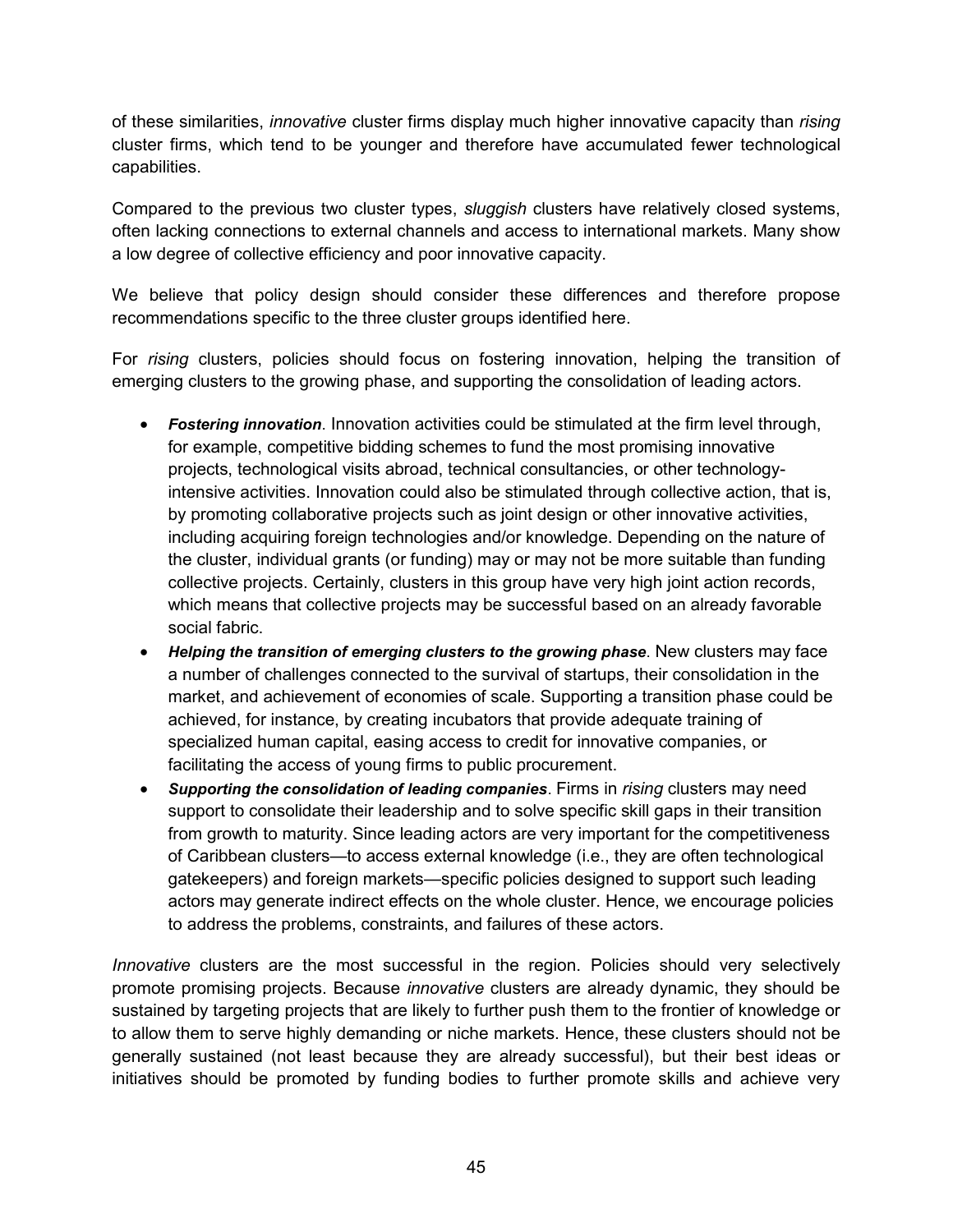ambitious targets. In these clusters, competition for funding should be very tough, with only a few exceptional projects being generously funded.

Finally, priorities for *sluggish* clusters should be strengthening local joint action, enhancing openness to access valuable resources like knowledge and technologies, and building innovative capacity.

- 1. **Strengthening local joint action***.* Joint action can be strengthened by setting up activities and initiatives that might be of interest to different actors, such as workshops discussing the future challenges of the cluster, strategies to improve the cluster's situation, market opportunities, and achievable goals. These initiatives might also involve trust-building activities.
- 2. **Building innovative capacity**. This is certainly the most difficult task since accumulating capabilities takes a long time and involves investments with uncertain returns. However, activities to improve the skills of the local workforce, improve design capabilities and creativity in given industries, or develop/improve products and processes are important for these firms.
- 3. **Enhancing openness.** Increased openness could facilitate access to valuable resources like innovation and technologies. Activities could include participation at fairs, technological visits, and visits from foreign actors, such as consultants, who can introduce new knowledge. *Sluggish* clusters would also benefit from involvement in GVCs, with a foreign or national large buyer or, in some cases, even insertion into fair trade or ethical value chains being interesting options. To achieve this, it is important to develop programs that help local firms meet the quality standards and certification requirements needed to be part of GVCs and to help them identify new market opportunities and new market segments.

It is possible that such policies would achieve very little because firms in *sluggish* clusters may not be receptive of any kind of support. However, it is also true that these policies could contribute positively to the survival of micro-small entrepreneurs, which in certain contexts has a positive social impact in the cluster and in the nearby area (e.g., more jobs or training opportunities).

As is true for policy in general, systematic monitoring and evaluation of whether measures deliver the expected results in terms of enhanced local inter-firm coordination, networking with extra-cluster actors, and economic, social, and environmental performance is a must and should become part of standard practice to foster necessary and continuous experimentation and policy learning.

To this end, during the policy preparation stage, an evaluation plan should outline indicators to monitor and evaluate progress over the different implementation phases and an evaluation specialist should always be part of the team responsible for policy measures (Giuliani, Maffioli, Pacheco, et al., 2014). Moreover, in launching a policy, clear benchmarks and criteria for success and failure should be given to applicants and beneficiaries. Ideally cluster policy evaluation involves different qualitative (i.e., case study) and quantitative methods, such as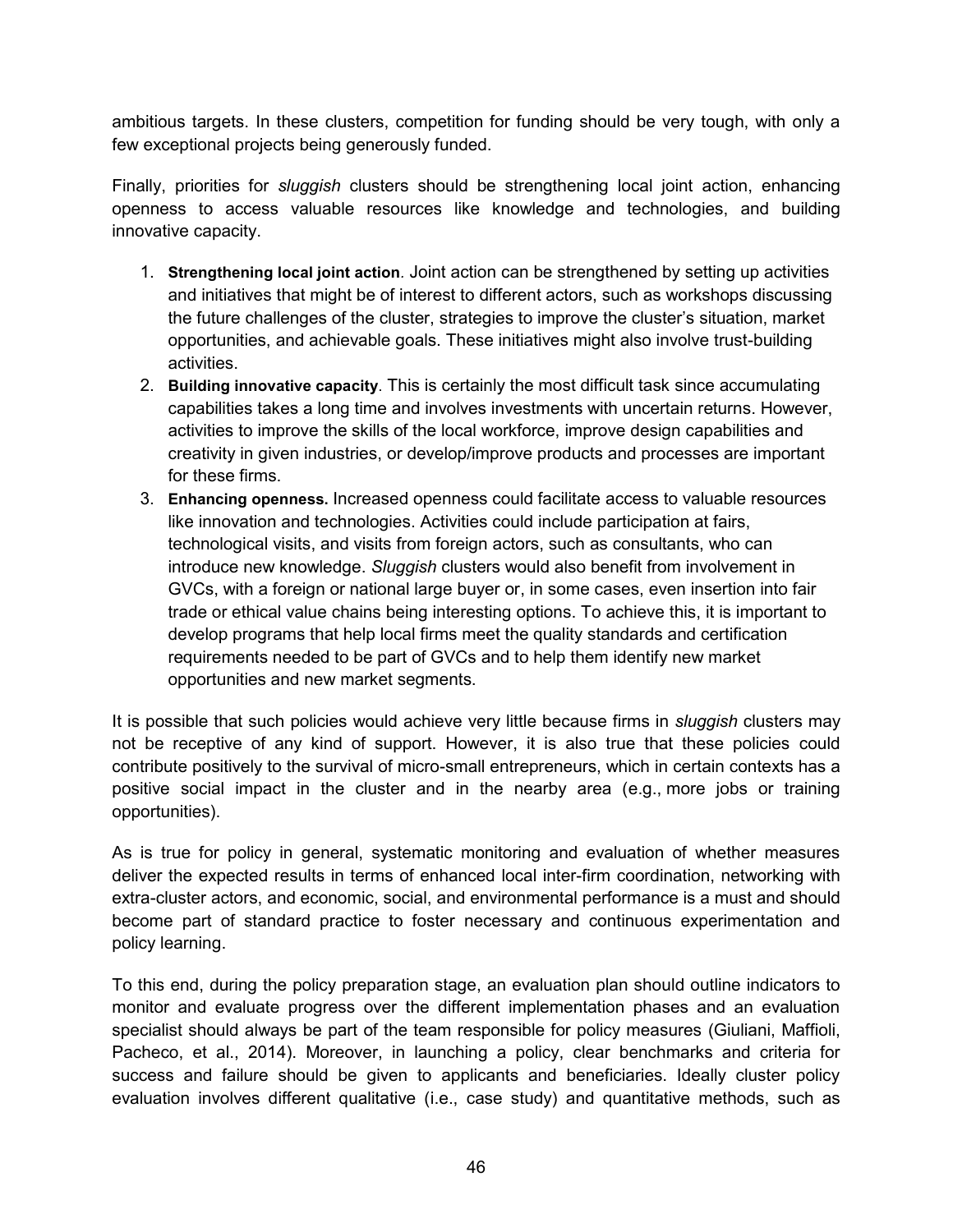social network analysis and non-experimental techniques involving propensity score matching, difference-in-differences, instrumental variables and regression discontinuity design. Evaluation should be suited to testing the causal relationship between the policy measure and the performance of beneficiary firms.

To conclude, cluster policies are an interesting laboratory for local level spread of new forms of private–private, public–private, and public–public collaborations that could not have happened spontaneously (Pietrobelli et al., 2013). The emerging collaborative governance structures have the potential to become a platform on which more sophisticated collective actions can occur. Participatory strategic planning at the cluster level is a very useful tool to identify missing public inputs and create consensus around interventions associated with clusters.

### <span id="page-49-0"></span>*6. Concluding Remarks on the Future Prospects of Clusters in the Caribbean*

Our analysis of 32 clusters across several countries and industries in the Caribbean allowed some important and empirically robust observations:

- Cluster activity is very intense in the region.
- Caribbean clusters are very diverse on several key dimensions. We were able to identify three groups: *rising*, *innovative*, and *sluggish* clusters.
- Supporting policies should be differentiated to address and reinforce different strengths and weaknesses in clusters.
- A variety of supporting interventions have already been implemented in the Caribbean, some of which are good examples.

Based on this solid empirical evidence, some informed speculations can be drawn about the future prospects for growth in clusters and about if and how they can be expected to impact economic development in the Caribbean.

This study shows that new promising industries are flourishing thanks to a combination of private entrepreneurial spirit and good public policies. Clusters in creative industries, in business services, in non-traditional agro products, and in aquaculture, and some clusters in tourism addressing new segments of the market are dynamic and have good potential for future growth. These dynamic clusters should play a key role in signaling to the rest of the economy that diversification, entrepreneurship, and innovation are possible in the Caribbean region when the private and the public sector work together.

Importantly, new skilled jobs could be developed in these dynamic clusters, helping address brain drain, one of the most challenging problems in the Caribbean.

Further, some of these clusters show that external connections, through MNCs or within GVCs, are key to exports and to accessing knowledge and acquiring capabilities needed to be competitive in international markets.

Among the biggest constraints to growth in the Caribbean are the small size of the countries and the associated lack of economies of scale. In clusters, external economies and joint actions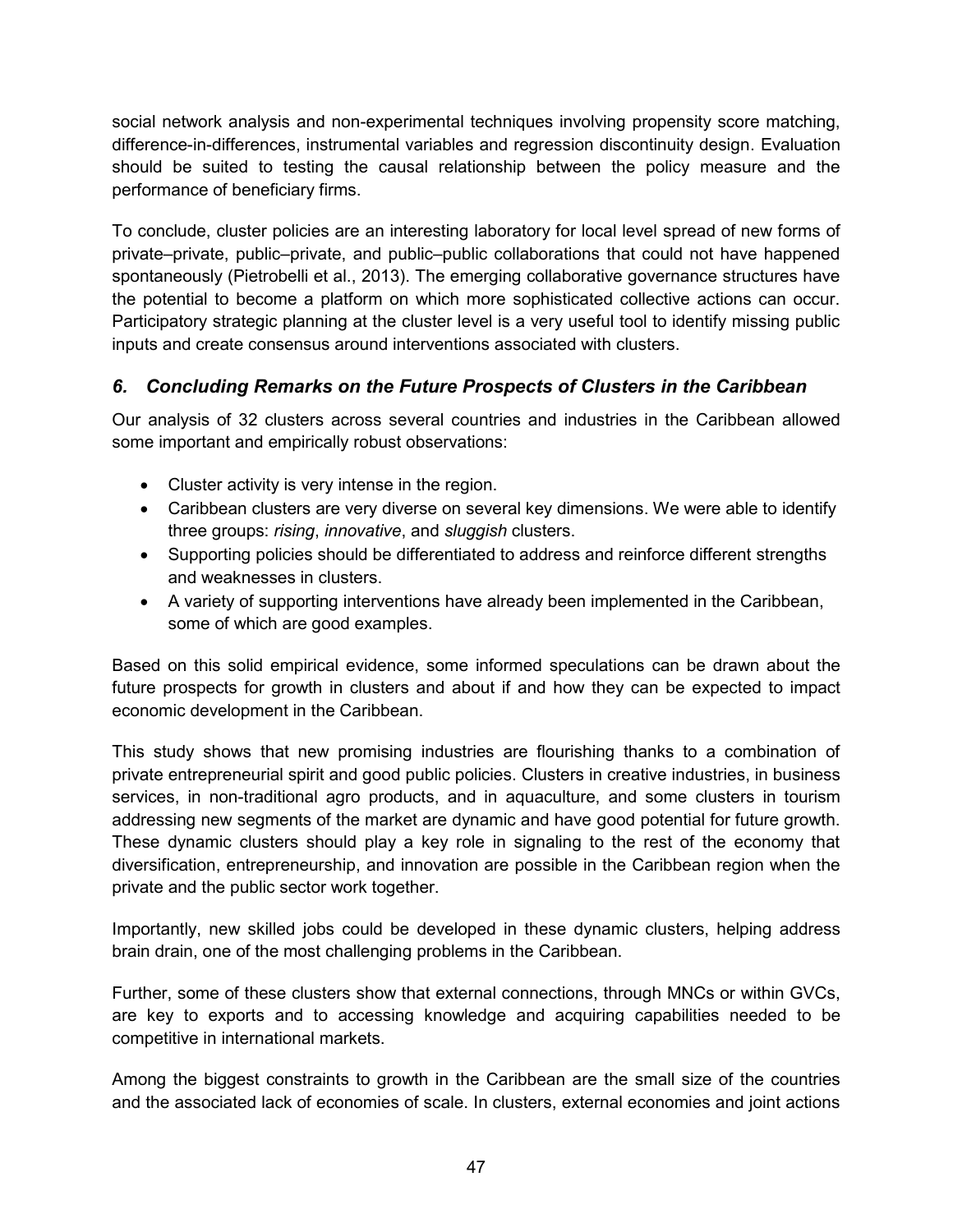represent opportunities to address these limitations. This study provides interesting examples, including the coordination of lodges in Guyana and the promotion of successfully adopted environmental standards in shrimp production in Belize.

Addressing these constraints at the cluster level is important and, as demonstrated, can be successful. Nevertheless, there is still a lot of potential to promote external economies and cooperation between clusters, industries, and countries. Therefore, there is an urgent need for an integrated and coordinated approach to clusters to strengthen the complementarities between industries such as the creative sectors, tourism, agro-products, and aquaculture. Countries in the region need to collaborate to build a regional innovation system so that institutions, such as the metrology institute or the standardization bodies, can assist companies at a regional level. Knowledge flow between companies and research bodies at the regional level should be incentivized, for instance by funding competitive tenders for research programs involving companies and research institutions from different countries in the region.

Existing dynamic clusters represent very good examples of what can be achieved at the collective level, thanks to external economies and joint actions. Now the challenge is to extend the approach on an intra-Caribbean scale, with an eye open for key external connections.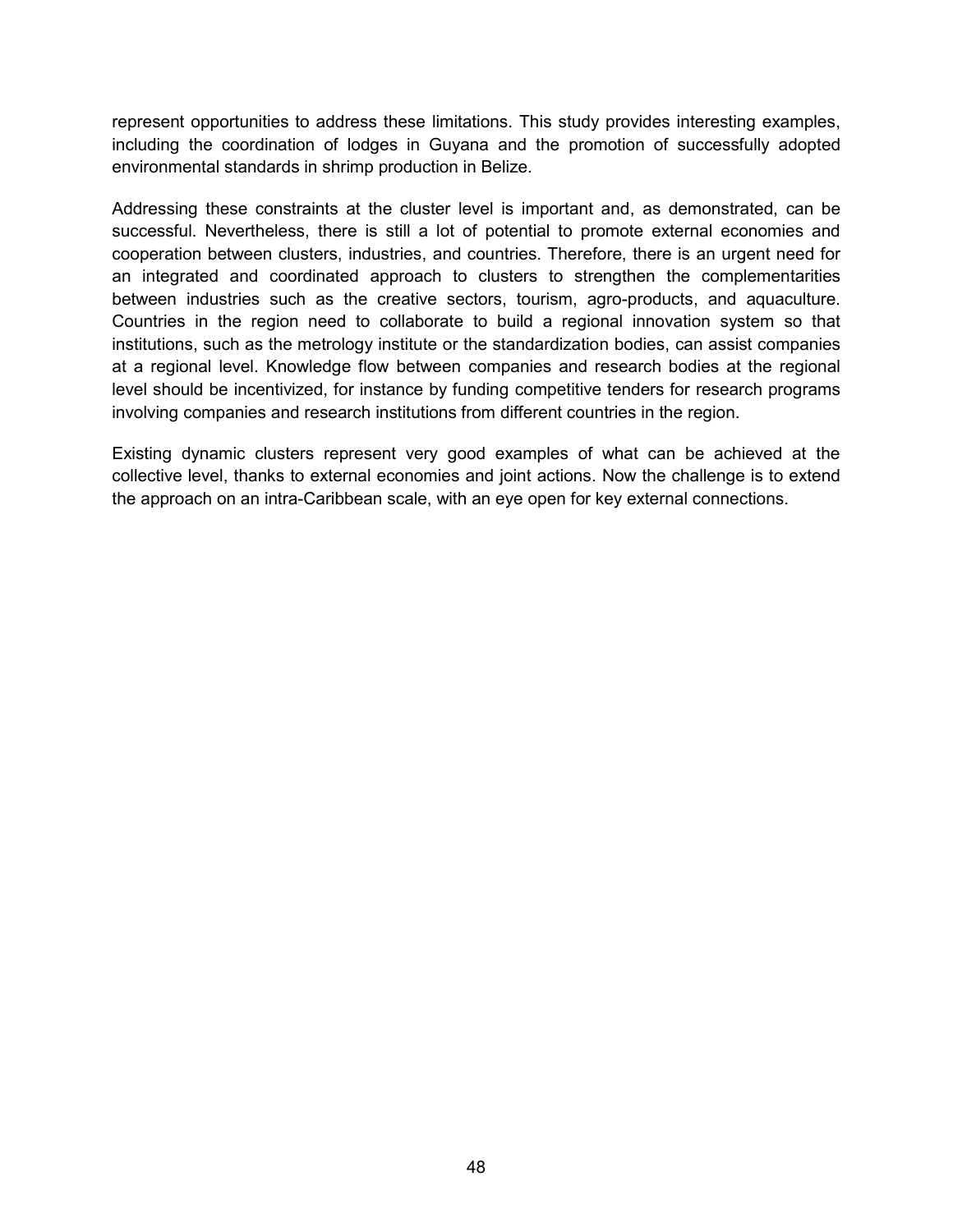### <span id="page-51-0"></span>**References**

- Andersson, T., S. Schwaag Serger, J. Sörvik, and E. Wise Hansson. 2004. *The Cluster Policies Whitebook*. Malmӧ, Sweden: International Organisation for Knowledge Economy and Enterprise Development (IKED).
- Altenburg, T., and J. Meyer-Stamer. 1999. "How to Promote Clusters: Policy Experiences from Latin America." *World Development 27*(9):1693–713.
- Audretsch, D. B., and M. P. Feldman. 1996. "R&D Spillovers and the Geography of Innovation and Production." *The American Economic Review* 86(3):630–40.
- ———. 2004. "Knowledge Spillovers and the Geography of Innovation." In J. Vernon Henderson and J. Thisse, eds., *Handbook of Regional and Urban Economics*, *4*, 2713–39. Elsevier.
- Barba Navaretti, G., and A. J. Venables. 2004. *Multinational Firms in the World Economy*. Princeton, NJ: Princeton University Press.
- Bathelt, H., A. Malmberg, and P. Maskell. 2004. "Clusters and Knowledge: Local Buzz, Global Pipelines and the Process of Knowledge Creation." *Progress in Human Geography 28*(1):31–56.
- Becattini, G. 1990. "The Marshallian Industrial District as a Socio-economic Notion." In F. Pyke, G. Becattini, and W. Sengenberger, eds., *Industrial Districts and Inter-Firm Cooperation in Italy*, pp. 37–51. Geneva: International Labour Office.
- Bell, M., and M. Albu. 1999. "Knowledge Systems and Technological Dynamism in Industrial Clusters in Developing Countries." *World Development* 27:1715–34.
- Belso-Martínez, A. J. 2006. "Do Industrial Districts Influence Export Performance and Export Intensity? Evidence for Spanish SMEs' Internationalization Process." *European Planning Studies* 14(6):791–810.
- Capello, R., and A. Faggian. 2005. "Collective Learning and Relational Capital in Local Innovation Processes." *Regional Studies* 39(1):75–87.
- Enright, M. J. 2000. "Regional Clusters and Multinational Enterprises: Independence, Dependence, or Interdependence?" *International Studies of Management and Organization* 30:114–38.
- European Cluster Observatory. 2012. "Global Cluster Initiative Survey 2012." Brussels: Europe Commission Enterprise and Industry. Available http://www.clusterobservatory.eu/common/galleries/downloads/GCIS\_2012\_SummaryR eport.pdf.
- Gereffi, G. 1999. "International Trade and Industrial Upgrading in the Apparel Commodity Chain." *Journal of International Economics* 48(1):37–70.
- Giuliani, E. 2005. "Cluster Absorptive Capacity: Why Some Clusters Forge Ahead and Others Lag Behind?" *European Urban and Regional Studies* 12(3):269–88.
- ———. 2011. "The Role of Technological Gatekeepers in the G of Industrial Clusters: Evidence from Chile." *Regional Studies* 45(10):1329–48.
	- ———. 2013. "Clusters, Networks and Firms' Product Success: An Empirical Study." *Management Decision* 51(6):1135–60.
- Giuliani, E., and M. Bell. 2005. "The Micro-determinants of Meso-level Learning and Innovation: Evidence from a Chilean Wine Cluster." *Research Policy* 34(1):47–68.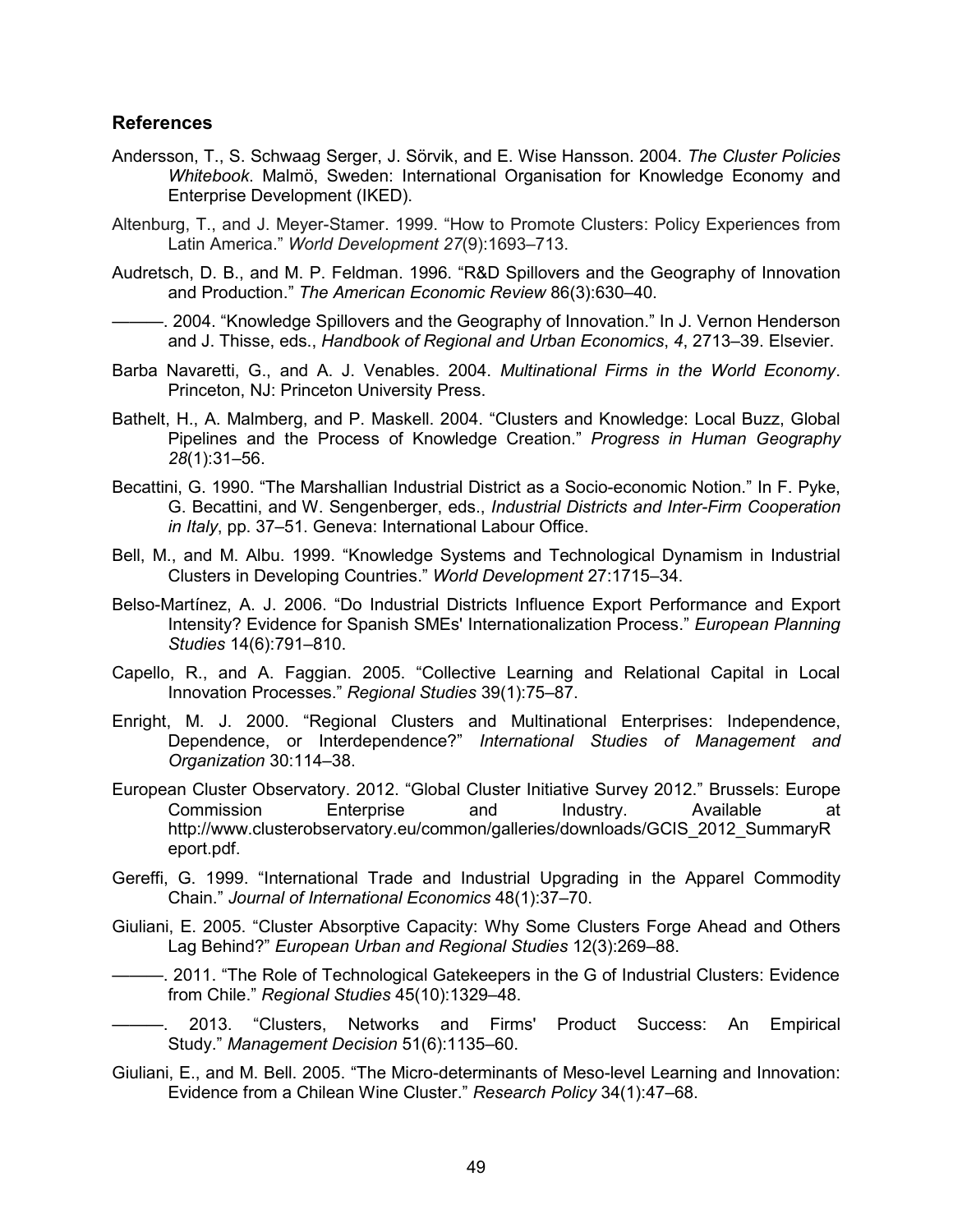- Giuliani, E., A. Maffioli, M. Pacheco, C. Pietrobelli, and R. Stucchi. 2014. "*[Evaluating the Impact](http://ideas.repec.org/p/hhs/lucirc/2014_010.html)  [of Cluster Development Programs](http://ideas.repec.org/p/hhs/lucirc/2014_010.html)*." [CIRCLE Electronic Working Papers](http://ideas.repec.org/s/hhs/lucirc.html) 2014/10. Lund, Sweden: Center for Innovation, Research and Competences in the Learning Economy, Lund University.
- Giuliani, E., C. Pietrobelli, and R. Rabellotti. 2005. "Upgrading in Global Value Chains: Lessons from Latin American Clusters." *World Development* 33(4):549–73.
- Humphrey, J., and H. Schmitz. 2002. "How Does Insertion in Global Value Chains Affect Upgrading in Industrial Clusters?" *Regional Studies* 36(9):1017–27.
- Lazzaretti, L., R. B. Domenech, and F. Capone. 2008. "Do Creative Industries Cluster? Mapping Creative Local Production Systems in Italy and Spain." Working Paper 5. Barcelona: Universitat Autònoma de Barcelona, Departament d'Economia Aplicada.
- Lorenzen, M., and R. Mudambi. 2013. "Clusters, Connectivity and Catch-up: Bollywood and Bangalore in the Global Economy." *Journal of Economic Geography* 13(3):501–34.
- Lundvall, B. Å., K. J. Joseph, C. Chaminade, and J. Vang (eds). 2009. *Handbook of Innovation Systems and Developing Countries: Building Domestic Capabilities in a Global Setting*. Cheltenham, UK: Edward Elgar Publishing.
- Markusen, A. 1996. "Sticky Places in Slippery Space: A Typology of Industrial Districts." *Economic Geography* 72(3):293–313.
- Marshall, A. 1920. *Principles of Economics*. London, UK: Macmillan.
- Martin, R., and P. Sunley. 2011. "Conceptualizing Cluster Evolution: Beyond the Life Cycle Model?" *Regional Studies* 45(10):1299–1318.
- Menzel, M. P., and D. Fornahl. 2010. "Cluster Life Cycles: Dimensions and Rationales of Cluster Evolution." *Industrial & Corporate Change* 19(1):205–38.
- Morrison, A. 2008. "Gatekeepers of Knowledge Within Industrial Districts: Who They Are, How They Interact." *Regional Studies* 42(6):817–35.
- Nadvi, K. 1999. "Collective Efficiency and Collective Failure: The Response of the Sialkot Surgical Instrument Cluster to Global Quality Pressures." *World Development* 27(9):1605–26.
- OECD. 2007. *Competitive Regional Clusters: National Policy Approaches*. Paris, France: OECD.
- OTF Group. 2010. "Cluster Best Practices for the Caribbean Private Sector Development." Discussion Paper 5. Washington, DC: IDB.
- Pietrobelli, C., G. Casaburi, and A. Maffioli. 2013. "Policies to Promote Inter-firm Linkages and Coordination." Mimeo. Washington, DC: IDB.
- Pietrobelli, C., and R. Rabellotti (eds). 2007. *Upgrading to Compete: SMEs, Clusters and Value Chains in Latin America*. Cambridge, MA: Harvard University Press.
- Pietrobelli, C., and C. Stevenson. 2011. "Cluster Development Programs in Latin America and the Caribbean." Discussion Paper 188. Washington, DC: IDB.
- Porter, M. E. 1990. *The Competitive Advantage of Nations*. London, UK: Macmillan.

———. 1998. *On Competition*. Cambridge, MA: Harvard Business School Press.

Pouder, R., and C. H. S. John. 1996. "Hot Spots and Blind Spots: Geographical Clusters of Firms and Innovation." *Academy of Management Review* 21(4):1192–225.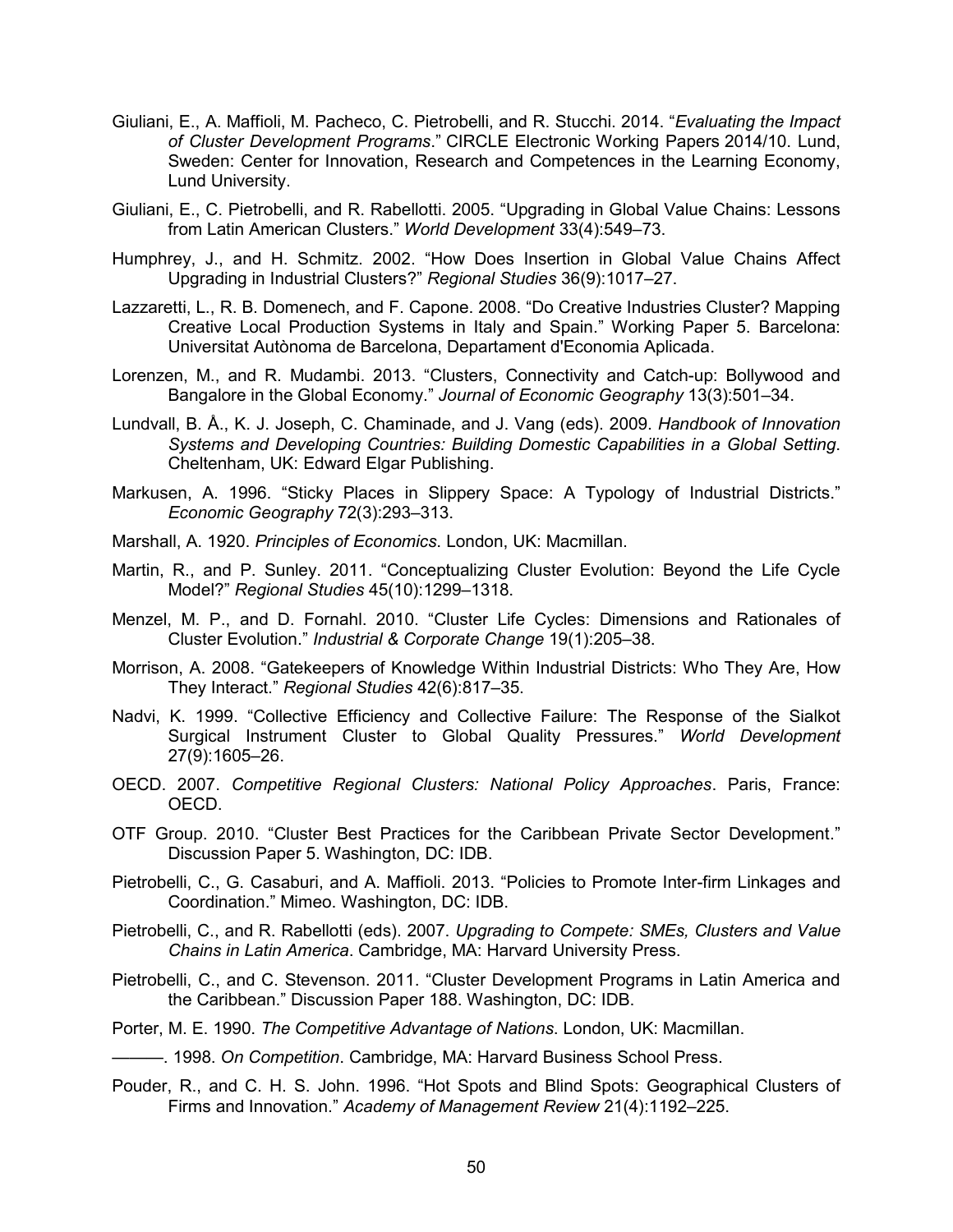- Rabellotti, R. 1995. "Is There an 'Industrial District Model'? Footwear Districts in Italy and Mexico." *World Development* 23(1):29–41.
	- ———. 1998. "Collective Effects in Italian and Mexican Footwear Industrial Clusters." *Small Business Economics* 10(3):243–62.

———. 1999. "Recovery of a Mexican Cluster: Devaluation Bonanza or Collective Efficiency?" *World Development* 27(9):1571–85.

- Saxenian, A. 1996. *Regional Advantage, Culture and Competition in Silicon Valley and Route 128*. Cambridge, MA: Harvard University Press.
- Schmitz, H. 1995. "Collective Efficiency: Growth Path for Small-Scale Industry." *Journal of Development Studies* 31(4):529–66.
- ———. 1999. "Collective Efficiency and Increasing Returns." *Cambridge Journal of Economics* 23(4):465–83.
- Scott, A. J., and M. Ellis. 2000. "The Culture Economy of Paris." *International Journal of Urban and Regional Research* 24(3):567–82.
- Wagner, J. 2007. "Exports and Productivity: A Survey of the Evidence from Firm-Level Data." *World Economy* 30(1):60–82.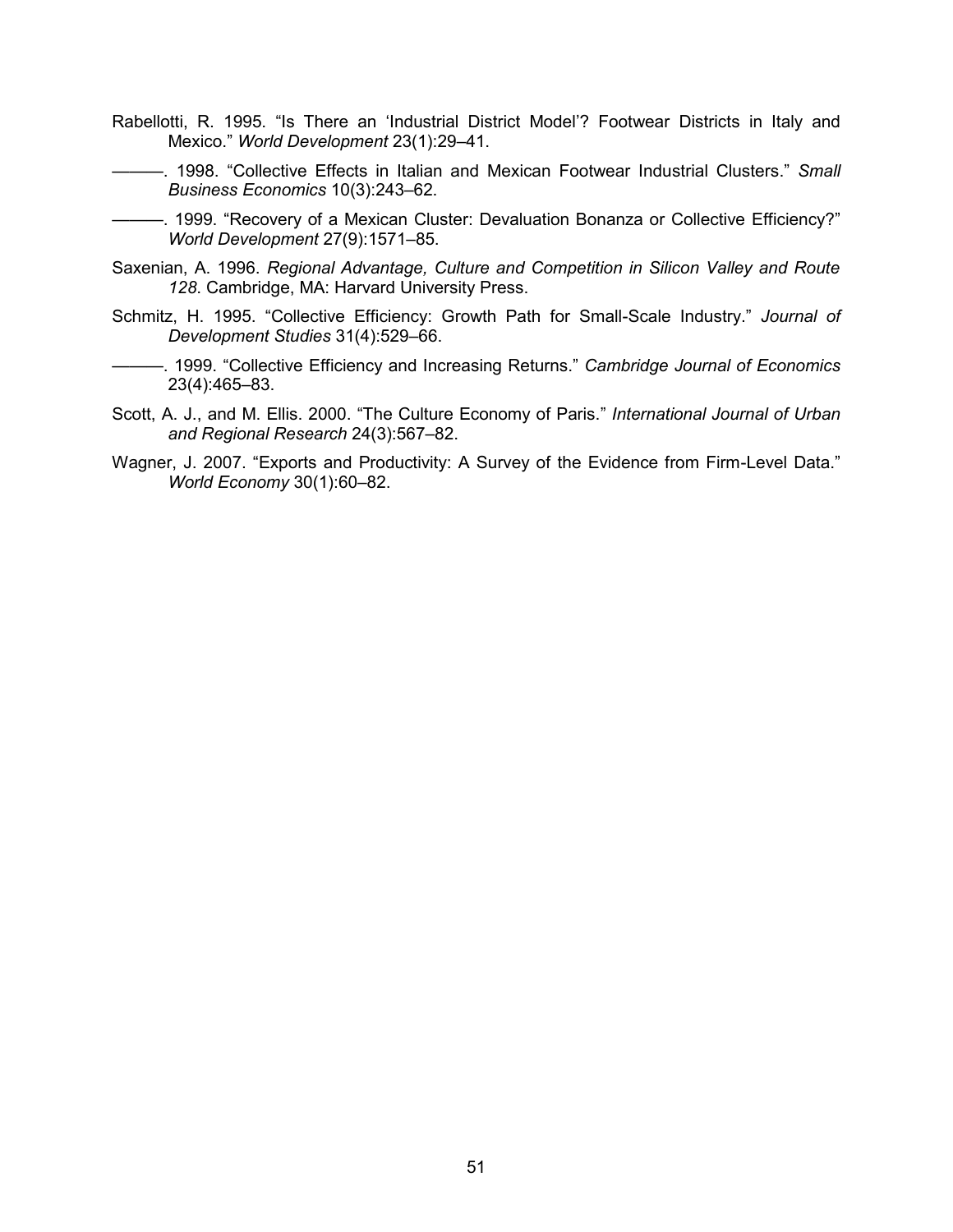# <span id="page-54-0"></span>**Appendices**

| <b>Natural Resource Based</b>                                                               |                                                                                                                                                                                                                                                                                                                                                                                                                                                                                                                                                                                                                                       |
|---------------------------------------------------------------------------------------------|---------------------------------------------------------------------------------------------------------------------------------------------------------------------------------------------------------------------------------------------------------------------------------------------------------------------------------------------------------------------------------------------------------------------------------------------------------------------------------------------------------------------------------------------------------------------------------------------------------------------------------------|
| Agriculture                                                                                 |                                                                                                                                                                                                                                                                                                                                                                                                                                                                                                                                                                                                                                       |
| Guyana<br>$\bullet$<br>(non-traditional agriculture)<br>$\bullet$<br>$\bullet$<br>$\bullet$ | OTF Group. (2010), Cluster Best Practices for the Caribbean Private<br>Sector Development, Discussion Paper 5, September, Washington,<br>DC: Inter-American Development Bank.<br>CARANA Corporation. (2009), Guyana Trade and Investment<br>Support Final Report, April, Washington, DC: USAID.<br>Inter-American Institute for Cooperation on Agriculture. (2011), IICA<br>Technical Cooperation Strategy in Guyana 2011-2014, San Jose,<br>Costa Rica: IICA.<br>Ministry of Agriculture. (2014), Guyana Marketing Corporation,<br>Georgetown, Guyana: Ministry of Agriculture [online]<br>www.newgmc.com (accessed: July 26, 2014). |
| Grenada<br>$\bullet$<br>(nutmeg)<br>$\bullet$                                               | Ffowcs-Williams, I. (2013), Cluster Competitiveness Improvement<br>Plan Upgrading Grenada's Nutmeg Cluster, July, Christ Church,<br>Barbados: Compete Caribbean.<br>Government of Canada. (2013), Nutmeg is crucial to Grenada's<br>economy and Canada is helping to improve it, Ottawa, Canada:<br>Government of Canada [online]<br>http://www.canadainternational.gc.ca/barbados-<br>barbade/eyes_abroad-coupdoeil/nutmeg-muscade.aspx?lang=eng<br>(accessed: July 26, 2014).                                                                                                                                                       |
| Trinidad & Tobago<br>$\bullet$<br>(agro products in Felicity)                               | Ramsawak, R., Carrillo, M., Lezama, S., Ali, J., Ali, S. and Pacheco,<br>M. (2013), Competitive Analysis of the 4C Growth Pole:<br>Opportunities for Cluster and Business Development, January, St<br>Augustine, Trinidad and Tobago: Arthur Lok Jack Graduate School<br>of Business, the University of the West Indies.                                                                                                                                                                                                                                                                                                              |
| Trinidad & Tobago<br>$\bullet$<br>(agro products in Jerningham)                             | Ramsawak, R., Carrillo, M., Lezama, S., Ali, J., Ali, S. and Pacheco,<br>M. (2013), Competitive Analysis of the 4C Growth Pole:<br>Opportunities for Cluster and Business Development, January, St<br>Augustine, Trinidad and Tobago: Arthur Lok Jack Graduate School<br>of Business, the University of the West Indies.                                                                                                                                                                                                                                                                                                              |
| Agro-processing                                                                             |                                                                                                                                                                                                                                                                                                                                                                                                                                                                                                                                                                                                                                       |
| Guyana<br>$\bullet$<br>(coconut water)<br>$\bullet$                                         | Compete Caribbean. (2013), Compete Caribbean Plan of<br>Operations: Establishment of the Pomeroon Producers Association,<br>Project Number RG-CC3059, October, Christ Church, Barbados:<br>Compete Caribbean.<br>Webber, B. (2013), Cluster Competitiveness Improvement Plan for<br>The Lower Pomeroon Coconut Cluster, October, Christ Church,<br>Barbados: Compete Caribbean.                                                                                                                                                                                                                                                       |
| Trinidad & Tobago<br>$\bullet$<br>(food sustainability)                                     | Ministry of Planning and Sustainable Development. (2012), Building<br>Competitive Advantage: Six Strategic Business Clusters and<br>Enablers, July, Port-of-Spain, Trinidad and Tobago: Ministry of<br>Planning and Sustainable Development.                                                                                                                                                                                                                                                                                                                                                                                          |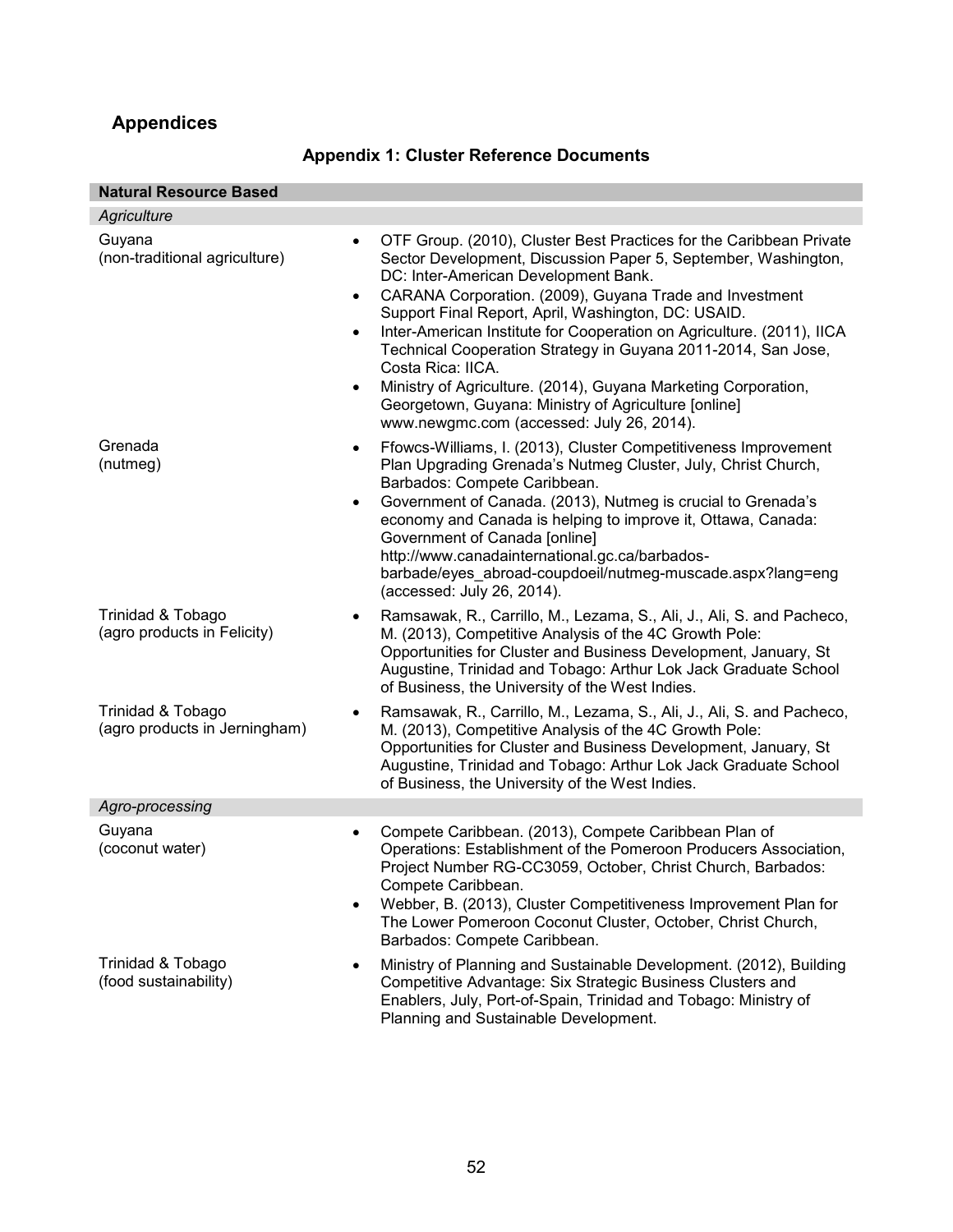| Forestry                                                                 |                                                                                                                                                                                                                                                                                                                                                                                                                                                                                                                                                                                                                                                                                                      |
|--------------------------------------------------------------------------|------------------------------------------------------------------------------------------------------------------------------------------------------------------------------------------------------------------------------------------------------------------------------------------------------------------------------------------------------------------------------------------------------------------------------------------------------------------------------------------------------------------------------------------------------------------------------------------------------------------------------------------------------------------------------------------------------|
| Guyana<br>$\bullet$<br>(forestry and wood products)<br>$\bullet$         | OTF Group. (2010), Cluster Best Practices for the Caribbean Private<br>Sector Development, Discussion Paper 5, Sepember, Washington,<br>DC: Inter-American Development Bank.<br>CARANA Corporation. (2009), Guyana Trade and Investment<br>Support Final Report, April, Washington, DC: USAID.<br>Bholanath, P. and Soderstrom, L. (2012), Guyana Forestry Industry<br>Cluster, CCIP, Competitiveness Improvement Plan and Grant<br>Application, RG-X1044, November, Christ Church, Barbados:<br>Compete Caribbean.                                                                                                                                                                                  |
| Aquaculture                                                              |                                                                                                                                                                                                                                                                                                                                                                                                                                                                                                                                                                                                                                                                                                      |
| Guyana<br>$\bullet$<br>(aquaculture)<br>$\bullet$                        | OTF Group. (2010), Cluster Best Practices for the Caribbean Private<br>Sector Development, Discussion Paper 5, Sepember, Washington,<br>DC: Inter-American Development Bank.<br>CARANA Corporation. (2009), Guyana Trade and Investment<br>Support Final Report, April, Washington, DC: USAID.                                                                                                                                                                                                                                                                                                                                                                                                       |
| <b>Belize</b><br>$\bullet$<br>(shrimp)<br>$\bullet$<br>$\bullet$         | Webber, B. (2013), Final Draft: Cluster Competitiveness<br>Improvement Plan for the Belize Shrimp Cluster, July, Christ Church,<br>Barbados: Compete Caribbean.<br>Compete Caribbean. (2013), Preparing Belize Shrimp Growers<br>Association for ASC Shrimpt Certification to Improve Its<br>Competitiveness Project Number: BL-CC3005 Plan of Operations,<br>August, Christ Church, Barbados: Compete Caribbean.<br>Myvett, G. (2005), National Aquaculture Sector Overview Belize.<br>National Aquaculture Sector Overview Fact Sheets. Rome, Italy:<br>FAO Fisheries and Aquaculture Department [online]<br>http://www.fao.org/fishery/countrysector/naso_belize/en (accessed,<br>July 26, 2014). |
| Jamaica<br>$\bullet$<br>(ornamental fish)<br>$\bullet$                   | Compete Caribbean. (2013), Plan of Operations Cluster,<br>Collaborate, Export and Thrive: The Growth of an Ornamental Fish<br>Industry in Urban Communities in Jamaica, Project Number JA-<br>CC3053, October, Ottawa, Canada: Government of Canada.<br>Willis, S. (2013), Cluster Competitiveness Improvement Plan for The<br>Competitiveness Company and Jamaica Ornamental Fish Cluster,<br>October, Christ Church, Barbados: Compete Caribbean.                                                                                                                                                                                                                                                  |
| Energy                                                                   |                                                                                                                                                                                                                                                                                                                                                                                                                                                                                                                                                                                                                                                                                                      |
| Trinidad & Tobago<br>(oil and gas products and<br>services)<br>$\bullet$ | Ministry of Planning and Sustainable Development. (2012), Building<br>Competitive Advantage-Six Strategic Business Clusters and<br>Enablers, July, Port-of-Spain, Trinidad and Tobago: Ministry of<br>Planning and Sustainable Development.<br>The Energy Chamber of Trinidad and Tobago. (2014), San<br>Fernando, Trinidad and Tobago: The Energy Chamber of Trinidad<br>and Tobago [online] www.energy.tt (accessed July 26, 2014).                                                                                                                                                                                                                                                                |
| Trinidad & Tobago<br>(Point Lisas Industrial Estate)<br>$\bullet$        | Driver, T. (2011), The Point Lisas Petrochemical and Metal Industry<br>Cluster, Port of Spain, Trinidad and Tobago: Regional Forum on<br>Cluster Development [conference proceedings].<br>Ramsawak, R., Carrillo, M., Lezama, S., Ali, J., Ali, S. and Pacheco,<br>M. (2013), Competitive Analysis of the 4C Growth Pole:<br>Opportunities for Cluster and Business Development, January, St<br>Augustine, Trinidad and Tobago: Arthur Lok Jack Graduate School<br>of Business, the University of the West Indies.                                                                                                                                                                                   |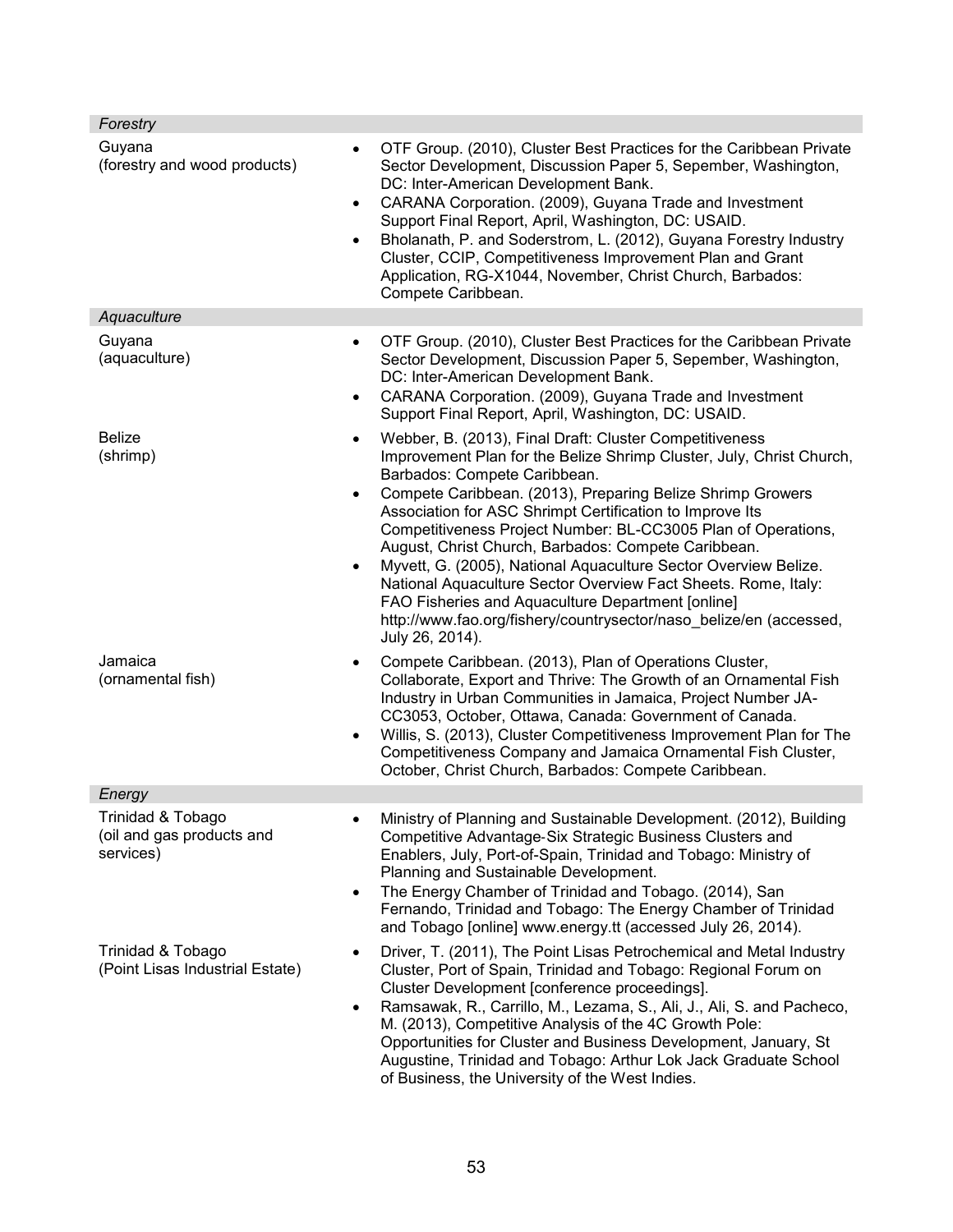| <b>Manufacturing</b>                           |                                                                                                                                                                                                                                                                                                                                                                                                                                                                                                                                                                                                                                                                                                                                                                                                                                                                                                                                                                                               |
|------------------------------------------------|-----------------------------------------------------------------------------------------------------------------------------------------------------------------------------------------------------------------------------------------------------------------------------------------------------------------------------------------------------------------------------------------------------------------------------------------------------------------------------------------------------------------------------------------------------------------------------------------------------------------------------------------------------------------------------------------------------------------------------------------------------------------------------------------------------------------------------------------------------------------------------------------------------------------------------------------------------------------------------------------------|
| Guyana<br>(gold jewelry)                       | DaSilva-Glasgow, D. (2013), Global Value Chain Analysis of the<br>$\bullet$<br>Gold Jewellery Industry: Upgrading Trajectories for Guyana,, April,<br>St Augustine, Trinidad and Tobago: Caribbean Centre for<br>Competitiveness, Institute for Critical Thinking, University of the<br>West Indies.<br>DaSilva-Glasgow, D. (2013), Global Value Chains Analysis of the<br>$\bullet$<br>Gold Jewellry Industry: Upgrading Trajectories for Guyana, June,<br>Greater Georgetown, Guyana: University of Guyana.                                                                                                                                                                                                                                                                                                                                                                                                                                                                                 |
| Various countries<br>(rum)                     | Braun-Munzinger, C. (2011), Accompanying Trade Liberalisation<br>$\bullet$<br>through Regional Industrial Policy: A Case Study of the EU Aid for<br>Trade Programme to the Caribbean Rum Sector, Manchester, UK:<br>University of Manchester.<br>Braun-Munzinger, C. and Goodison, P. (2010), Trade and<br>$\bullet$<br>Production Adjustments in ACP Countries: Lessons from the<br>Caribbean Rum Programme, Discussion Paper 97, May,<br>Wageningen, The Netherlands: European Centre for Development<br>Policy Management.<br>Dunlop, A. (2004), A Strong Cocktail or a Weak Punch? A Case<br>$\bullet$<br>Study of EDF Assistance to the ACP Private Sector, Discussion<br>Paper 52, January, Wageningen, The Netherlands: European<br>Centre for Development Policy Management.<br>Reid, R. (2011), Best Practices in Caribbean Agribusiness Cluster<br>$\bullet$<br>Development, Port of Spain, Trinidad and Tobago: Regional Forum<br>on Cluster Development [conference proceedings]. |
| <b>Services</b>                                |                                                                                                                                                                                                                                                                                                                                                                                                                                                                                                                                                                                                                                                                                                                                                                                                                                                                                                                                                                                               |
| <b>Tourism</b>                                 |                                                                                                                                                                                                                                                                                                                                                                                                                                                                                                                                                                                                                                                                                                                                                                                                                                                                                                                                                                                               |
| Guyana<br>(fishing in North Rupini)            | Compete Caribbean. (2013), Compete Caribbean Plan of<br>$\bullet$<br>Operations: Catch and Release Sport Fishing in the North Rupunini,<br>Project Number GY-CC3002, September, Christ Church, Barbados:<br>Compete Caribbean.<br>Dellavedova, M. (2013), Cluster Competitiveness Improvement Plan,<br>$\bullet$<br>Catch and Release Sport Fishing in the North Rupununi, June,<br>Christ Church, Barbados: Compete Caribbean.                                                                                                                                                                                                                                                                                                                                                                                                                                                                                                                                                               |
| Guyana<br>(birding)                            | OTF Group. (2010), Cluster Best Practices for the Caribbean Private<br>Sector Development Discussion Paper 5, Sepember, Washington,<br>DC: Inter-American Development Bank.<br>CARANA Corporation. (2009), Guyana Trade and Investment<br>$\bullet$<br>Support Final Report, April, Washington, DC: USAID.                                                                                                                                                                                                                                                                                                                                                                                                                                                                                                                                                                                                                                                                                    |
| Trinidad & Tobago<br>(tourism in Carapichaima) | Ramsawak, R., Carrillo, M., Lezama, S., Ali, J., Ali, S. and Pacheco,<br>M. (2013), Competitive Analysis of the 4C Growth Pole:<br>Opportunities for Cluster and Business Development, January, St<br>Augustine, Trinidad and Tobago: Arthur Lok Jack Graduate School<br>of Business, the University of the West Indies.                                                                                                                                                                                                                                                                                                                                                                                                                                                                                                                                                                                                                                                                      |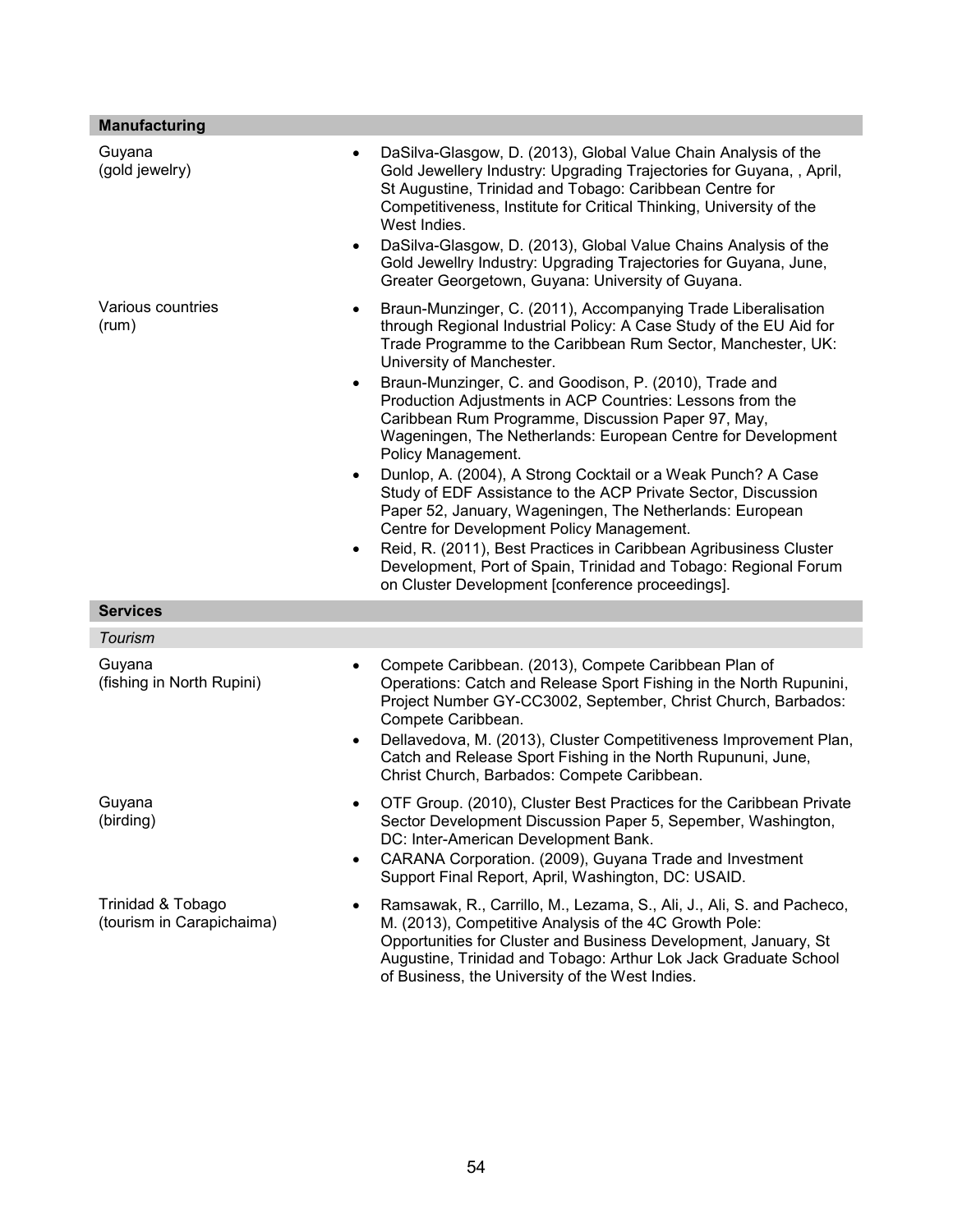| Trinidad & Tobago<br>(tourism)               | Ministry of Planning and Sustainable Development. (2012), Building<br>$\bullet$<br>Competitive Advantage-Six Strategic Business Clusters and<br>Enablers, July, Port-of-Spain, Trinidad and Tobago: Ministry of<br>Planning and Sustainable Development.<br>Ministry of Tourism. (2010), National Tourism Policy of Trinidad and<br>$\bullet$<br>Tobago, October, Port of Spain, Trinidad and Tobago: Ministry of<br>Tourism.                                                                                                                                       |
|----------------------------------------------|---------------------------------------------------------------------------------------------------------------------------------------------------------------------------------------------------------------------------------------------------------------------------------------------------------------------------------------------------------------------------------------------------------------------------------------------------------------------------------------------------------------------------------------------------------------------|
| Jamaica<br>(Treasure Beach)                  | Compete Caribbean. (2013), Compete Caribbean Plan of<br>$\bullet$<br>Operations: Local Economic Development in Treasure Beach,<br>Project Number JA-CC3008, September, Christ Church, Barbados:<br>Compete Caribbean.<br>Morgan, B. (2013), Cluster Competitiveness Improvement Plan for<br>$\bullet$<br>the Treasure Beach Cluster, January, Christ Church, Barbados:<br>Compete Caribbean.                                                                                                                                                                        |
| Grenada<br>(geo-tourism)                     | Ffowcs-Williams, I. (2013), Cluster Competitiveness Improvement<br>$\bullet$<br>Plan Upgrading Grenada's Nutmeg Cluster, July, Christ Church,<br>Barbados: Compete Caribbean.                                                                                                                                                                                                                                                                                                                                                                                       |
| Suriname<br>(Upper Suriname River Area)      | Boyd, A. (2013), Cluster Competitiveness Improvement Plan<br>$\bullet$<br>Suriname Rainforest Experience Cluster Name: Suriname Tourism<br>Cluster, November, Christ Church, Barbados: Compete Caribbean.<br>Compete Caribbean. (2013), Compete Caribbean Plan of<br>$\bullet$<br>Operations: Suriname Rainforest Experience Cluster, Project<br>Number SU-CC3058, Christ Church, Barbados: Compete<br>Caribbean.                                                                                                                                                   |
| <b>Creative Industries</b>                   |                                                                                                                                                                                                                                                                                                                                                                                                                                                                                                                                                                     |
| Various countries<br>(animation)             | Compete Caribbean. (2013), Cluster Competitiveness Improvement<br>$\bullet$<br>Plan Program RG-X1044 Barbados And Caribbean Cluster Initiative<br>for Animation Outsourcing and Intellectual Property Development<br>Barbados and Jamaica, June, Christ Church, Barbados: Compete<br>Caribbean.<br>Compete Caribbean. (2013), Compete Caribbean Plan of<br>Operations: Caribbean Cluster Initiative for Animation Outsourcing<br>and Intellectual Property Development, Project Number RG-<br>CC3056, Christ Church, Barbados: Compete Caribbean.                   |
| <b>Barbados</b><br>(multimedia)              | Grysole, J. (2013), Compete Caribbean Plan of Operations The<br>Caribbean Creative Cluster Draft Competitiveness Improvement<br>Plan Project: Trident Studios Barbados, November, Project Number<br>RG-X1044, Christ Church, Barbados: Compete Caribbean.                                                                                                                                                                                                                                                                                                           |
| Trinidad & Tobago<br>(music, film, Carnival) | Ministry of Planning and Sustainable Development. (2012), Building<br>$\bullet$<br>Competitive Advantage-Six Strategic Business Clusters and<br>Enablers, July, Port-of-Spain, Trinidad and Tobago: Ministry of<br>Planning and Sustainable Development.<br>Nurse, K., Reis, M., Morris, J., Greenidge, C. and Marsh, N. (2006),<br>$\bullet$<br>NIHERST Sector Foresight Project: Creative: Chapter 3: Overall T &<br>T 'Best Bets', September, St Augustine, Trinidad and Tobago:<br>National Institute of Higher Education, Research, Science and<br>Technology. |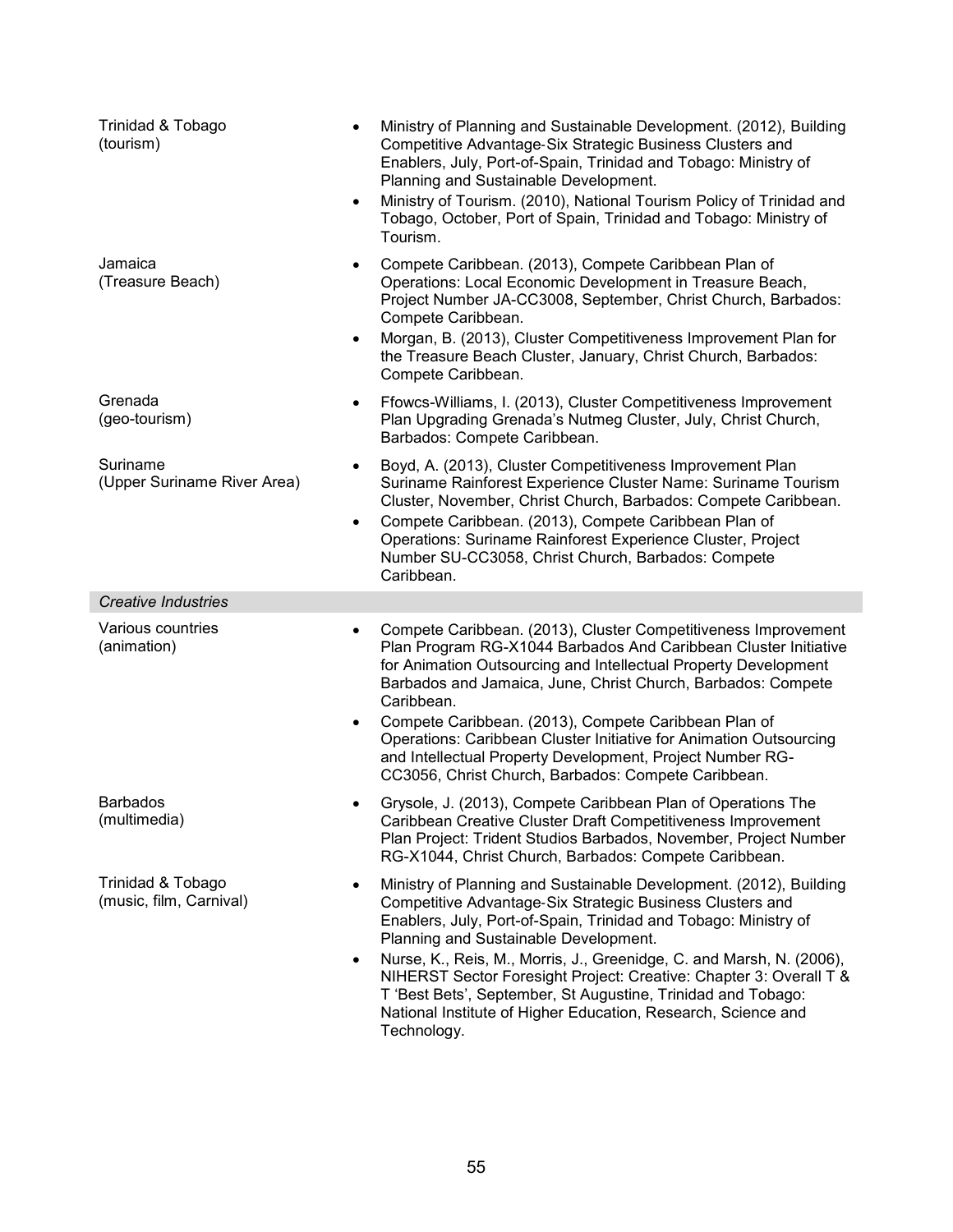| Trinidad & Tobago<br>(pottery)            | Ramsawak, R., Carrillo, M., Lezama, S., Ali, J., Ali, S. and Pacheco,<br>M. (2013), Competitive Analysis of the 4C Growth Pole:<br>Opportunities for Cluster and Business Development, January, St<br>Augustine, Trinidad and Tobago: Arthur Lok Jack Graduate School<br>of Business, the University of the West Indies.                                                                                                                                                                                                                                                                                                                                                                     |
|-------------------------------------------|----------------------------------------------------------------------------------------------------------------------------------------------------------------------------------------------------------------------------------------------------------------------------------------------------------------------------------------------------------------------------------------------------------------------------------------------------------------------------------------------------------------------------------------------------------------------------------------------------------------------------------------------------------------------------------------------|
| <b>Other Services</b>                     |                                                                                                                                                                                                                                                                                                                                                                                                                                                                                                                                                                                                                                                                                              |
| Trinidad & Tobago<br>(maritime services)  | Ministry of Planning and Sustainable Development. (2012), Building<br>Competitive Advantage-Six Strategic Business Clusters and<br>Enablers, July, Port-of-Spain, Trinidad and Tobago: Ministry of<br>Planning and Sustainable Development.<br>Ministry of Trade. (2014), Trinidad and Tobago's Maritime Industry,<br>$\bullet$<br>June, Port of Spain, Trinidad and Tobago: Ministry of Trade,<br>Industry, Investment and Communications.<br>SATT. (2014), The Shipping Association of Trinidad and Tobago,<br>$\bullet$<br>Port of Spain, Trinidad and Tobago: The Shipping Association of<br>Trinidad and Tobago [online] http://shipping.co.tt/about.php<br>(accesssed: July 26, 2014). |
| Trinidad & Tobago<br>(financial services) | Ministry of Planning and Sustainable Development. (2012), Building<br>Competitive Advantage-Six Strategic Business Clusters and<br>Enablers, July, Port-of-Spain, Trinidad and Tobago: Ministry of<br>Planning and Sustainable Development.<br>Raghunandan, M., Ramgulam, N., Raghunandan-Mohammed, K.,<br>$\bullet$<br>and Allaham, I. (2012), Emerging Issues on the Horizon: Financial<br>Services Industry in Trinidad and Tobago, International Journal of<br>Humanities and Social Science, 2, 17: 55-69.                                                                                                                                                                              |
| Trinidad & Tobago<br>(business services)  | Ramsawak, R., Carrillo, M., Lezama, S., Ali, J., Ali, S. and Pacheco,<br>M. (2013), Competitive Analysis of the 4C Growth Pole:<br>Opportunities for Cluster and Business Development, January, St<br>Augustine, Trinidad and Tobago: Arthur Lok Jack Graduate School<br>of Business, the University of the West Indies.                                                                                                                                                                                                                                                                                                                                                                     |
| Trinidad & Tobago<br>(retail)             | Ramsawak, R., Carrillo, M., Lezama, S., Ali, J., Ali, S. and Pacheco,<br>M. (2013), Competitive Analysis of the 4C Growth Pole:<br>Opportunities for Cluster and Business Development, January, St<br>Augustine, Trinidad and Tobago: Arthur Lok Jack Graduate School<br>of Business, the University of the West Indies.                                                                                                                                                                                                                                                                                                                                                                     |
| Jamaica<br>(ICT/business services)        | Compete Caribbean. (2013), Compete Caribbean Plan of<br>Operations: Strengthening Innovation and Entrepreneurship within<br>the ICT/BPO Industry through Physical and Virtual Incubation,<br>Project Number JA-CC3060, Christ Church, Barbados: Compete<br>Caribbean.<br>Dellavedova, M. (2013), Cluster Competitiveness Improvement Plan<br>$\bullet$<br>for Developing Opportunities for the Business Process Outsourcing<br>Industry in Jamaica, October, Christ Church, Barbados: Compete<br>Caribbean.                                                                                                                                                                                  |
| Jamaica<br>(printing and packaging)       | Gannes, R. (2013), The Printing and Packaging Cluster of Jamaica<br>Competitiveness Improvement Plan, October, Christ Church,<br>Barbados: Compete Caribbean.                                                                                                                                                                                                                                                                                                                                                                                                                                                                                                                                |
| Various countries<br>(maritime services)  | OECS Secretariat. (2013), Compete Caribbean: OECS Maritime<br>$\bullet$<br>Shipping Cluster Competitiveness Improvement Plan, March, Christ<br>Church, Barbados: Compete Caribbean.                                                                                                                                                                                                                                                                                                                                                                                                                                                                                                          |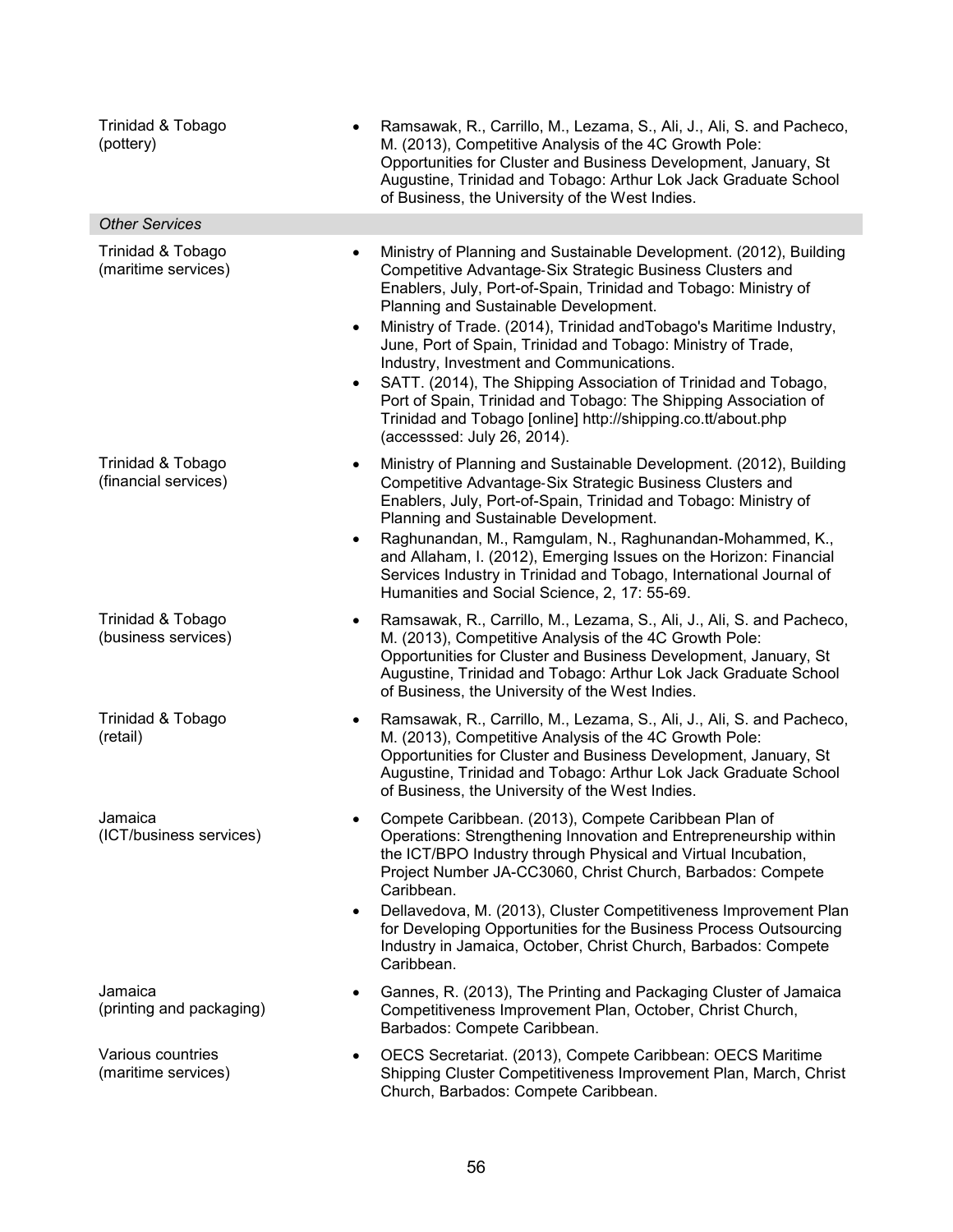### **Appendix 2: The Cluster Analysis**

|                                         | <b>Type of Cluster</b> |            |  |
|-----------------------------------------|------------------------|------------|--|
| <b>Cluster Name</b>                     | Code                   | Name       |  |
| Guyana (non-traditional agriculture)    | 1                      | Rising     |  |
| Grenada (nutmeg)                        | 1                      | Rising     |  |
| T&T (agro products in Felicity)         | $\overline{2}$         | Sluggish   |  |
| T&T (agro products in Jerningham)       | $\overline{2}$         | Sluggish   |  |
| Guyana (coconut water)                  | 1                      | Rising     |  |
| T&T (food sustainability)               | 3                      | Innovative |  |
| Guyana (forestry and wood products)     | $\overline{2}$         | Sluggish   |  |
| Guyana (aquaculture)                    | 3                      | Innovative |  |
| Belize (shrimp)                         | 3                      | Innovative |  |
| Jamaica (ornamental fish)               | 1                      | Rising     |  |
| T&T (oil and gas products and services) | 3                      | Innovative |  |
| T&T (Point Lisas Industrial Estate)     | 3                      | Innovative |  |
| Guyana (gold jewelry)                   | 2                      | Sluggish   |  |
| Various countries (rum)                 | 1                      | Rising     |  |
| Guyana (fishing in North Rupini)        | 1                      | Rising     |  |
| Guyana (birding)                        | 1                      | Rising     |  |
| T&T (tourism in Carapichaima)           | 2                      | Sluggish   |  |
| T&T (tourism)                           | $\overline{2}$         | Sluggish   |  |
| Jamaica (Treasure Beach)                | 1                      | Rising     |  |
| Grenada (geo-tourism)                   | 1                      | Rising     |  |
| Suriname (Upper Suriname River Area)    | 1                      | Rising     |  |
| Various countries (animation)           | 1                      | Rising     |  |
| Barbados (multimedia)                   | 1                      | Rising     |  |
| T&T (music, film, Carnival)             | 3                      | Innovative |  |
| T&T (pottery)                           | $\overline{2}$         | Sluggish   |  |
| T&T (Maritime services)                 | 3                      | Innovative |  |
| T&T (Financial services)                | 3                      | Innovative |  |
| T&T (Business services)                 | 3                      | Innovative |  |
| T&T (Retail)                            | $\overline{2}$         | Sluggish   |  |
| Jamaica (ICT/business services)         | 3                      | Innovative |  |
| Jamaica (Printing and Packaging)        | 3                      | Innovative |  |
| Various countries (Maritime services)   | 1                      | Rising     |  |

### *Table A1: Cluster Membership*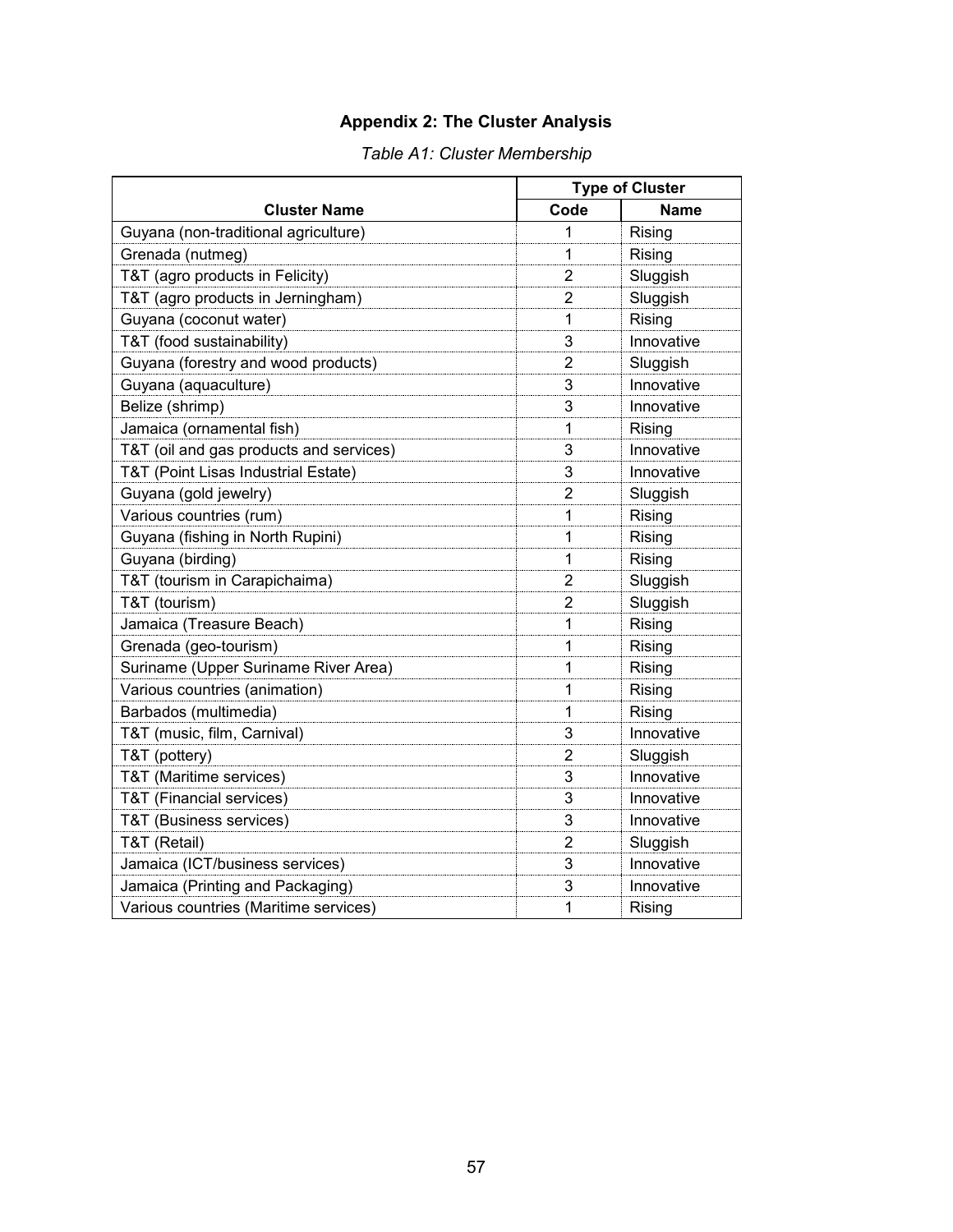|                                     |                | <b>Number</b><br>of<br><b>Clusters</b> | Mean | <b>Standard</b><br><b>Deviation</b> | <b>Standard</b><br>Error | <b>ANOVA</b><br>Sig. |  |
|-------------------------------------|----------------|----------------------------------------|------|-------------------------------------|--------------------------|----------------------|--|
| <b>External</b><br><b>Economies</b> | 1              | 13                                     | 2.38 | 0.768                               | 0.213                    |                      |  |
|                                     | $\overline{2}$ | 8                                      | 2.50 | 0.756                               | 0.267                    | 0                    |  |
|                                     | 3              | 11                                     | 4.45 | 0.934                               | 0.288                    |                      |  |
|                                     | Total          | 32                                     | 3.13 | 1.264                               | 0.223                    |                      |  |
| Joint<br><b>Action</b>              | 1              | 13                                     | 3.77 | 0.832                               | 0.231                    | 0.008                |  |
|                                     | $\overline{2}$ | 8                                      | 2.50 | 1.195                               | 0.423                    |                      |  |
|                                     | 3              | 11                                     | 3.91 | 0.944                               | 0.285                    |                      |  |
|                                     | Total          | 32                                     | 3.50 | 1.107                               | 0.196                    |                      |  |
| <b>Innovation</b><br>Capacity       | 1              | 13                                     | 2.46 | 0.877                               | 0.243                    | 0                    |  |
|                                     | $\overline{2}$ | 8                                      | 1.75 | 0.707                               | 0.250                    |                      |  |
|                                     | 3              | 11                                     | 4.27 | 0.786                               | 0.237                    |                      |  |
|                                     | Total          | 32                                     | 2.91 | 1.304                               | 0.231                    |                      |  |
| <b>Openness</b>                     | 1              | 13                                     | 3.46 | 0.660                               | 0.183                    | 0                    |  |
|                                     | $\overline{2}$ | 8                                      | 1.38 | 0.744                               | 0.263                    |                      |  |
|                                     | 3              | 11                                     | 3.09 | 0.944                               | 0.285                    |                      |  |
|                                     | Total          | 32                                     | 2.81 | 1.148                               | 0.203                    |                      |  |

*Table A2: ANOVA and Bonferroni Tests on Group Differences*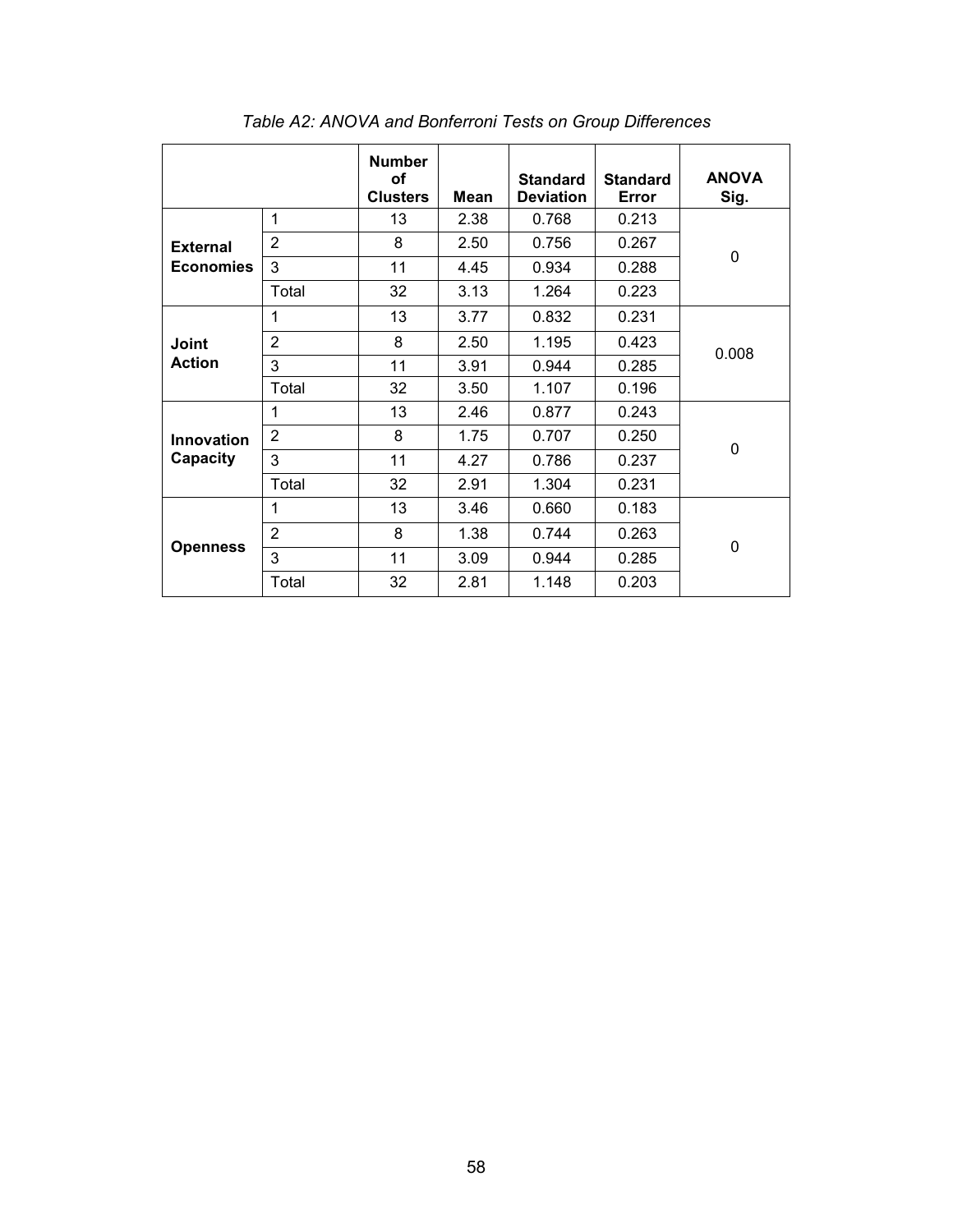| Variable     | # of Cases in<br><b>Cluster</b> | Cluster#       | <b>Mean</b><br><b>Differences</b> | <b>Standard</b><br>Error | Sig.         |
|--------------|---------------------------------|----------------|-----------------------------------|--------------------------|--------------|
|              | (1)                             | (J)            | $($ -J $)$                        |                          |              |
|              | 1                               | $\overline{2}$ | $-0.115$                          | 0.371                    | $\mathbf{1}$ |
|              |                                 | 3              | $-2.07$                           | 0.339                    | $\pmb{0}$    |
| External     | $\overline{2}$                  | 1              | 0.115                             | 0.371                    | $\mathbf{1}$ |
| Economies    |                                 | 3              | $-1.955$                          | 0.384                    | $\pmb{0}$    |
|              | 3                               | $\mathbf{1}$   | 2.07                              | 0.339                    | $\pmb{0}$    |
|              |                                 | $\overline{2}$ | 1.955                             | 0.384                    | $\pmb{0}$    |
|              | $\mathbf{1}$                    | $\overline{2}$ | 1.269                             | 0.435                    | 0.02         |
|              |                                 | 3              | $-0.14$                           | 0.397                    | 1            |
|              | $\overline{2}$                  | $\mathbf{1}$   | $-1.269$                          | 0.435                    | 0.02         |
| Joint Action |                                 | 3              | $-1.409$                          | 0.45                     | 0.012        |
|              | 3                               | $\mathbf{1}$   | 0.14                              | 0.397                    | $\mathbf{1}$ |
|              |                                 | $\overline{2}$ | 1.409                             | 0.45                     | 0.012        |
|              | 1                               | $\overline{2}$ | 0.712                             | 0.363                    | 0.179        |
|              |                                 | 3              | $-1.811$                          | 0.331                    | $\mathbf{0}$ |
| Innovation   | $\overline{2}$                  | $\mathbf{1}$   | $-0.712$                          | 0.363                    | 0.179        |
| Capacity     |                                 | 3              | $-2.523$                          | 0.375                    | $\pmb{0}$    |
|              | 3                               | $\mathbf{1}$   | 1.811                             | 0.331                    | $\mathbf 0$  |
|              |                                 | $\overline{2}$ | 2.523                             | 0.375                    | $\mathbf 0$  |
|              | 1                               | $\overline{2}$ | 2.087                             | 0.354                    | $\mathbf 0$  |
|              |                                 | 3              | 0.371                             | 0.323                    | 0.781        |
|              | $\overline{2}$                  | $\mathbf{1}$   | $-2.087$                          | 0.354                    | $\pmb{0}$    |
| Openness     |                                 | 3              | $-1.716$                          | 0.366                    | 0            |
|              | 3                               | $\mathbf{1}$   | $-0.371$                          | 0.323                    | 0.781        |
|              |                                 | $\overline{2}$ | 1.716                             | 0.366                    | 0            |

*Test Post Hoc*